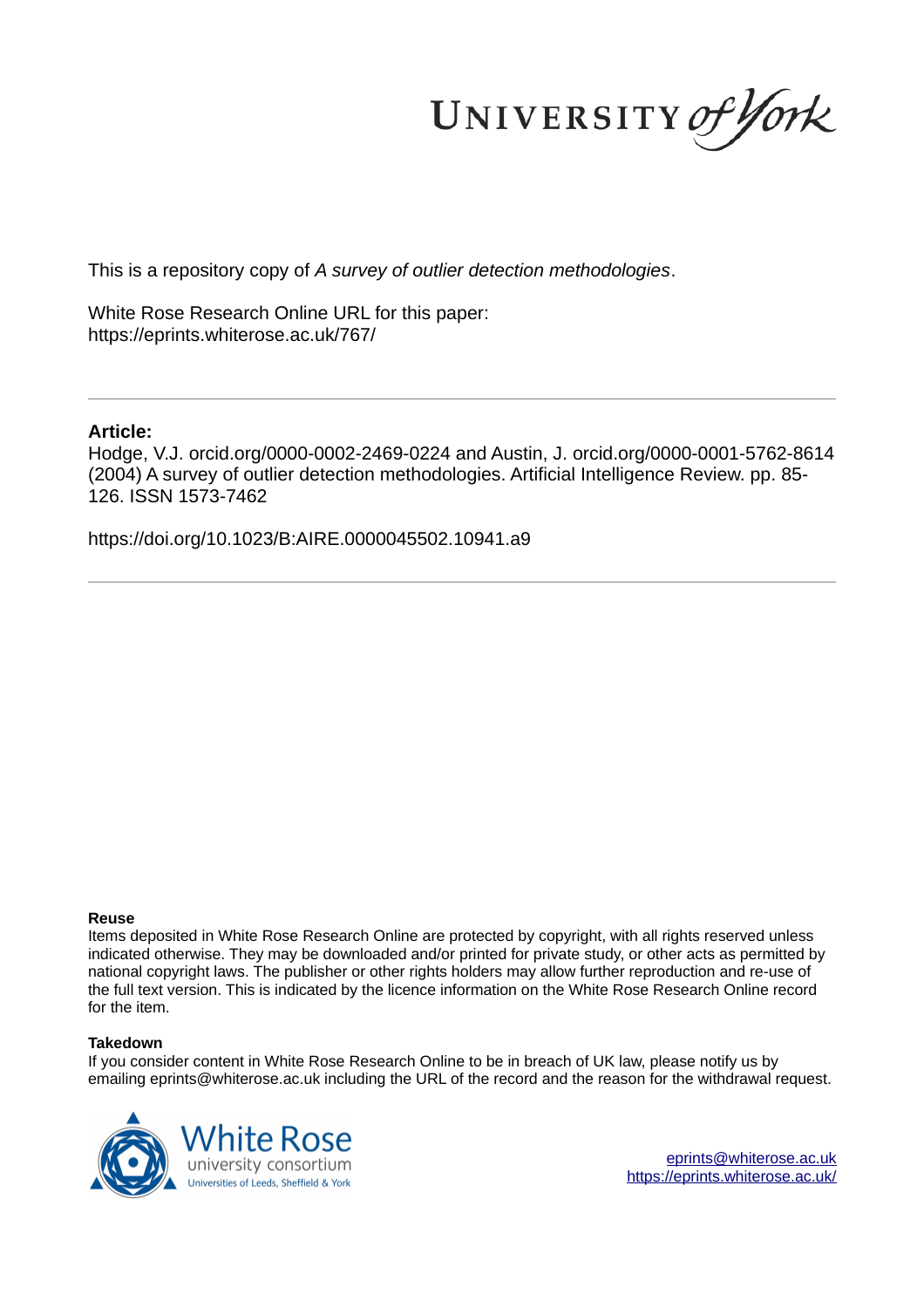

# **White Rose Consortium ePrints Repository**

http://eprints.whiterose.ac.uk/

This is an author produced version of a paper published in **Artificial Intelligence Review**. This paper has been peer-reviewed but does not include the final publisher proof-corrections or journal pagination.

White Rose Repository URL for this paper: http://eprints.whiterose.ac.uk/archive/00000767/

Citation for the published paper

Hodge, V.J. and Austin, J. (2004) *A survey of outlier detection methodologies*. Artificial Intelligence Review, 22 (2). pp. 85-126.

Citation for this paper

Hodge, V.J. and Austin, J. (2004) *A survey of outlier detection methodologies.* Artificial Intelligence Review, 22 (2). pp. 85-126.

To refer to the repository paper, the following format may be used:

Hodge, V.J. and Austin, J. (2004) *A survey of outlier detection methodologies.* Author manuscript available at: http://eprints.whiterose.ac.uk/archive/00000767/ [Accessed: *date*].

Published in final edited form as:

Hodge, V.J. and Austin, J. (2004) *A survey of outlier detection methodologies.* Artificial Intelligence Review, 22 (2). pp. 85-126.

> *White Rose Consortium ePrints Repository eprints@whiterose.ac.uk*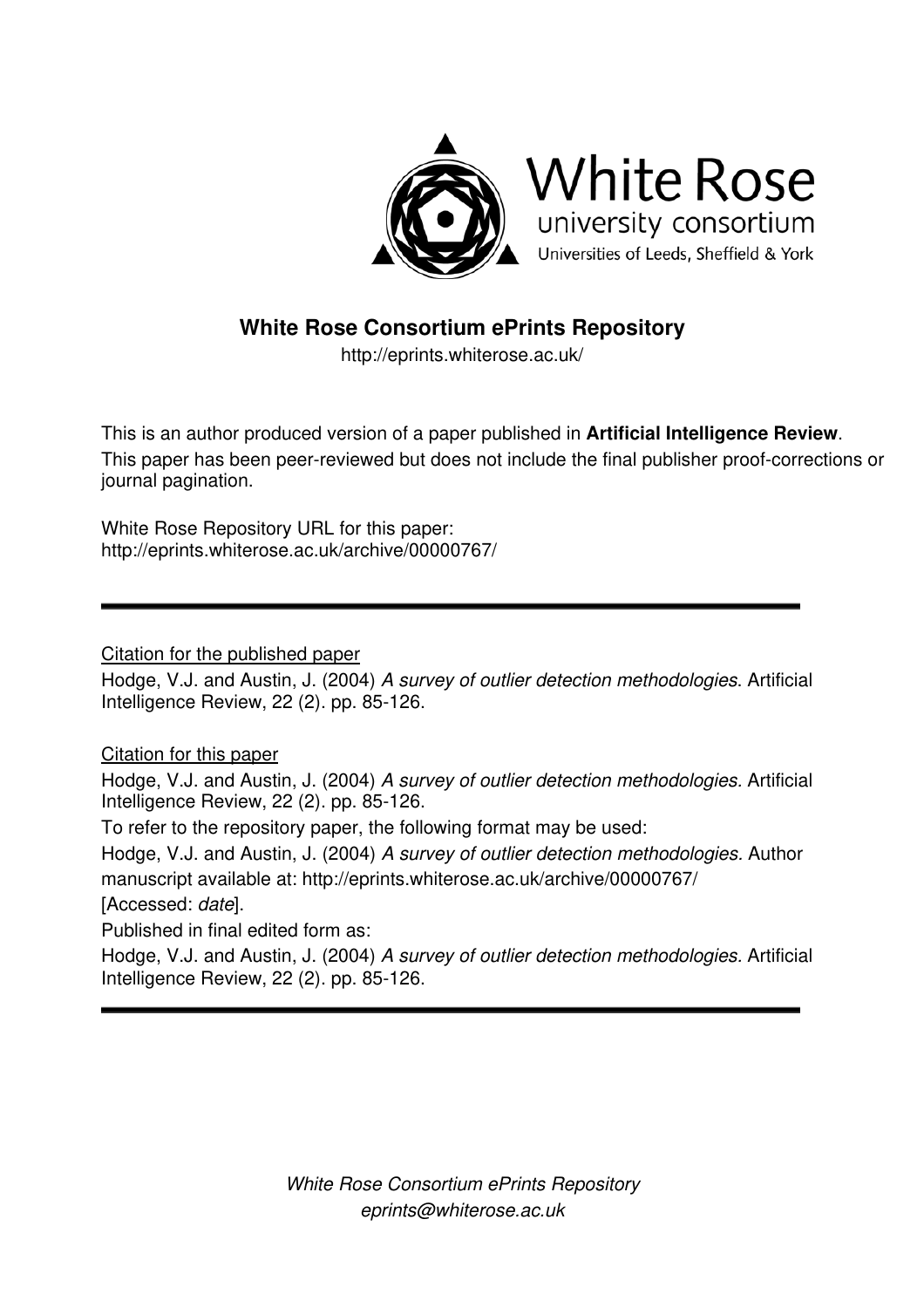# A Survey of Outlier Detection Methodologies.

Victoria J. Hodge (vicky@cs.york.ac.uk) <sup>∗</sup> and Jim Austin (austin@cs.york.ac.uk) *Dept. of Computer Science, University of York, York, YO10 5DD UK tel: +44 1904 433067 fax: +44 1904 432767*

Abstract. Outlier detection has been used for centuries to detect and, where appropriate, remove anomalous observations from data. Outliers arise due to mechanical faults, changes in system behaviour, fraudulent behaviour, human error, instrument error or simply through natural deviations in populations. Their detection can identify system faults and fraud before they escalate with potentially catastrophic consequences. It can identify errors and remove their contaminating effect on the data set and as such to purify the data for processing. The original outlier detection methods were arbitrary but now, principled and systematic techniques are used, drawn from the full gamut of Computer Science and Statistics. In this paper, we introduce a survey of contemporary techniques for outlier detection. We identify their respective motivations and distinguish their advantages and disadvantages in a comparative review.

Keywords: Outlier, Novelty, Anomaly, Noise, Deviation, Detection, Recognition

## 1. Introduction

Outlier detection encompasses aspects of a broad spectrum of techniques. Many techniques employed for detecting outliers are fundamentally identical but with different names chosen by the authors. For example, authors describe their various approaches as outlier detection, novelty detection, anomaly detection, noise detection, deviation detection or exception mining. In this paper, we have chosen to call the technique outlier detection although we also use novelty detection where we feel appropriate but we incorporate approaches from all five categories named above. Additionally, authors have proposed many definitions for an outlier with seemingly no universally accepted definition. We will take the definition of Grubbs (Grubbs, 1969) and quoted in Barnett & Lewis (Barnett and Lewis, 1994):

An outlying observation, or outlier, is one that appears to deviate markedly from other members of the sample in which it occurs.

This work was supported by EPSRC Grant No. GR/R55191/01

c 2004 *Kluwer Academic Publishers. Printed in the Netherlands.*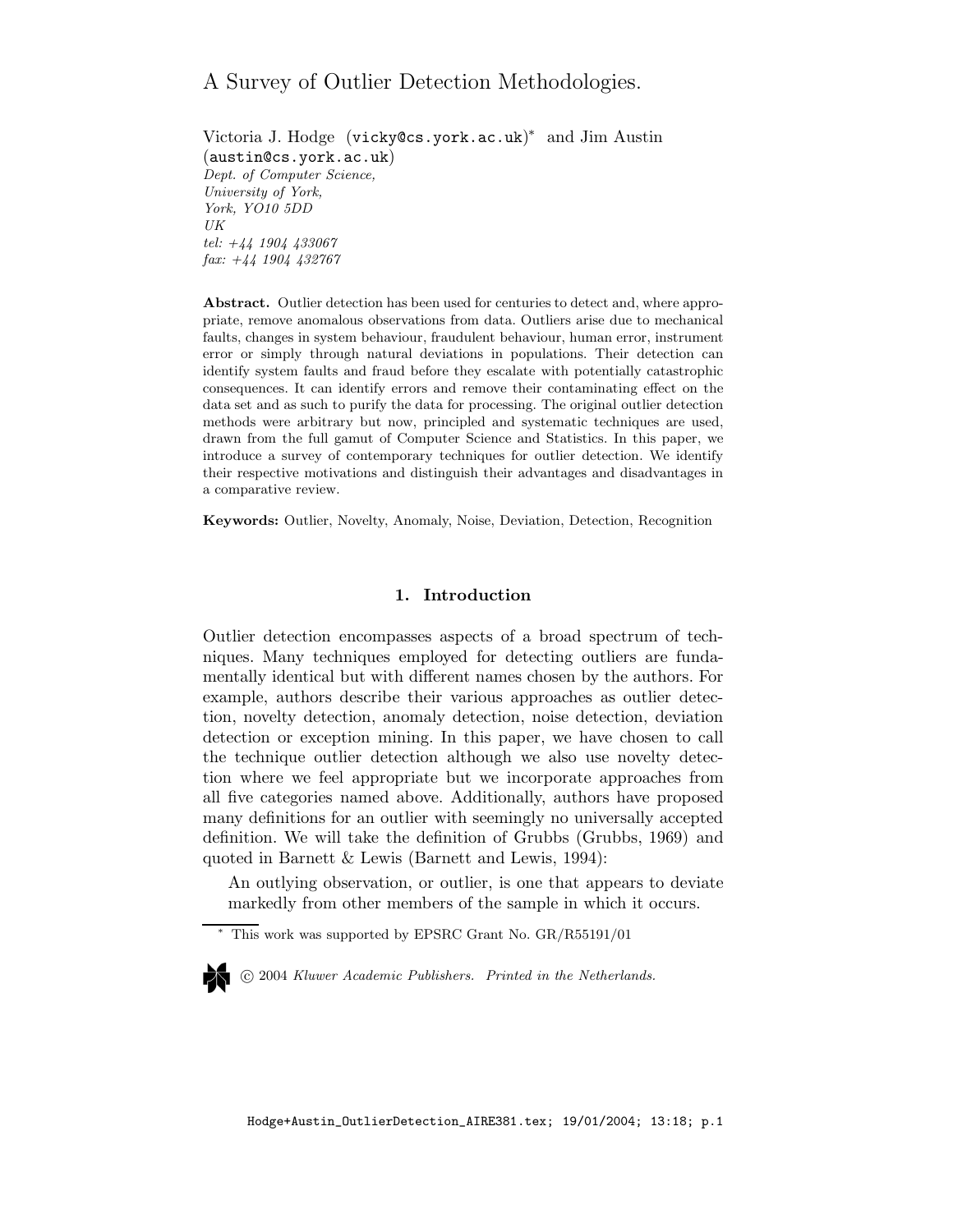A further outlier definition from Barnett & Lewis (Barnett and Lewis, 1994) is:

An observation (or subset of observations) which appears to be inconsistent with the remainder of that set of data.

In figure 2, there are five outlier points labelled V, W, X, Y and Z which are clearly isolated and inconsistent with the main cluster of points. The data in the figures in this survey paper is adapted from the Wine data set (Blake+Merz, 1998).

John (John, 1995) states that an outlier may also be "surprising veridical data", a point belonging to class A but actually situated inside class B so the true (veridical) classification of the point is surprising to the observer. Aggarwal (Aggarwal and Yu, 2001) notes that outliers may be considered as noise points lying outside a set of defined clusters or alternatively outliers may be defined as the points that lie outside of the set of clusters but are also separated from the noise. These outliers behave differently from the norm. In this paper, we focus on the two definitions quoted from (Barnett and Lewis, 1994) above and do not consider the dual class-membership problem or separating noise and outliers.

Outlier detection is a critical task in many safety critical environments as the outlier indicates abnormal running conditions from which significant performance degradation may well result, such as an aircraft engine rotation defect or a flow problem in a pipeline. An outlier can denote an anomalous object in an image such as a land mine. An outlier may pinpoint an intruder inside a system with malicious intentions so rapid detection is essential. Outlier detection can detect a fault on a factory production line by constantly monitoring specific features of the products and comparing the real-time data with either the features of normal products or those for faults. It is imperative in tasks such as credit card usage monitoring or mobile phone monitoring to detect a sudden change in the usage pattern which may indicate fraudulent usage such as stolen card or stolen phone airtime. Outlier detection accomplishes this by analysing and comparing the time series of usage statistics. For application processing, such as loan application processing or social security benefit payments, an outlier detection system can detect any anomalies in the application before approval or payment. Outlier detection can additionally monitor the circumstances of a benefit claimant over time to ensure the payment has not slipped into fraud. Equity or commodity traders can use outlier detection methods to monitor individual shares or markets and detect novel trends which may indicate buying or selling opportunities. A news delivery system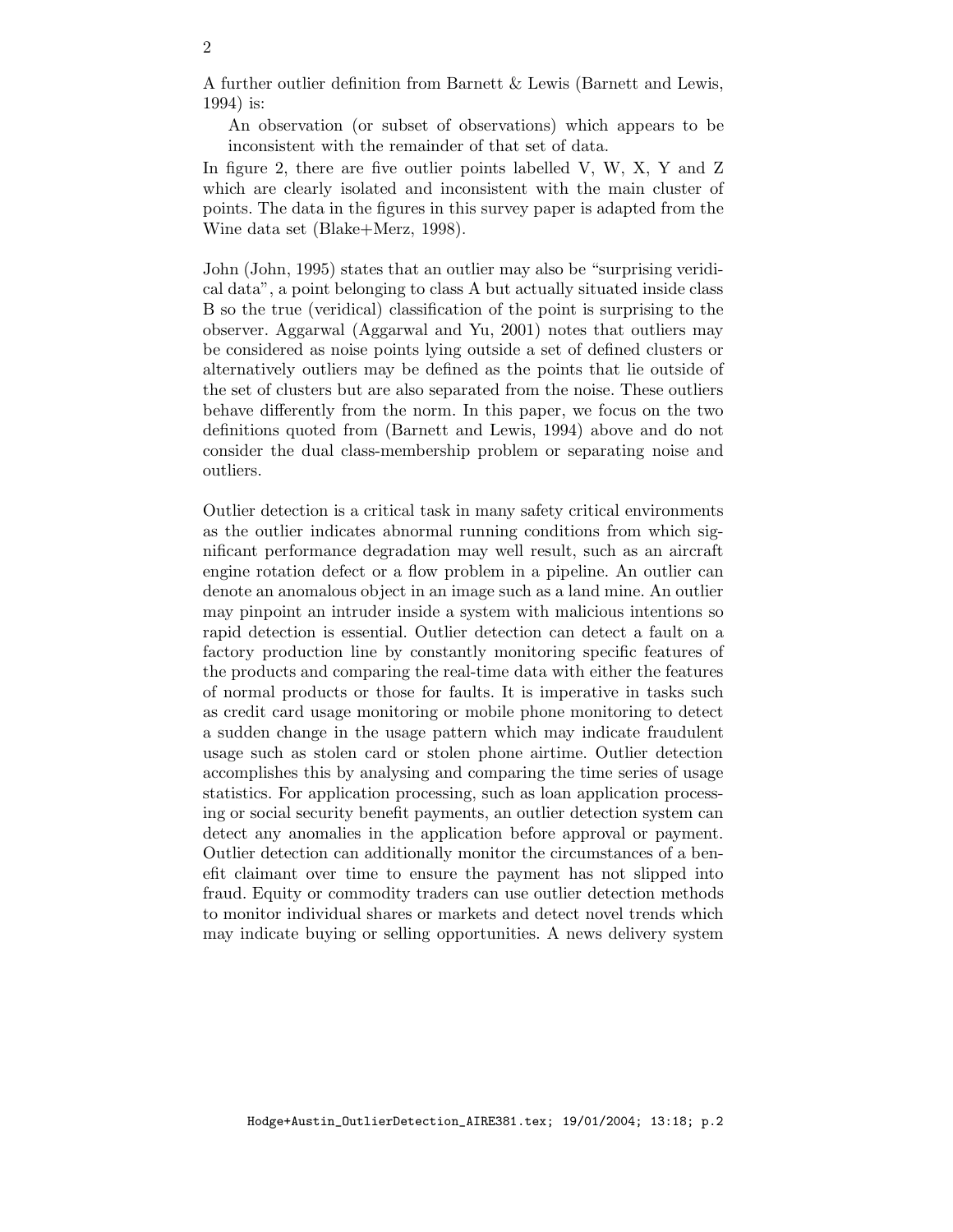can detect changing news stories and ensure the supplier is first with the breaking news. In a database, outliers may indicate fraudulent cases or they may just denote an error by the entry clerk or a misinterpretation of a missing value code, either way detection of the anomaly is vital for data base consistency and integrity.

A more exhaustive list of applications that utilise outlier detection is:

- − Fraud detection detecting fraudulent applications for credit cards, state benefits or detecting fraudulent usage of credit cards or mobile phones.
- − Loan application processing to detect fraudulent applications or potentially problematical customers.
- − Intrusion detection detecting unauthorised access in computer networks.
- − Activity monitoring detecting mobile phone fraud by monitoring phone activity or suspicious trades in the equity markets.
- − Network performance monitoring the performance of computer networks, for example to detect network bottlenecks.
- − Fault diagnosis monitoring processes to detect faults in motors, generators, pipelines or space instruments on space shuttles for example.
- − Structural defect detection monitoring manufacturing lines to detect faulty production runs for example cracked beams.
- Satellite image analysis identifying novel features or misclassified features.
- − Detecting novelties in images for robot neotaxis or surveillance systems.
- − Motion segmentation detecting image features moving independently of the background.
- − Time-series monitoring monitoring safety critical applications such as drilling or high-speed milling.
- − Medical condition monitoring such as heart-rate monitors.
- − Pharmaceutical research identifying novel molecular structures.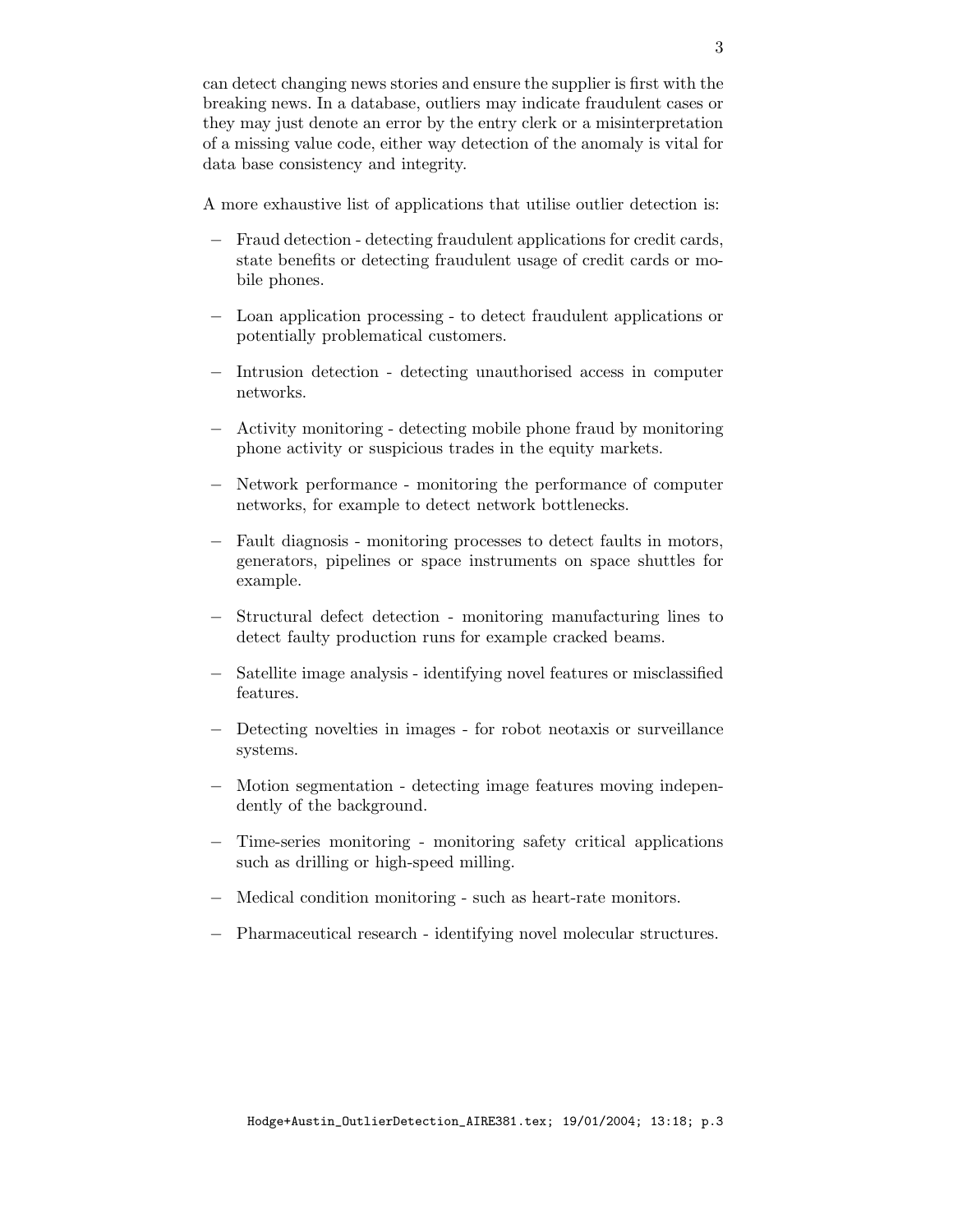- Detecting novelty in text to detect the onset of news stories, for topic detection and tracking or for traders to pinpoint equity, commodities, FX trading stories, outperforming or under performing commodities.
- − Detecting unexpected entries in databases for data mining to detect errors, frauds or valid but unexpected entries.
- Detecting mislabelled data in a training data set.

Outliers arise because of human error, instrument error, natural deviations in populations, fraudulent behaviour, changes in behaviour of systems or faults in systems. How the outlier detection system deals with the outlier depends on the application area. If the outlier indicates a typographical error by an entry clerk then the entry clerk can be notified and simply correct the error so the outlier will be restored to a normal record. An outlier resulting from an instrument reading error can simply be expunged. A survey of human population features may include anomalies such as a handful of very tall people. Here the anomaly is purely natural, although the reading may be worth flagging for verification to ensure no errors, it should be included in the classification once it is verified. A system should use a classification algorithm that is robust to outliers to model data with naturally occurring outlier points. An outlier in a safety critical environment, a fraud detection system, an image analysis system or an intrusion monitoring system must be detected immediately (in real-time) and a suitable alarm sounded to alert the system administrator to the problem. Once the situation has been handled, this anomalous reading may be stored separately for comparison with any new fraud cases but would probably not be stored with the main system data as these techniques tend to model normality and use this to detect anomalies.

There are three fundamental approaches to the problem of outlier detection:

1. Type 1 - Determine the outliers with no prior knowledge of the data. This is essentially a learning approach analogous to unsupervised clustering. The approach processes the data as a static distribution, pinpoints the most remote points, and flags them as potential outliers. Type 1 assumes that errors or faults are separated from the 'normal' data and will thus appear as outliers. In figure 3, points V, W, X, Y and Z are the remote points separated from the main cluster and would be flagged as possible outliers. We note that the main cluster may be subdivided if necessary into more

4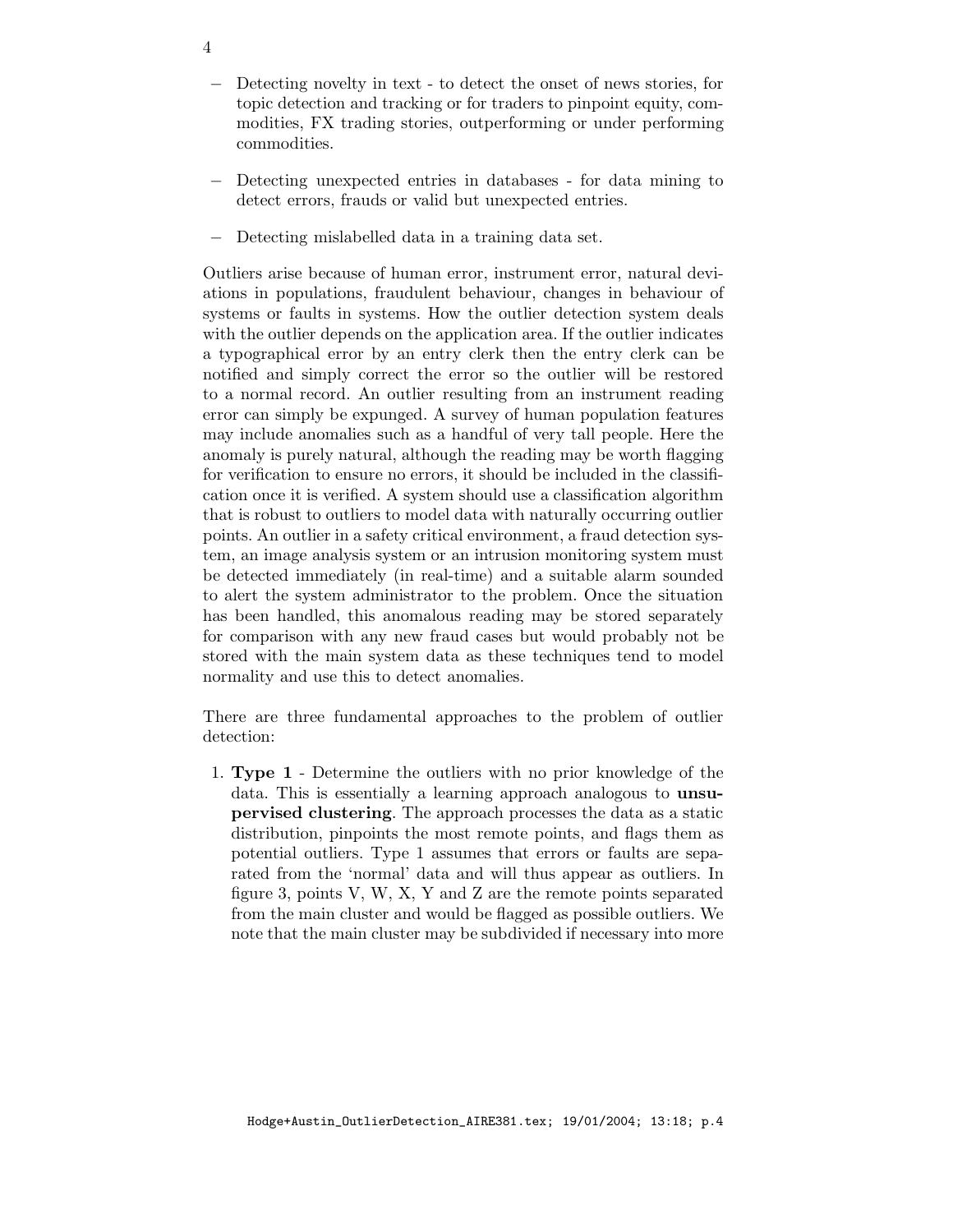than one cluster to allow both classification and outlier detection as with figure 4. The approach is predominantly retrospective and is analogous to a batch-processing system. It requires that all data be available before processing and that the data is static. However, once the system possesses a sufficiently large database with good coverage, then it can compare new items with the existing data. There are two sub-techniques commonly employed, *diagnosis* and accommodation (Rousseeuw and Leroy, 1996). An outlier diagnostic approach highlights the potential outlying points. Once detected, the system may remove these outlier points from future processing of the data distribution. Many diagnostic approaches iteratively prune the outliers and fit their system model to the remaining data until no more outliers are detected.

An alternative methodology is accommodation that incorporates the outliers into the distribution model generated and employs a robust classification method. These robust approaches can withstand outliers in the data and generally induce a boundary of normality around the majority of the data which thus represents normal behaviour. In contrast, non-robust classifier methods produce representations which are skewed when outliers are left in. Non-robust methods are best suited when there are only a few outliers in the data set (as in figure 3) as they are computationally cheaper than the robust methods but a robust method must be used if there are a large number of outliers to prevent this distortion. Torr & Murray (Torr and Murray, 1993) use a cheap Least Squares algorithm if there are only a few outliers but switch to a more expensive but robust algorithm for higher frequencies of outliers.

2. Type 2 - Model both normality and abnormality. This approach is analogous to supervised classification and requires pre-labelled data, tagged as normal or abnormal. In figure 4, there are three classes of normal data with pre-labelled outliers in isolated areas. The entire area outside the normal class represents the outlier class. The normal points could be classified as a single class or subdivided into the three distinct classes according to the requirements of the system to provide a simple normal/abnormal classification or to provide an abnormal and 3-classes of normally classifier.

Classifiers are best suited to static data as the classification needs to be rebuilt from first principles if the data distribution shifts unless the system uses an incremental classifier such as an evolutionary neural network. We describe one such approach later which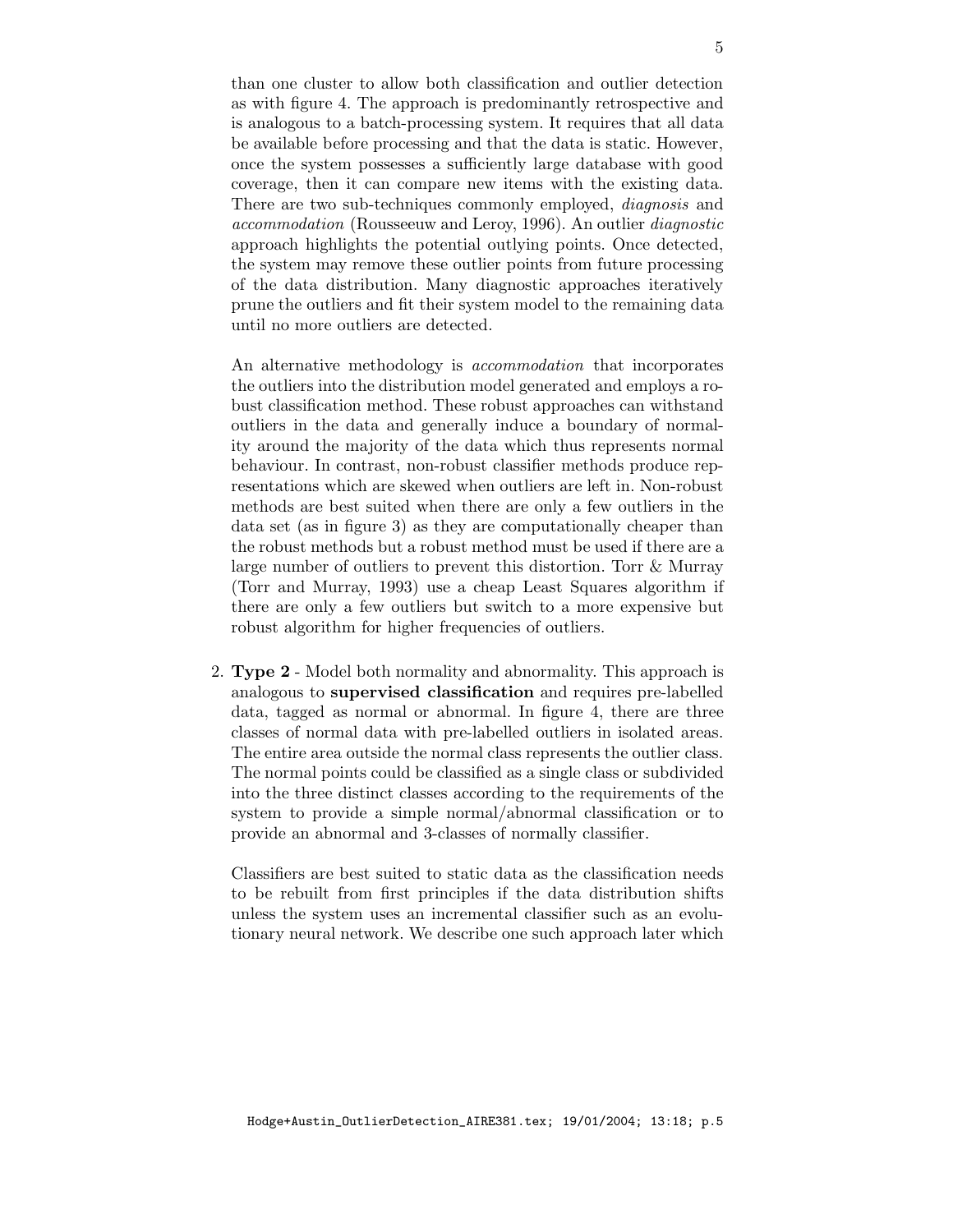uses a Grow When Required (Marsland, 2001) network. A type 2 approach can be used for on-line classification, where the classifier learns the classification model and then classifies new exemplars as and when required against the learned model. If the new exemplar lies in a region of normality it is classified as normal, otherwise it is flagged as an outlier. Classification algorithms require a good spread of both normal and abnormal data, i.e., the data should cover the entire distribution to allow generalisation by the classifier. New exemplars may then be classified correctly as classification is limited to a 'known' distribution and a new exemplar derived from a previously unseen region of the distribution may not be classified correctly unless the generalisation capabilities of the underlying classification algorithm are good.

3. Type 3 - Model only normality or in a very few cases model abnormality (Fawcett and Provost, 1999), (Japkowicz et al., 1995). Authors generally name this technique novelty detection or novelty recognition. It is analogous to a semi-supervised recognition or detection task and can be considered semi-supervised as the normal class is taught but the algorithm learns to recognise abnormality. The approach needs pre-classified data but only learns data marked normal. It is suitable for static or dynamic data as it only learns one class which provides the model of normality. It can learn the model incrementally as new data arrives, tuning the model to improve the fit as each new exemplar becomes available. It aims to define a boundary of normality.

A type 3 system recognises a new exemplar as normal if it lies within the boundary and recognises the new exemplar as novel otherwise. In figure 5, the novelty recogniser has learned the same data as shown in figure 2 but only the normal class is learned and a boundary of normality induced. If points V, W, X, Y and Z from figure 2 are compared to the novelty recogniser they will be labelled as abnormal as they lie outside the induced boundary. This boundary may be hard where a point lies wholly within or wholly outside the boundary or soft where the boundary is graduated depending on the underlying detection algorithm. A soft bounded algorithm can estimate the degree of "outlierness".

It requires the full gamut of normality to be available for training to permit generalisation. However, it requires no abnormal data for training unlike type 2. Abnormal data is often difficult to obtain or expensive in many fault detection domains such as aircraft engine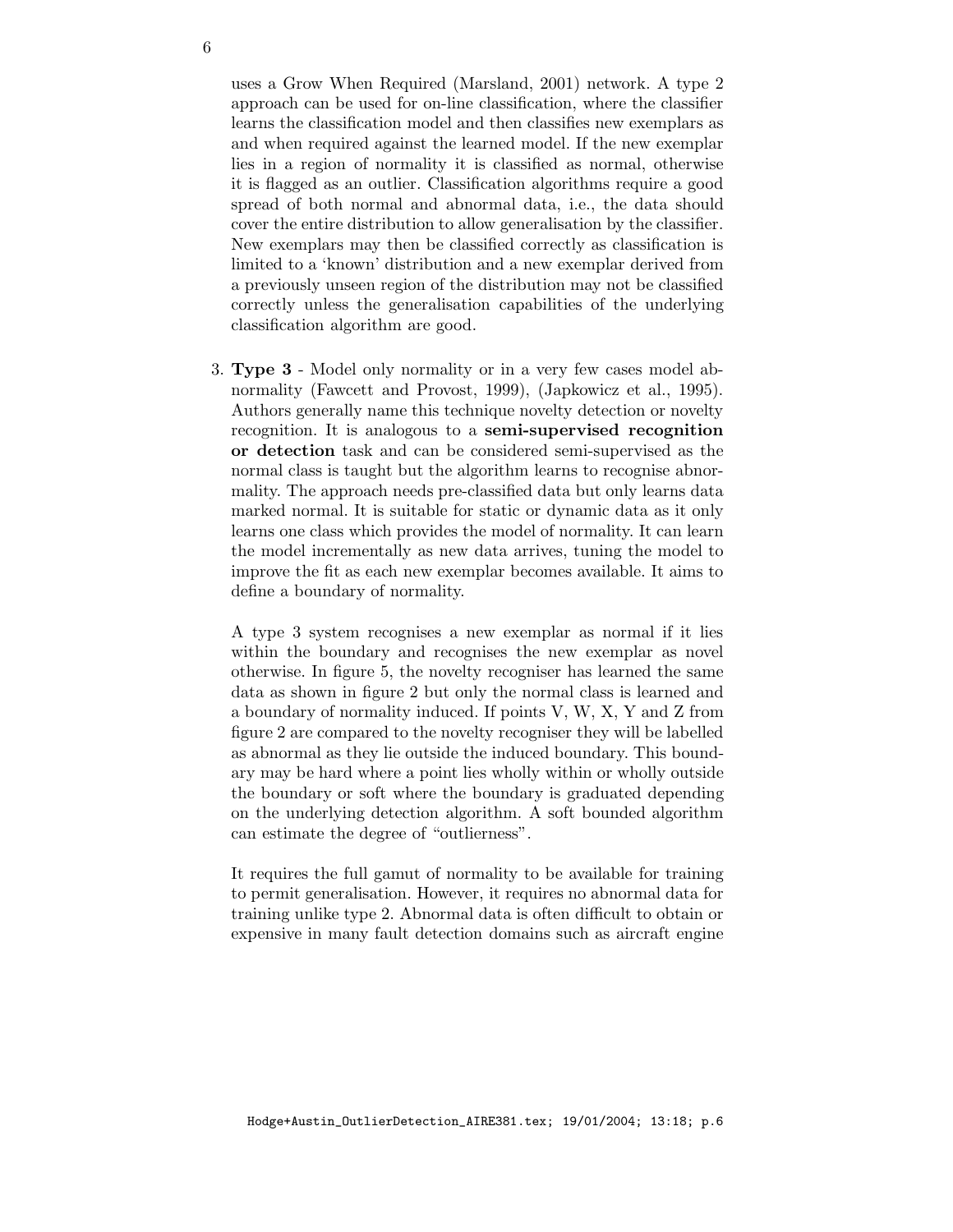monitoring. It would be extremely costly to sabotage an aircraft engine just to obtain some abnormal running data. Another problem with type 2 is it cannot always handle outliers from unexpected regions, for example, in fraud detection a new method of fraud never previously encountered or previously unseen fault in a machine may not be handled correctly by the classifier unless generalisation is very good. In this method, as long as the new fraud lies outside the boundary of normality then the system will be correctly detect the fraud. If normality shifts then the normal class modelled by the system may be shifted by re-learning the data model or shifting the model if the underlying modelling technique permits such as evolutionary neural networks.

The outlier approaches described in this survey paper generally map data onto vectors. The vectors comprise numeric and symbolic attributes to represent continuous-valued, discrete (ordinal), categorical (unordered numeric), ordered symbolic or unordered symbolic data. The vectors may be monotype or multi-type. The statistical and neural network approaches typically require numeric monotype attributes and need to map symbolic data onto suitable numeric values<sup>1</sup> but the machine learning techniques described are able to accommodate multitype vectors and symbolic attributes. The outliers are determined from the 'closeness' of vectors using some suitable distance metric. Different approaches work better for different types of data, for different numbers of vectors, for different numbers of attributes, according to the speed required and according to the accuracy required. The two fundamental considerations when selecting an appropriate methodology for an outlier detection system are:

- selecting an algorithm which can accurately model the data distribution and accurately highlight outlying points for a clustering, classification or recognition type technique. The algorithm should also be scalable to the data sets to be processed.
- selecting a suitable neighbourhood of interest for an outlier. The selection of the neighbourhood of interest is non-trivial. Many algorithms define boundaries around normality during processing and autonomously induce a threshold. However, these approaches are often parametric enforcing a specific distribution model or require user-specified parameters such as the number of clusters. Other techniques discussed below require user-defined parameters to define the size or density of neighbourhoods for outlier

<sup>&</sup>lt;sup>1</sup> There are statistical models for symbolic data (such as log-linear models) but these are not generally used for outlier analysis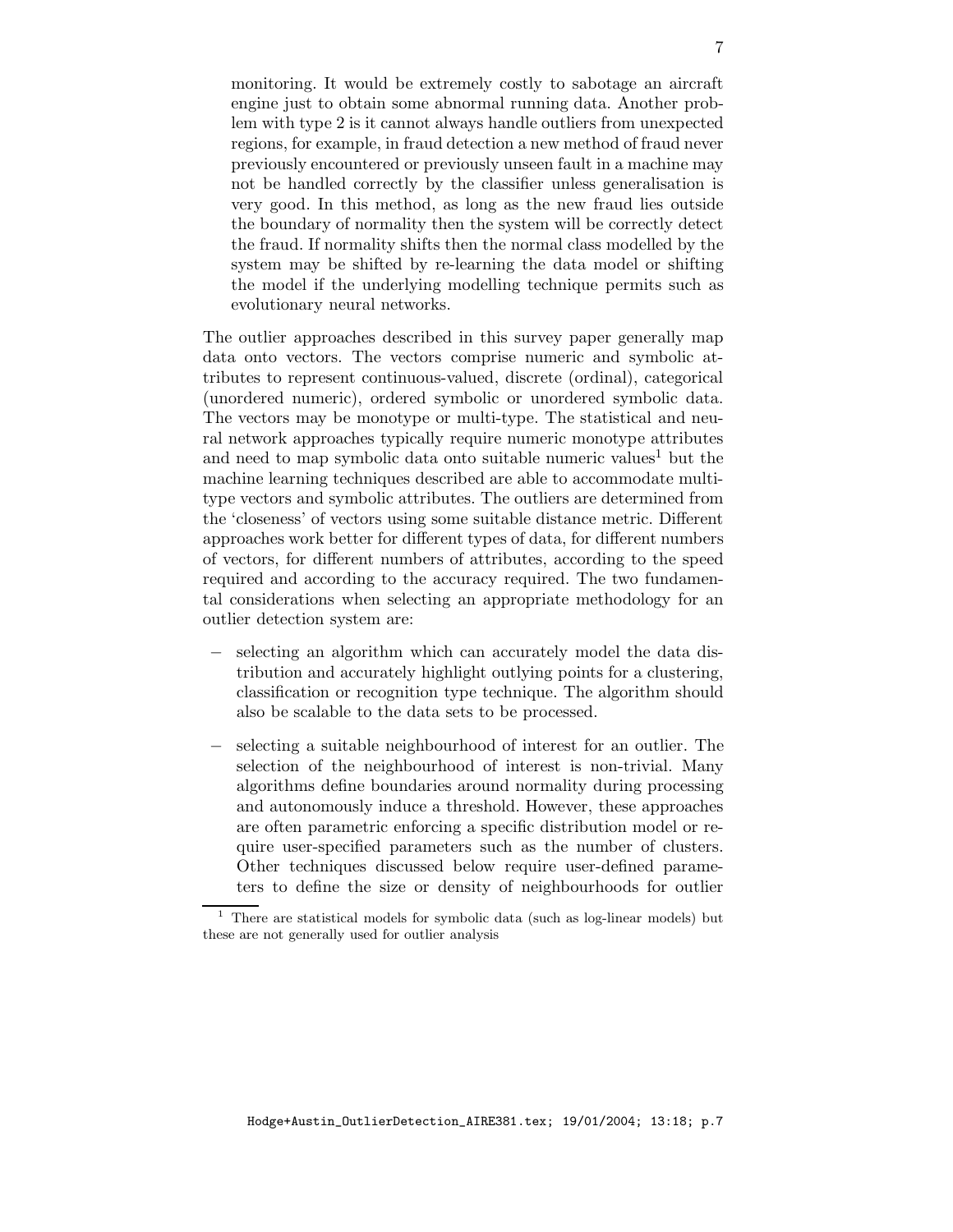thresholding. The choice of neighbourhood whether user-defined or autonomously induced needs to be applicable for all density distributions likely to be encountered and can potentially include those with sharp density variations.

In the remainder of this paper, we categorise and analyse broad range of outlier detection methodologies. We pinpoint how each handles outliers and make recommendations for when each methodology is appropriate for clustering, classification and/or recognition. Barnett & Lewis (Barnett and Lewis, 1994) and Rousseeuw & Leroy (Rousseeuw and Leroy, 1996) describe and analyse a broad range of statistical outlier techniques and Marsland (Marsland, 2001) analyses a wide range of neural methods. We have observed that outlier detection methods are derived from three fields of computing: statistics (proximity-based, parametric, non-parametric and semi-parametric), neural networks (supervised and unsupervised) and machine learning. In the next 4 sections, we describe and analyse techniques from all three fields and a collection of hybrid techniques that utilise algorithms from multiple fields. The approaches described here encompass distance-based, set-based, density-based, depth-based, model-based and graph-based algorithms.

# 2. Statistical models

Statistical approaches were the earliest algorithms used for outlier detection. Some of the earliest are applicable only for single dimensional data sets. In fact, many of the techniques described in both (Barnett and Lewis, 1994) and (Rousseeuw and Leroy, 1996) are single dimensional or at best univariate. One such single dimensional method is Grubbs' method (Extreme Studentized Deviate) (Grubbs, 1969) which calculates a Z value as the difference between the mean value for the attribute and the query value divided by the standard deviation for the attribute where the mean and standard deviation are calculated from all attribute values including the query value. The Z value for the query is compared with a 1% or 5% significance level. The technique requires no user parameters as all parameters are derived directly from data. However, the technique is susceptible to the number of exemplars in the data set. The higher the number of records the more statistically representative the sample is likely to be.

Statistical models are generally suited to quantitative real-valued data sets or at the very least quantitative ordinal data distributions where the ordinal data can be transformed to suitable numerical values for statistical (numerical) processing. This limits their applicability and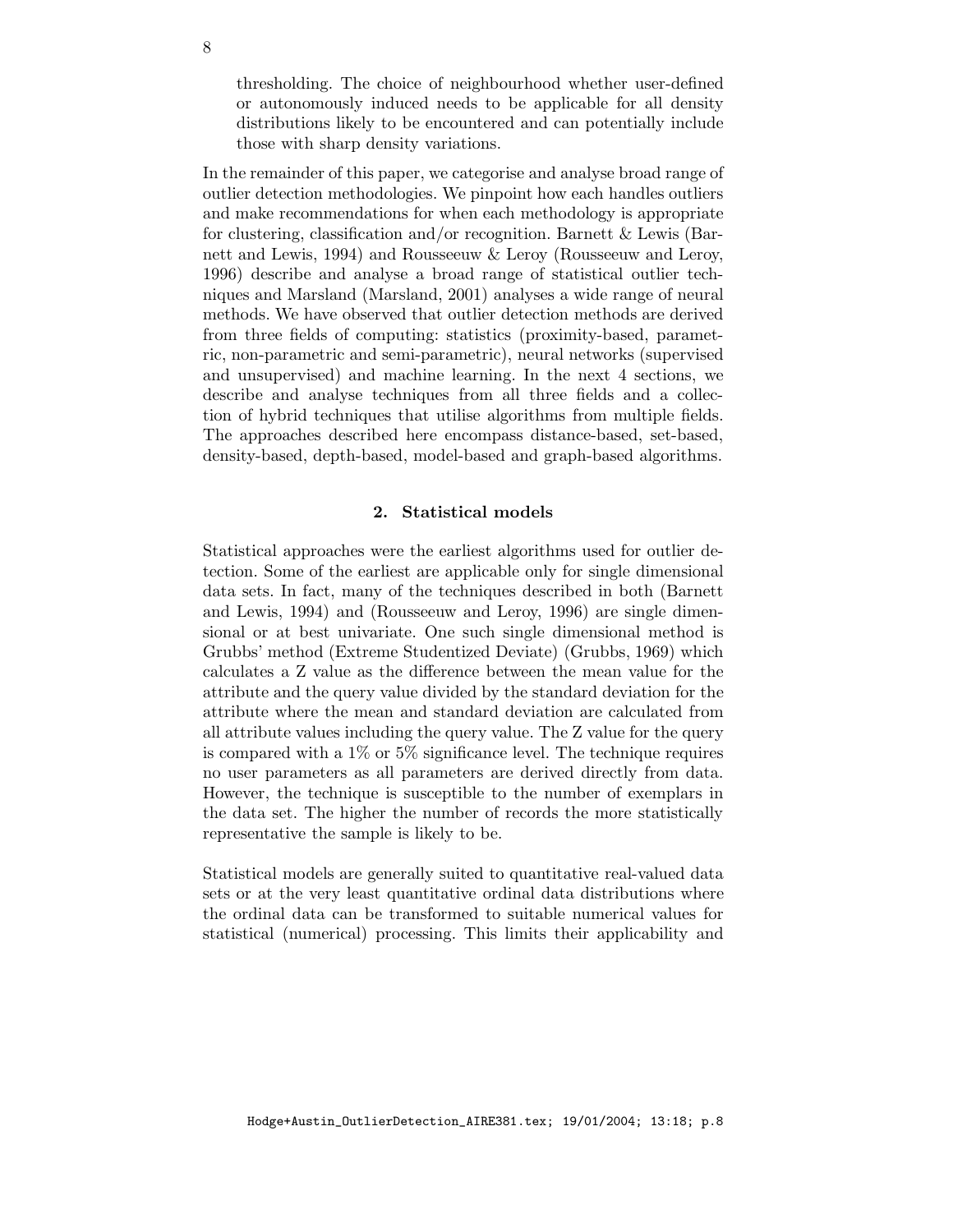increases the processing time if complex data transformations are necessary before processing.

Probably one of the simplest statistical outlier detection techniques described here, Laurikkala et al. (Laurikkala et al., 2000) use informal box plots to pinpoint outliers in both univariate and multivariate data sets. This produces a graphical representation (see figure 1 for an example box plot) and allows a human auditor to visually pinpoint the outlying points. It is analogous to a visual inspection of figure 2. Their approach can handle real-valued, ordinal and categorical (no order) attributes. Box plots plot the lower extreme, lower quartile, median, upper quartile and upper extreme points. For univariate data, this is a simple 5-point plot, as in figure 1. The outliers are the points beyond the lower and upper extreme values of the box plot, such as V, Y and Z in figure 1. Laurikkala et al. suggest a heuristic of  $1.5 \times$  inter-quartile range beyond the upper and lower extremes for outliers but this would need to vary across different data sets. For multivariate data sets the authors note that there are no unambiguous total orderings but recommend using the reduced sub-ordering based on the generalised distance metric using the Mahalanobis distance measure (see equation 2). The Mahalanobis distance measure includes the inter-attribute dependencies so the system can compare attribute combinations. The authors found the approach most accurate for multivariate data where a panel of experts agreed with the outliers detected by the system. For univariate data, outliers are more subjective and may be naturally occurring, for example the heights of adult humans, so there was generally more disagreement. Box plots make no assumptions about the data distribution model but are reliant on a human to note the extreme points plotted on the box plot.

Statistical models use different approaches to overcome the problem of increasing dimensionality which both increases the processing time and distorts the data distribution by spreading the convex hull. Some methods preselect key exemplars to reduce the processing time (Datta and Kibler, 1995), (Skalak, 1994). As the dimensionality increases, the data points are spread through a larger volume and become less dense. This makes the convex hull harder to discern and is known as the "Curse of Dimensionality". The most efficient statistical techniques automatically focus on the salient attributes and are able to process the higher number of dimensions in tractable time. However, many techniques such as k-NN, neural networks, Minimum Volume Ellipsoid or Convex Peeling described in this survey are susceptible to the Curse of Dimensionality. These approaches may utilise a preprocessing al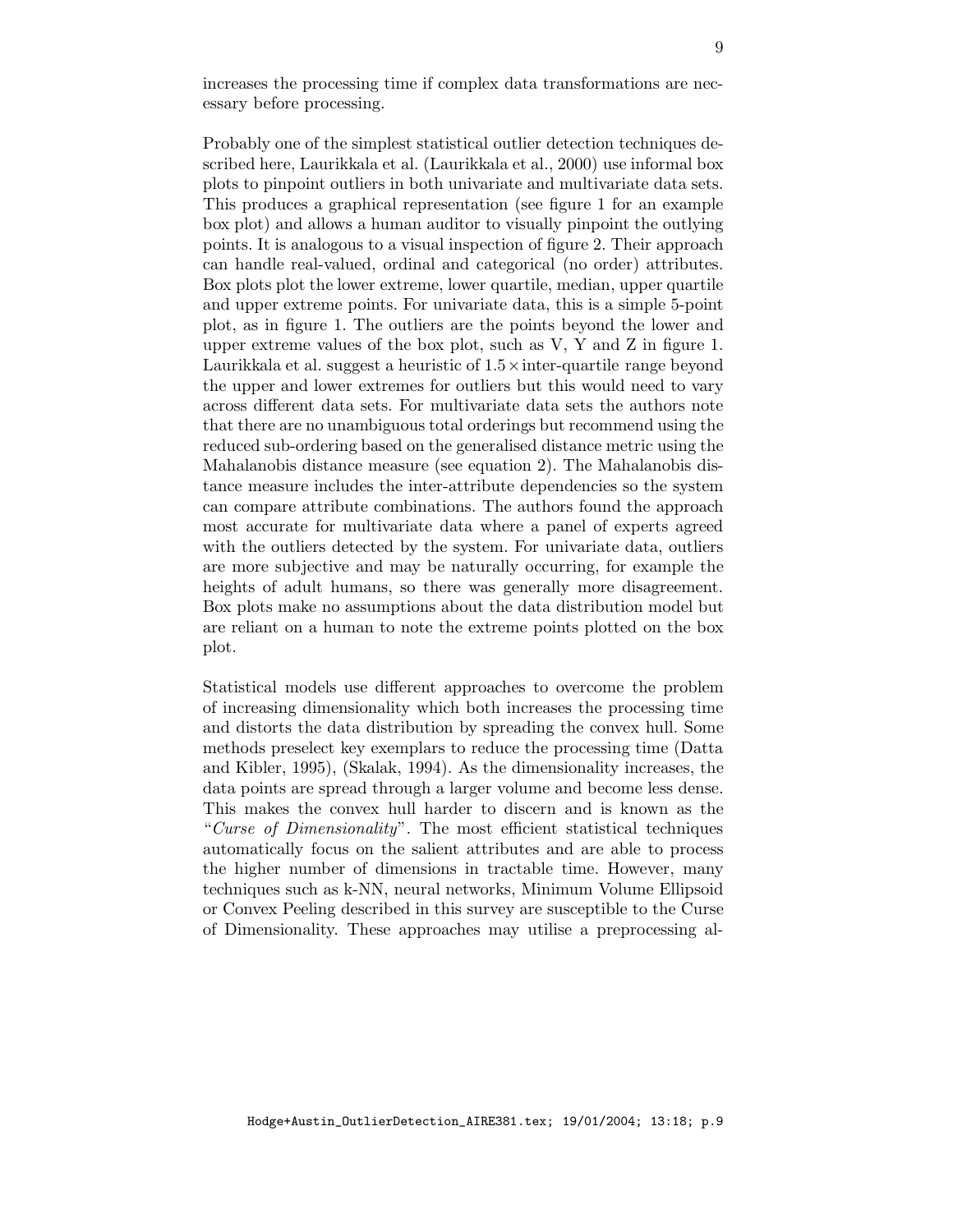gorithm to preselect the salient attributes (Aha and Bankert, 1994), (Skalak, 1994), (Skalak and Rissland, 1990). These feature selection techniques essentially remove noise from the data distribution and focus the main cluster of normal data points while isolating the outliers as with figure 2. Only a few attributes usually contribute to the deviation of an outlier case from a normal case. An alternative technique is to use an algorithm to project the data onto a lower dimensional subspace to compact the convex hull (Aggarwal and Yu, 2001) or use Principal Component Analysis (Faloutsos et al., 1997), (Parra et al., 1996).

## 2.1. Proximity-based Techniques

Proximity-based techniques are simple to implement and make no prior assumptions about the data distribution model. They are suitable for both type 1 and type 2 outlier detection. However, they suffer exponential computational growth as they are founded on the calculation of the distances between all records. The computational complexity is directly proportional to both the dimensionality of the data m and the number of records *n*. Hence, methods such as k-nearest neighbour (also known as instance-based learning and described next) with  $O(n^2m)$ runtime are not feasible for high dimensionality data sets unless the running time can be improved. There are various flavours of k-Nearest Neighbour (k-NN) algorithm for outlier detection but all calculate the nearest neighbours of a record using a suitable distance calculation metric such as Euclidean distance or Mahalanobis distance. Euclidean distance is given by equation 1

$$
\sqrt{\sum_{i=1}^{n} (\mathbf{x}_i - \mathbf{y}_i)^2}
$$
 (1)

and is simply the vector distance whereas the Mahalanobis distance given by equation 2

$$
\sqrt{(\mathbf{x} - \mu)^T \mathbf{C}^{-1} (\mathbf{x} - \mu)}
$$
 (2)

calculates the distance from a point to the centroid  $(\mu)$  defined by correlated attributes given by the Covariance matrix  $(C)$ . Mahalanobis distance is computationally expensive to calculate for large high dimensional data sets compared to the Euclidean distance as it requires a pass through the entire data set to identify the attribute correlations.

Ramaswamy et al. (Ramaswamy et al., 2000) introduce an optimised k-NN to produce a ranked list of potential outliers. A point  $p$  is an outlier if no more than  $n-1$  other points in the data set have a higher  $D_m$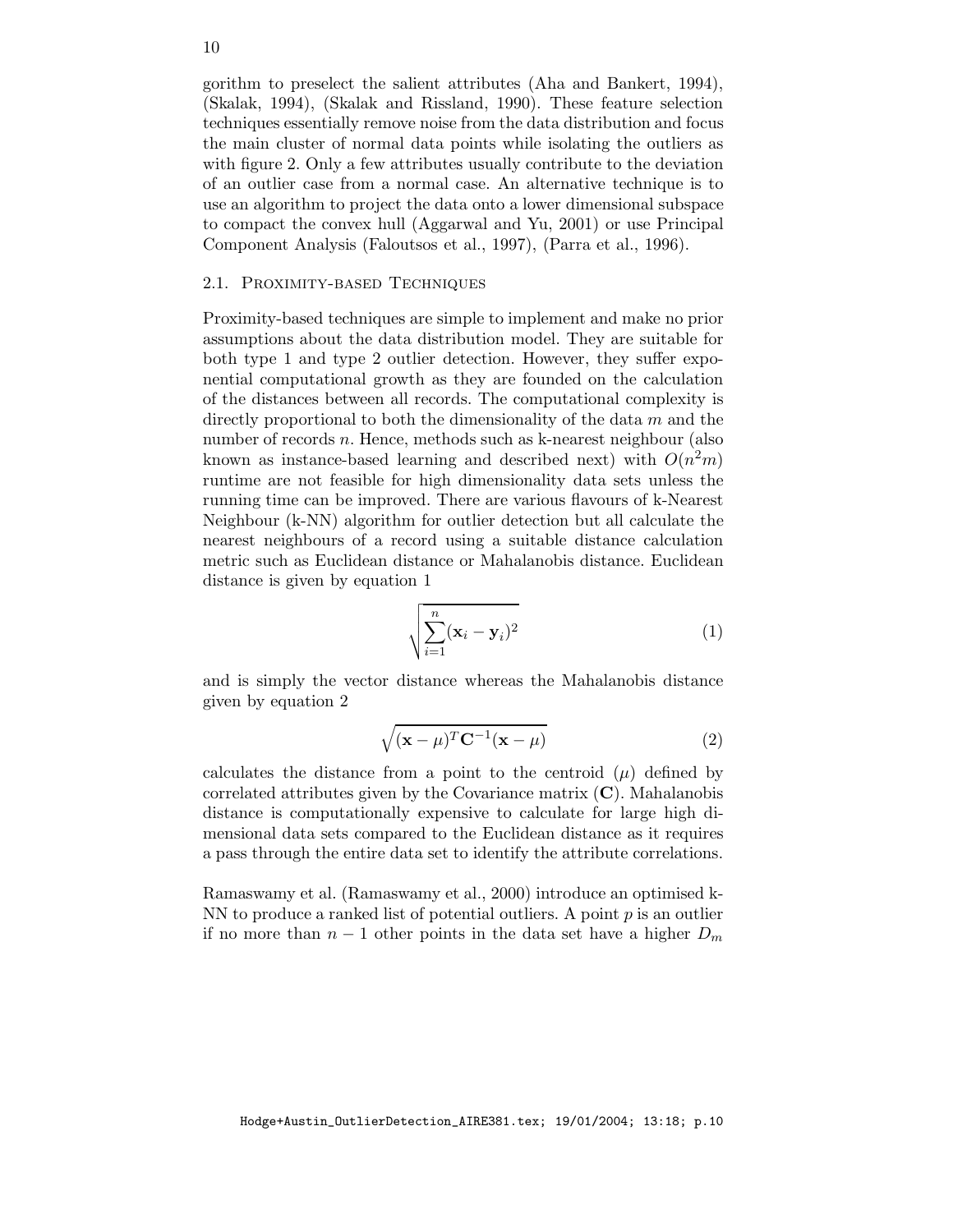(distance to  $m^{th}$  neighbour) where m is a user-specified parameter. In figure 3, V is most isolated followed by  $X$ ,  $W$ ,  $Y$  then  $Z$  so the outlier rank would be V, X, W, Y, Z. This approach is susceptible to the computational growth as the entire distance matrix must be calculated for all points  $(ALL\ k\text{-}NN)$  so Ramaswamy et al. include techniques for speeding the k-NN algorithm such as partitioning the data into cells. If any cell and its directly adjacent neighbours contains more than k points, then the points in the cell are deemed to lie in a dense area of the distribution so the points contained are unlikely to be outliers. If the number of points lying in cells more than a pre-specified distance apart is less than  $k$  then all points in the cell are labelled as outliers. Hence, only a small number of cells not previously labelled need to be processed and only a relatively small number of distances need to be calculated for outlier detection. Authors have also improved the running speed of k-NN by creating an efficient index using a computationally efficient indexing structure (Ester and Xu, 1996) with linear running time.

Knorr & Ng (Knorr and Ng, 1998) introduce an efficient type 1 k-NN approach. If m of the k nearest neighbours (where  $m < k$ ) lie within a specific distance threshold  $d$  then the exemplar is deemed to lie in a sufficiently dense region of the data distribution to be classified as normal. However, if there are less than  $m$  neighbours inside the distance threshold then the exemplar is an outlier. A very similar type 1 approach for identifying land mines from satellite ground images (Byers and Raftery, 1998) is to take the  $m$ -th neighbour and find the distance  $D_m$ . If this distance is less than a threshold d then the exemplar lies in a sufficiently dense region of the data distribution and is classified as normal. However, if the distance is more than the threshold value then the exemplar must lie in a locally sparse area and is an outlier. This has reduced the number of data-specific parameters from Knorr & Ng's (Knorr and Ng, 1998) approach by one as we now have d and m but no  $k$  value. In figure 3, points V, W, X, Y and Z are relatively distant from their neighbours and will have fewer than  $m$  neighbours within  $d$ and a high  $D_m$  so both Knorr & Ng and Byers & Raftery classify them as outliers. This is less susceptible to the computational growth than the ALL k-NN approach as only the k nearest neighbours need to be calculated for a new exemplar rather than the entire distance matrix for all points.

A type 2 classification k-NN method such as the majority voting approach (Wettschereck, 1994) requires a labelled data set with both normal and abnormal vectors classified. The k-nearest neighbours for the new exemplar are calculated and it is classified according to the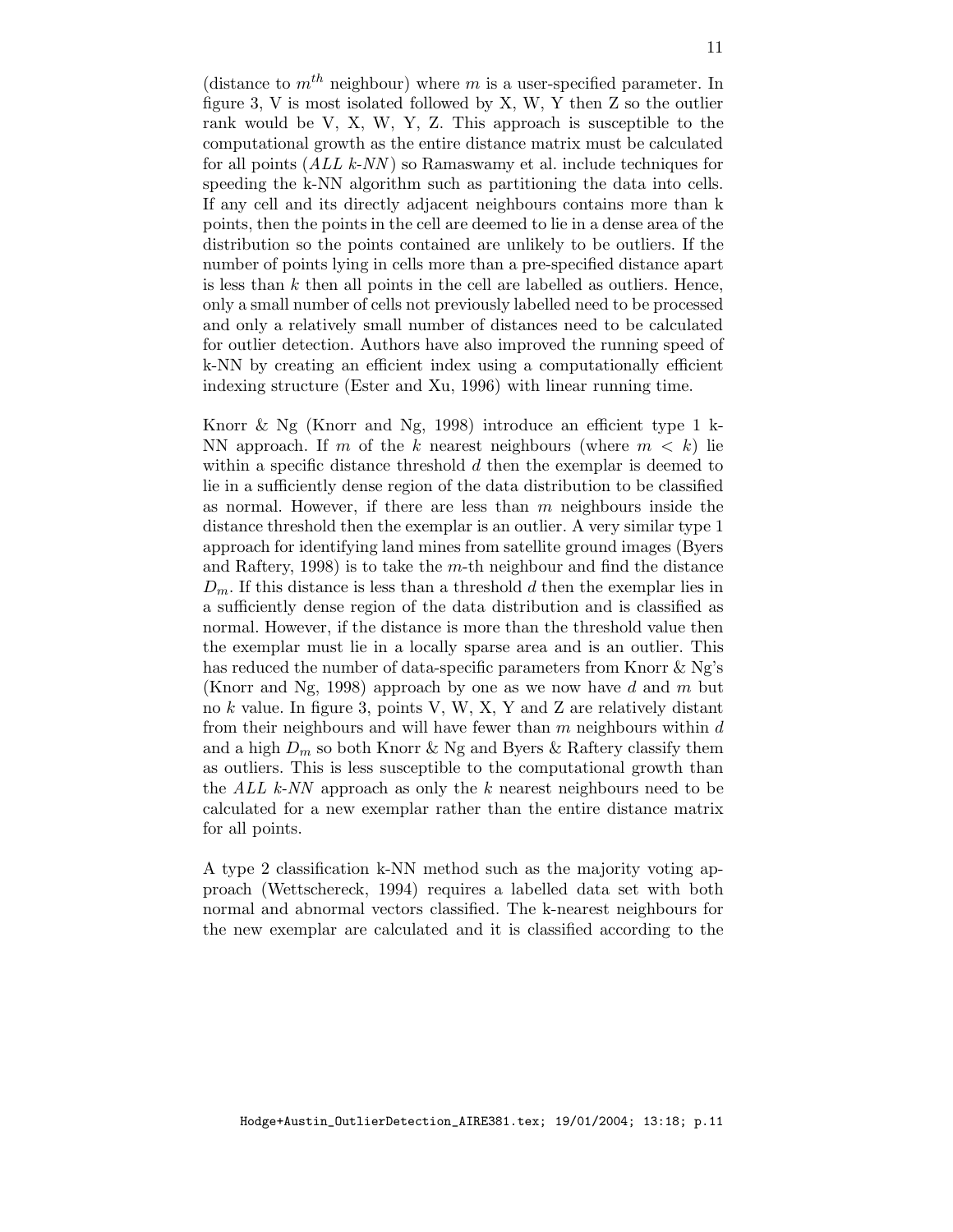majority classification of the nearest neighbours (Wettschereck, 1994). An extension incorporates the distance where the voting power of each nearest neighbour is attenuated according to its distance from the new item (Wettschereck, 1994) with the voting power systematically decreasing as the distance increases. Tang et al. (Tang et al., 2002) introduce an type 1 outlier diagnostic which unifies weighted k-NN with a connectivity-based approach and calculates a weighted distance score rather than a weighted classification. It calculates the average chaining distance (path length) between a point  $p$  and its  $k$  neighbours. The early distances are assigned higher weights so if a point lies in a sparse region as points V, W, X, Y and Z in figure 4 its nearest neighbours in the path will be relatively distant and the average chaining distance will be high. In contrast, Wettschereck requires a data set with good coverage for both normal and abnormal points. The distribution in figure 4 would cause problems for voted k-NN as there are relatively few examples of outliers and their nearest neighbours, although distant, will in fact be normal points so they are classified as normal. Tang's underlying principle is to assimilate both density and isolation. A point can lie in a relatively sparse region of a distribution without being an outlier but a point in isolation is an outlier. However, the technique is computationally complex with a similar expected run-time to a full k-NN matrix calculation as it relies on calculating paths between all points and their k neighbours. Wettschereck's approach is less susceptible as only the k nearest neighbours are calculated relative to the single new item.

Another technique for optimising k-NN is reducing the number of features. These feature subset selectors are applicable for most systems described in this survey, not just the k-NN techniques. Aha & Bankert (Aha and Bankert, 1994) describe a forward sequential selection feature selector which iteratively evaluates feature subsets adding one extra dimension per iteration until the extra dimension entails no improvement in performance. The feature selector demonstrates high accuracy when coupled with an instance-based classifier (nearest-neighbour) but is computationally expensive due to the combinatorial problem of subset selection. Aggarwal & Yu (Aggarwal and Yu, 2001) employ lower dimensional projections of the data set and focus on key attributes. The method assumes that outliers are abnormally sparse in certain lower dimensional projections where the combination of attributes in the projection correlates to the attributes that are deviant. Aggarwal & Yu use an evolutionary search algorithm to determine the projections which has a faster running time than the conventional approach employed by Aha & Bankert.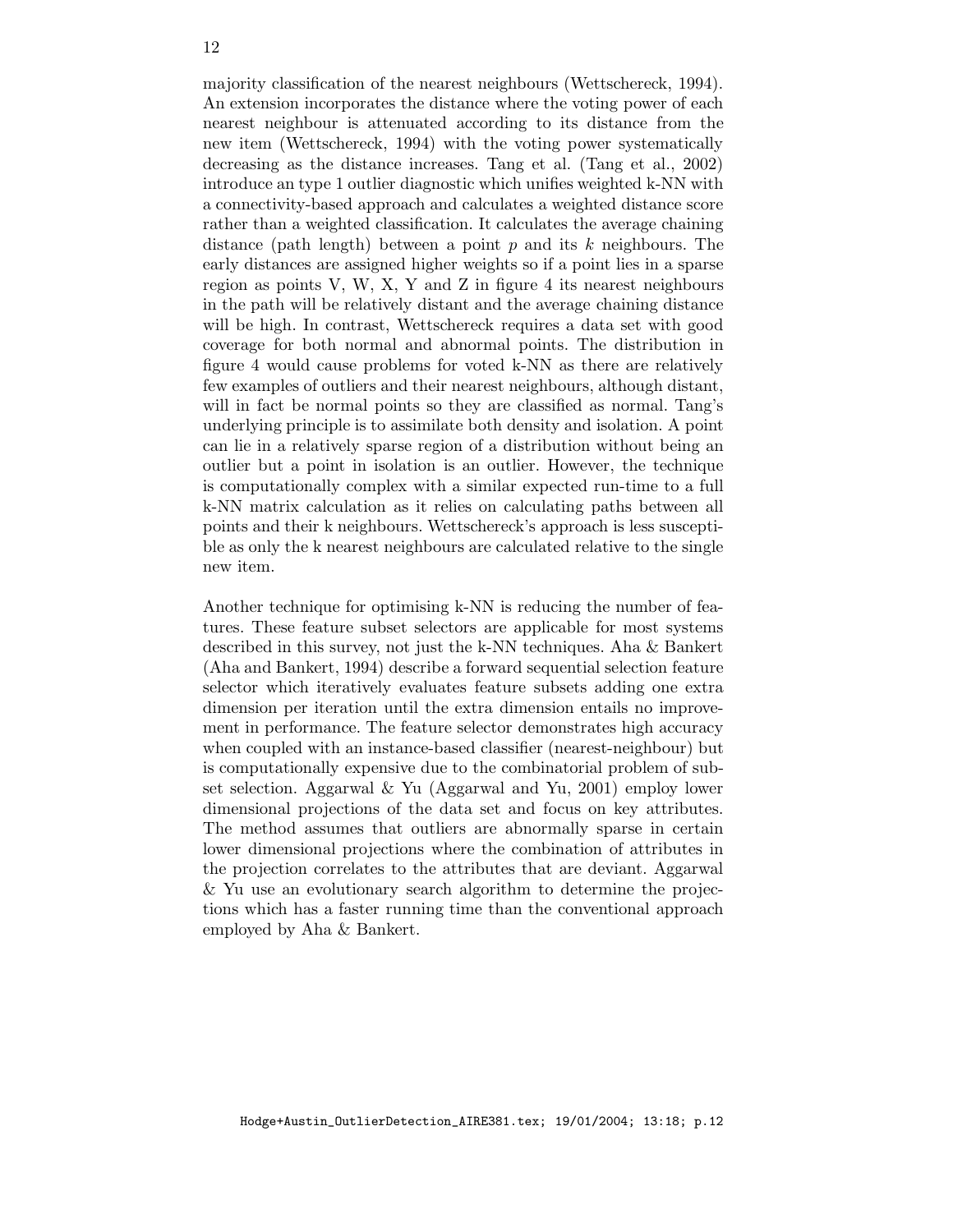Proximity based methods are also computationally susceptible to the number of instances in the data set as they necessitate the calculation of all vector distances. Datta & Kibler (Datta and Kibler, 1995) use a diagnostic prototype selection to reduce the storage requirements to a few seminal vectors. Skalak (Skalak, 1994) employs both feature selection and prototype selection where a large data set can be stored as a few lower dimensional prototype vectors. Noise and outliers will not be stored as prototypes so the method is robust. Limiting the number of prototypes prevents over-fitting just as pruning a decision tree can prevent over-fitting by limiting the number of leaves (prototypes) stored. However, prototyping must be applied carefully and selectively as it will increase the sparsity of the distribution and the density of the nearest neighbours. A majority voting k-NN technique such as (Wettschereck, 1994) will be less affected but an approach relying on the distances to the nth neighbour (Byers and Raftery, 1998) or counting the number of neighbours within specific distances (Knorr and Ng, 1998) will be strongly affected.

Prototyping is in many ways similar to the k-means and k-medoids described next but with prototyping a new instance is compared to the prototypes using conventional k-nearest neighbour whereas k-means and k-medoids prototypes have a kernel with a locally defined radius and the new instance is compared with the kernel boundaries. A prototype approach is also applicable for reducing the data set for neural networks and decision trees. This is particularly germane for nodebased neural networks which require multiple passes through the data set to train so a reduced data set will entail less training steps.

Dragon Research (Allan et al., 1998) and Nairac (Nairac et al., 1999) (discussed in section 5) use k-means for novelty detection. Dragon perform on-line event detection to identify news stories concerning new events. Each of the k clusters provides a local model of the data. The algorithm represents each of the k clusters by a prototype vector with attribute values equivalent to the mean value across all points in that cluster. In figure 4, if  $k$  is 3 then the algorithm would effectively circumscribe each class (1, 2 and 3) with a hyper-sphere and these 3 hyper-spheres effectively represent and classify normality. K-means requires the user to specify the value of  $k$  in advance. Determining the optimum number of clusters is a hard problem and necessitates running the k-means algorithm a number of times with different  $k$  values and selecting the best results for the particular data set. However, the  $k$ value is usually small compared with the number of records in the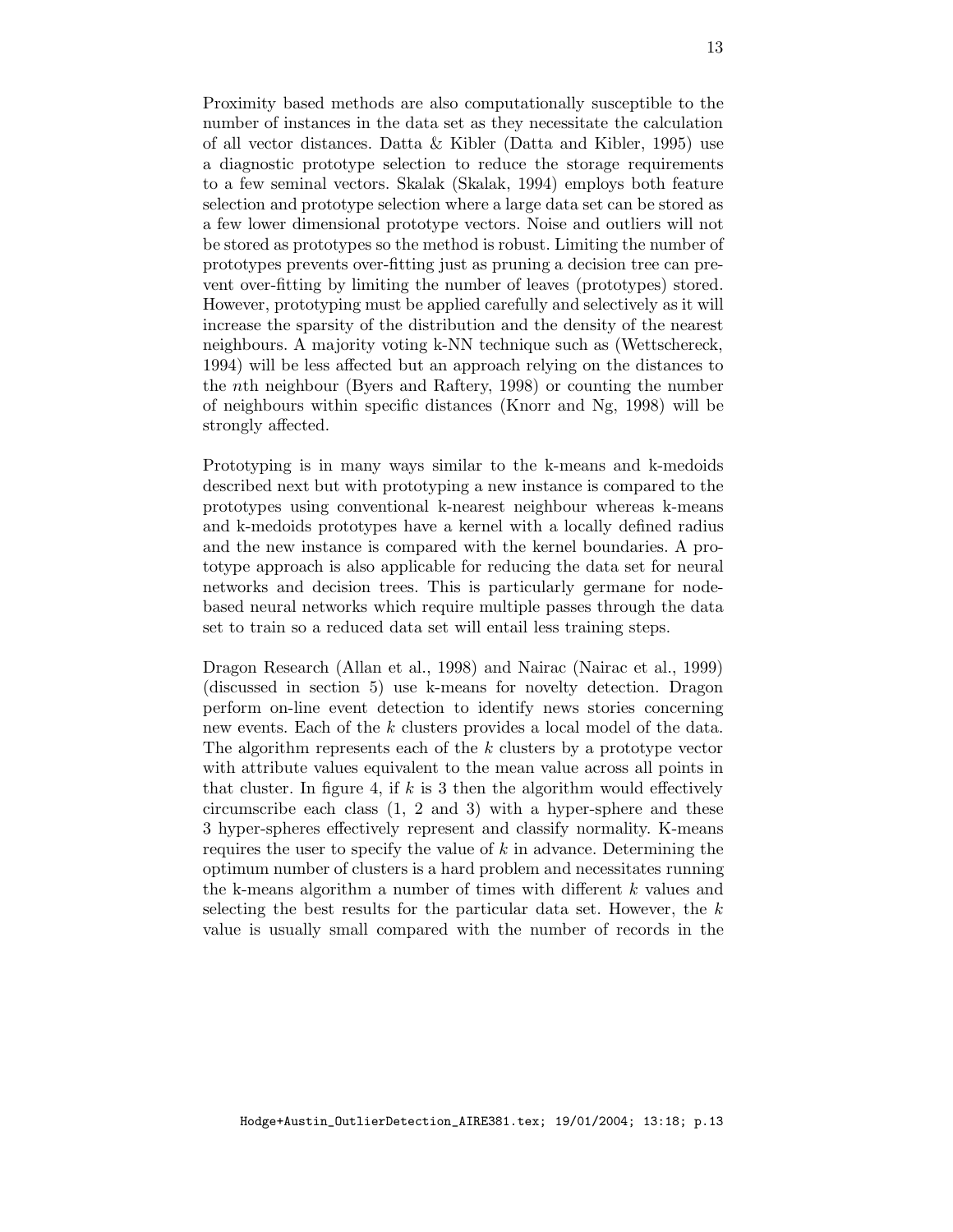data set. Thus, the computational complexity for classification of new instances and the storage overhead are vastly reduced as new vectors need only be compared to k prototype vectors and only k prototype vectors need be stored unlike k-NN where all vectors need be stored and compared to each other.

K-means initially chooses random cluster prototypes according to a user-defined selection process, the input data is applied iteratively and the algorithm identifies the best matching cluster and updates the cluster centre to reflect the new exemplar and minimise the sum-of-squares clustering function given by equation 3

$$
\sum_{j=1}^{K} \sum_{n \in S_j} ||\mathbf{x}^n - \mu_j||^2
$$
 (3)

where  $\mu$  is the mean of the points  $(x^n)$  in cluster  $S_j$ . Dragon use an adapted similarity metric that incorporates the word count from the news story, the distance to the clusters and the effect the insertion has on the prototype vector for the cluster. After training, each cluster has a radius which is the distance between the prototype and the most distant point lying in the cluster. This radius defines the bounds of normality and is local to each cluster rather than the global distance settings used in many approaches such as (Knorr and Ng, 1998), (Ramaswamy et al., 2000) and (Byers and Raftery, 1998) k-NN approaches. A new exemplar is compared with the k-cluster model. If the point lies outside all clusters then it is an outlier.

A very similar partitional algorithm is the k-medoids algorithm or PAM (Partition Around Medoids) which represents each cluster using an actual point and a radius rather than a prototype (average) point and a radius. Bolton & Hand (Bolton and Hand, 2001) use a k-medoids type approach they call Peer Group Analysis for fraud detection. Kmedoids is robust to outliers as it does not use optimisation to solve the vector placement problem but rather uses actual data points to represent cluster centres. K-medoids is less susceptible to local minima than standard k-means during training where k-means often converges to poor quality clusters. It is also data-order independent unlike standard k-means where the order of the input data affects the positioning of the cluster centres and Bradley (Bradley et al., 1999) shows that k-medoids provides better class separation than k-means and hence is better suited to a novelty recognition task due to the improved separation capabilities. However, k-means outperforms k-medoids and can handle larger data sets more efficiently as k-medoids can require  $O(n^2)$  running time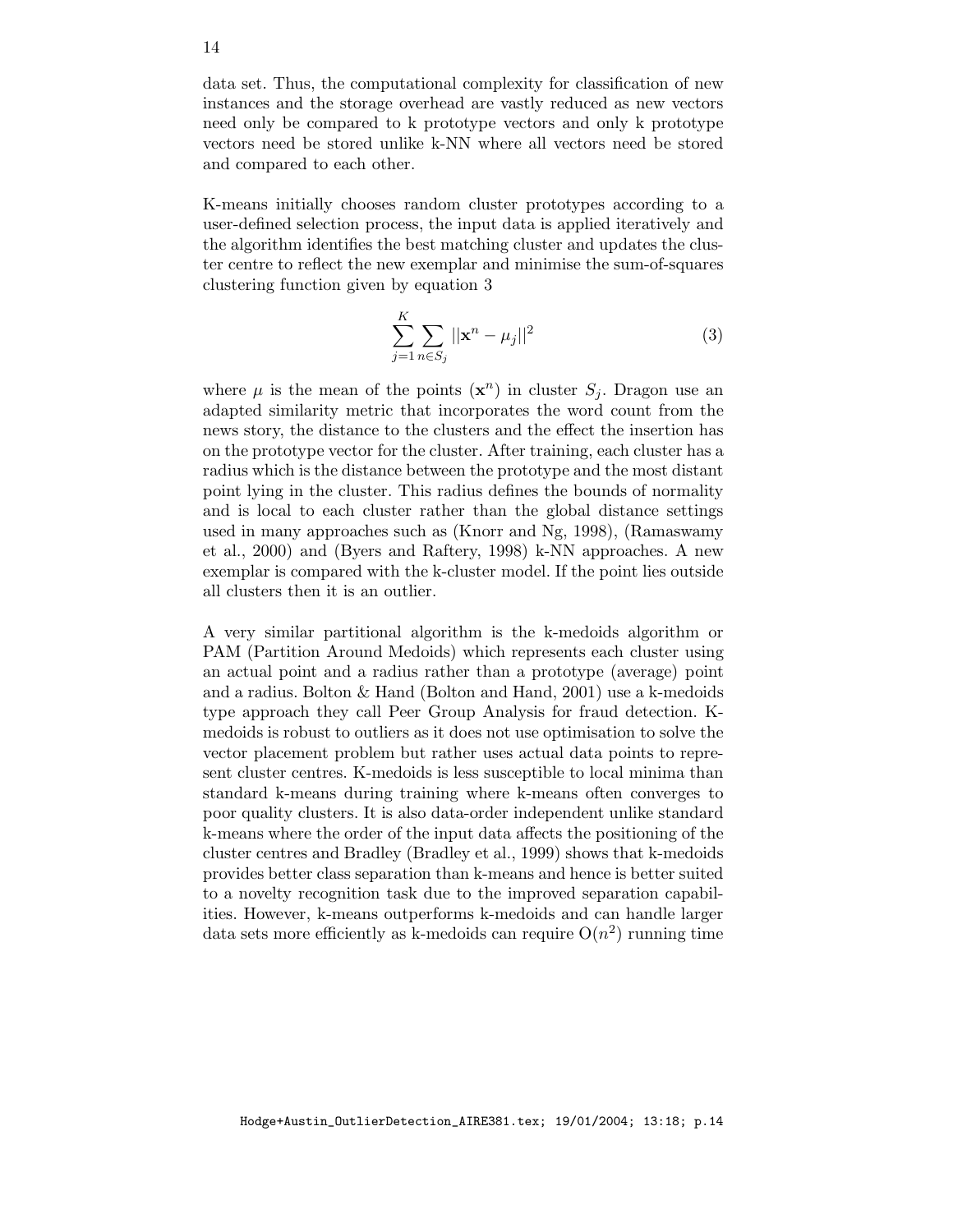per iteration whereas k-means is  $O(n)$ . Both approaches can generalise from a relatively small data set. Conversely, the classification accuracy of k-NN, Least Squares Regression or Grubbs' method is susceptible to the number of exemplars in the data set like the kernel-based Parzen windows and the node-based supervised neural networks described later as they all model and analyse the density of the input distribution.

The data mining partitional algorithm CLARANS (Ng and Han, 1994), is an optimised derivative of the k-medoids algorithm and can handle outlier detection which is achieved as a by-product of the clustering process. It applies a random but bounded heuristic search to find an optimal clustering by only searching a random selection of cluster updates. It requires two user-specified parameters, the value of k and the number of cluster updates to randomly select. Rather than searching the entire data set for the optimal medoid it tests a pre-specified number of potential medoids and selects the first medoid it tests which improves the cluster quality. However, it still has  $O(n^2k)$  running time so is only really applicable for small to medium size data sets.

Another proximity-based variant is the graph connectivity method. Shekhar et al. (Shekhar et al., 2001) introduce an approach to traffic monitoring which examines the neighbourhoods of points but from a topologically connected rather than distance-based perspective. Shekhar detects traffic monitoring stations producing sensor readings which are inconsistent with stations in the immediately connected neighbourhood. A station is an outlier if the difference between its sensor value and the average sensor value of its topological neighbours differs by more than a threshold percentage from the mean difference between all nodes and their topological neighbours. This is analogous to calculating the average distance between each point  $i$  and its  $k$  neighbours  $avgD_i^k$  and then finding any points whose average distance  $avgD^k$ differs by more than a specified percentage. The technique only considers topologically connected neighbours so there is no prerequisite for specifying k and the number can vary locally depending on the number of connections. However, it is best suited to domains where a connected graph of nodes is available such as analysing traffic flow networks where the individual monitoring stations represent nodes in the connected network.

#### 2.2. PARAMETRIC METHODS

Many of the methods we have just described do not scale well unless modifications and optimisations are made to the standard algorithm.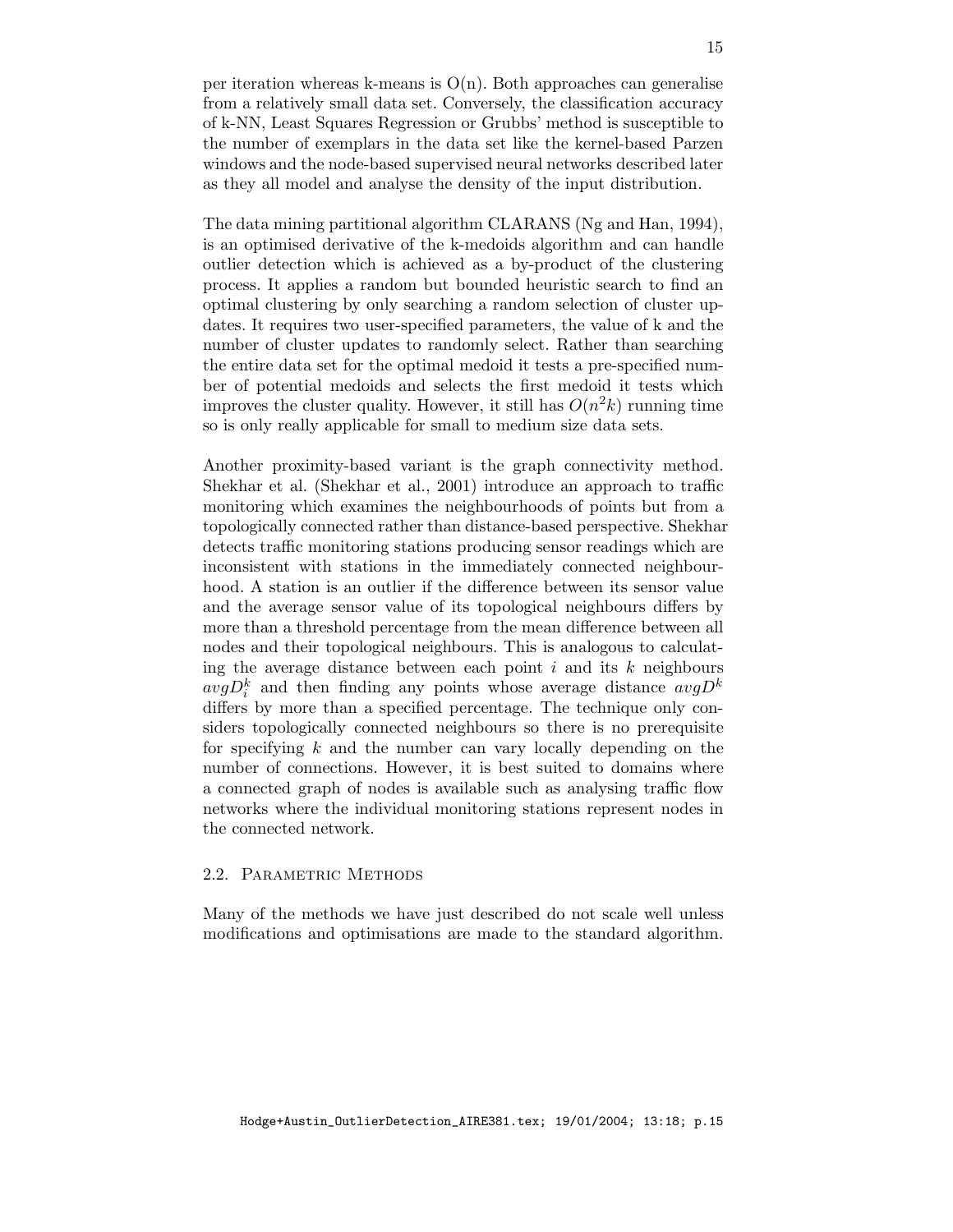Parametric methods allow the model to be evaluated very rapidly for new instances and are suitable for large data sets; the model grows only with model complexity not data size. However, they limit their applicability by enforcing a pre-selected distribution model to fit the data. If the user knows their data fits such a distribution model then these approaches are highly accurate but many data sets do not fit one particular model.

One such approach is Minimum Volume Ellipsoid estimation (MVE) (Rousseeuw and Leroy, 1996) which fits the smallest permissible ellipsoid volume around the majority of the data distribution model (generally covering 50% of the data points). This represents the densely populated normal region shown in figure 2 (with outliers shown) and figure 5 (with outliers removed).

A similar approach, Convex Peeling peels away the records on the boundaries of the data distribution's convex hull (Rousseeuw and Leroy, 1996) and thus peels away the outliers. In contrast MVE maintains all points and defines a boundary around the majority of points. In convex peeling, each point is assigned a depth. The outliers will have the lowest depth thus placing them on the boundary of the convex hull and are shed from the distribution model. For example in figure 2, V, W, X, Y and Z would each be assigned the lowest depth and shed during the first iteration. Peeling repeats the convex hull generation and peeling process on the remaining records until it has removed a pre-specified number of records. The technique is a type 1, unsupervised clustering outlier detector. Unfortunately, it is susceptible to peeling away  $p+1$ points from the data distribution on each iteration and eroding the stock of normal points too rapidly (Rousseeuw and Leroy, 1996).

Both MVE and Convex Peeling are robust classifiers that fit boundaries around specific percentages of the data irrespective of the sparseness of the outlying regions and hence outlying data points do not skew the boundary. Both however, rely on a good spread of the data. Figure 2 has few outliers so an ellipsoid circumscribing 50% of the data would omit many normal points from the boundary of normality. Both MVE and convex peeling are only applicable for lower dimensional data sets (Barnett and Lewis, 1994) (usually three dimensional or less for convex peeling) as they suffer the Curse of Dimensionality where the convex hull is stretched as more dimensions are added and the surface becomes too difficult to discern.

Torr and Murray (Torr and Murray, 1993) also peel away outlying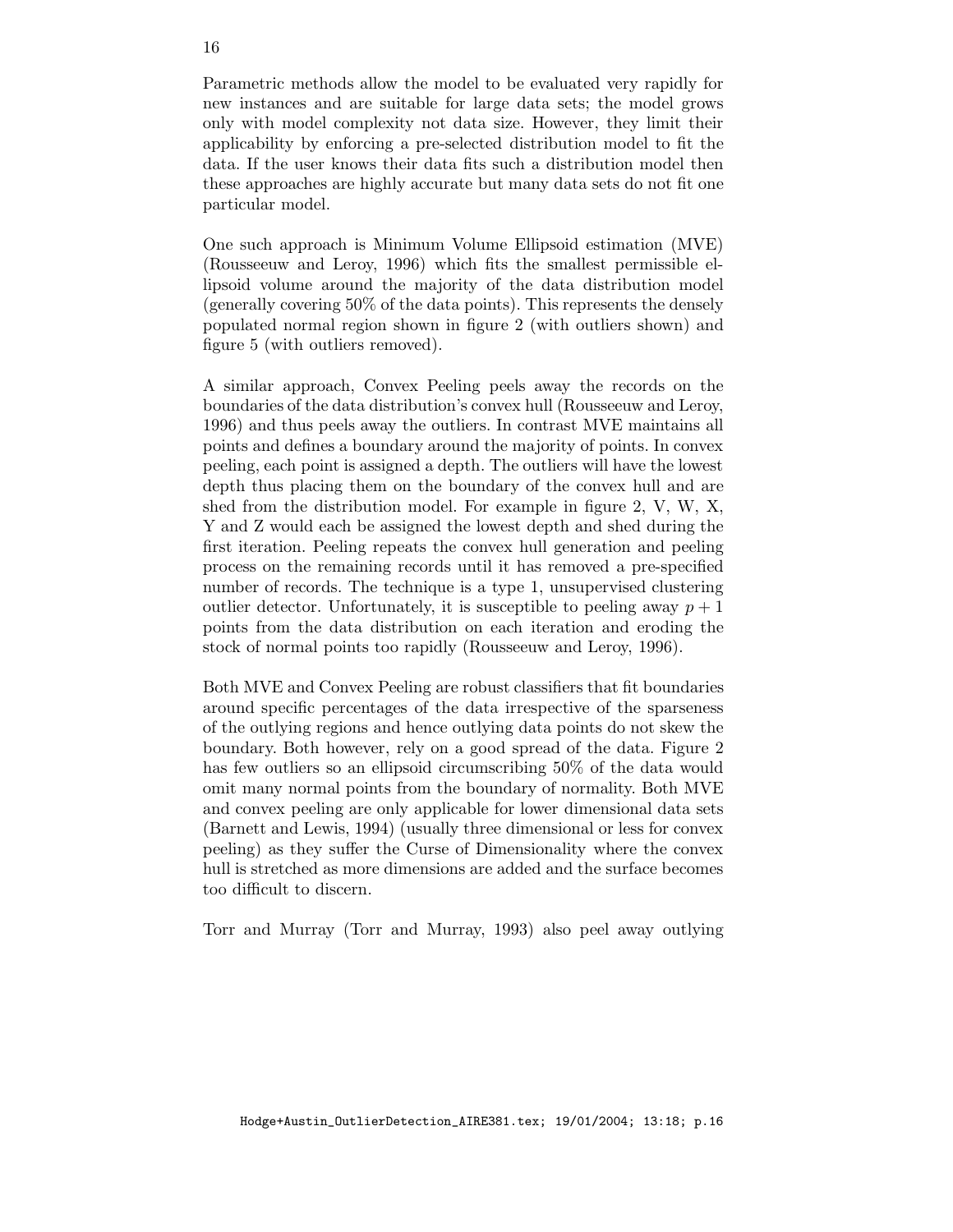points by iteratively pruning and re-fitting. They measure the effect of deleting points on the placement of the Least Squares standard regression line for a diagnostic outlier detector. The LS line is placed to minimise equation 4

$$
\sum_{i=1}^{n} (\mathbf{y}_i - \hat{\mathbf{y}}_i)^2
$$
 (4)

where  $\hat{\mathbf{y}}_i$  is the estimated value. Torr & Murray repeatedly delete the single point with maximal influence (the point that causes the greatest deviation in the placement of the regression line) thus allowing the fitted model to stay away from the outliers. They refit the regression to the remaining data until there are no more outliers, i.e., the next point with maximal influence lies below a threshold value. Least Squares regression is not robust as the outliers affect the placement of the regression line so it is best suited to outlier diagnostics where the outliers are removed from the next iteration. Figure 6 shows a Least Squares regression line (dashed line) fitted to a data distribution with the outliers A and B present and then again after point A and B have been removed. Although there are only two outliers, they have a considerable affect on the line placement.

Torr and Murray (Torr and Murray, 1993) extend the technique for image segmentation. They use a computationally cheap non-robust least median of squares (LMS) regression if the number of outliers is small which minimises equation  $5$ 

$$
Median_{i=1}^n (\mathbf{y}_i - \hat{\mathbf{y}}_i)^2
$$
\n(5)

or a computationally expensive robust random sampling algorithm if the number of outliers is high. LMS is able to accommodate more outliers than LS as it uses the median values. However, random sampling can accommodate larger numbers of outliers which eventually distort LMS. LMS has also been improved to produce the Least Trimmed Squares approach (Rousseeuw and Leroy, 1996) which has faster convergence and minimises equation 6

$$
\sum_{i=1}^{h} ((\mathbf{y}_i - \hat{\mathbf{y}}_i)^2)_{i:n}
$$
 (6)

where  $(\mathbf{y}_i - \hat{\mathbf{y}}_i)^2)_{1:n} \leq ... \leq (\mathbf{y}_i - \hat{\mathbf{y}}_i)^2)_{n:n}$  are the ordered square residuals. The summation function accommodates outliers in the distribution by fitting the regression to only the majority of the data rather than all of the data as in LMS. This region thus depicts normality and LTS highlights outliers as the points with large deviations from the majority.

Hodge+Austin\_OutlierDetection\_AIRE381.tex; 19/01/2004; 13:18; p.17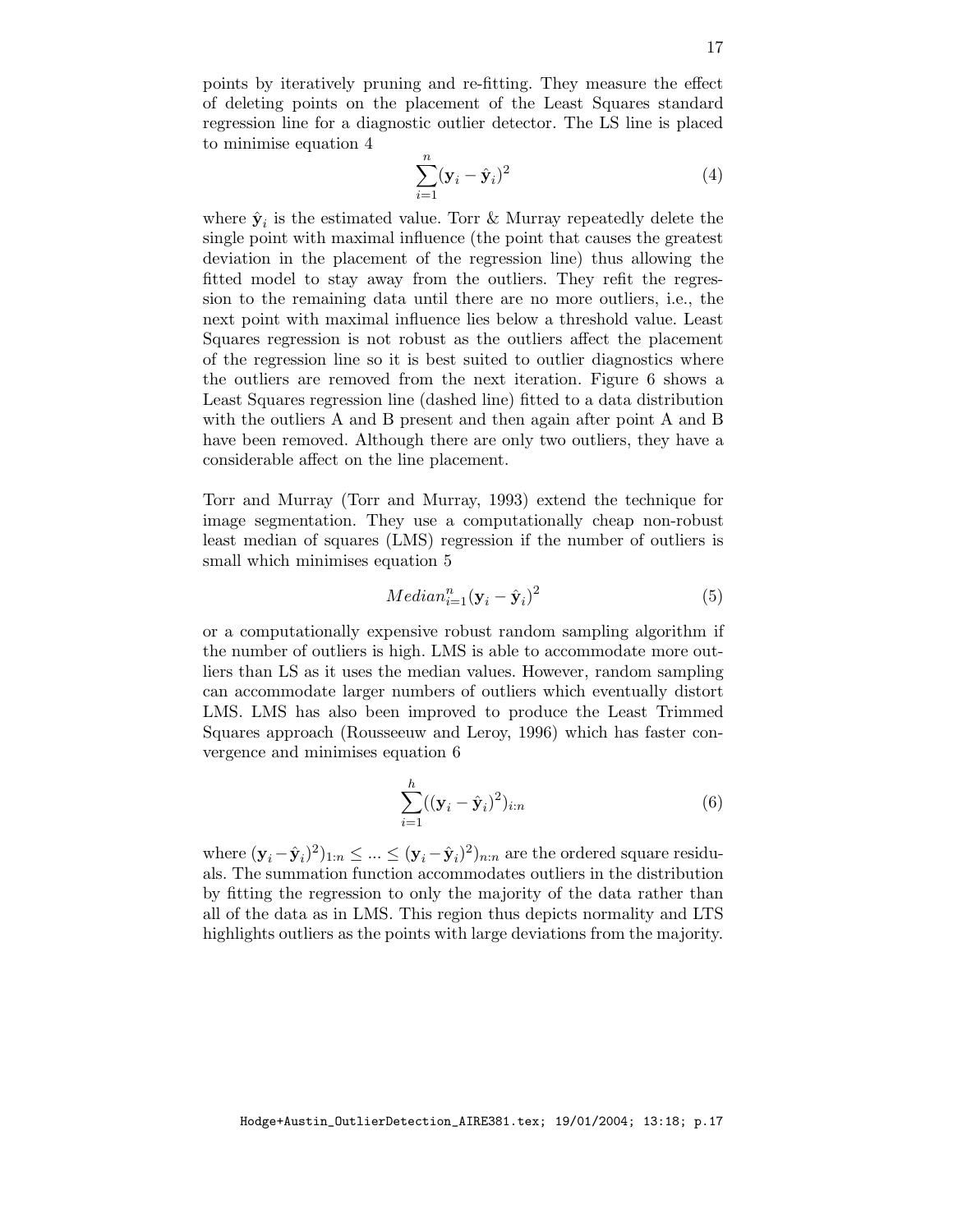MVE and Convex Peeling aim to compact the convex hull and circumscribe the data with a decision boundary but are only applicable for low dimensional data. Principal Component Analysis (PCA) (Faloutsos et al., 1997)(Parra et al., 1996) in contrast, is suitable for higher dimensional data. It identifies correlated attributes in the data distribution and projects the data onto this lower dimensional subspace. PCA is an unsupervised classifier but is linear and incapable of outperforming the complex non-linear class boundaries identified by the Support Vector Machine (see section 2.4) or neural methods described in section 3. PCA assumes that the subspaces determined by the principal components are compact and this limits its applicability particularly for sparse distributions. However, it is an ideal pre-processor to select a subset of attributes for methods which suffer the Curse of Dimensionality such as the Multi-Layer Perceptron in section 3, proximity-based techniques or symplectic transformations described next. PCA identifies the principal component of greatest variance as each component has an associated eigenvalue whose magnitude corresponds to the variance of the points from the component vector. PCA retains the  $k$  principal components with greatest variance and discards all others to preserve maximum information and retain minimal redundancy.

Faloutsos et al.(Faloutsos et al., 1997) recommend retaining sufficient components so the sum of the eigenvalues of all retained components is at least 85% of the sum of all eigenvalues. They use the principal components to predict attribute values in records by finding the intersection between the given values for the record (i.e., excluding the omitted attribute) and the principal components. If the actual value for an attribute and the predicted value differ then the record is flagged as an outlier. Parra et al. (Parra et al., 1996) have developed a type-3 motor fault detector system which applies PCA to the data and then applies a symplectic transformation to the first few principal components. The symplectic transformation may be used with non-linear data distributions. It maps the input data onto a Gaussian distribution, conserving the volume and separating the training data (normal data) from the outliers. This double transformation preserves information while removing redundancy, generates a density estimation of the data set and thus allows a circular contour of the density to act as the decision boundary.

Baker et al. (Baker et al., 1999) employ one of the hierarchical approaches detailed in this survey. The other hierarchical approaches are the decision tree and cluster trees detailed in the machine learning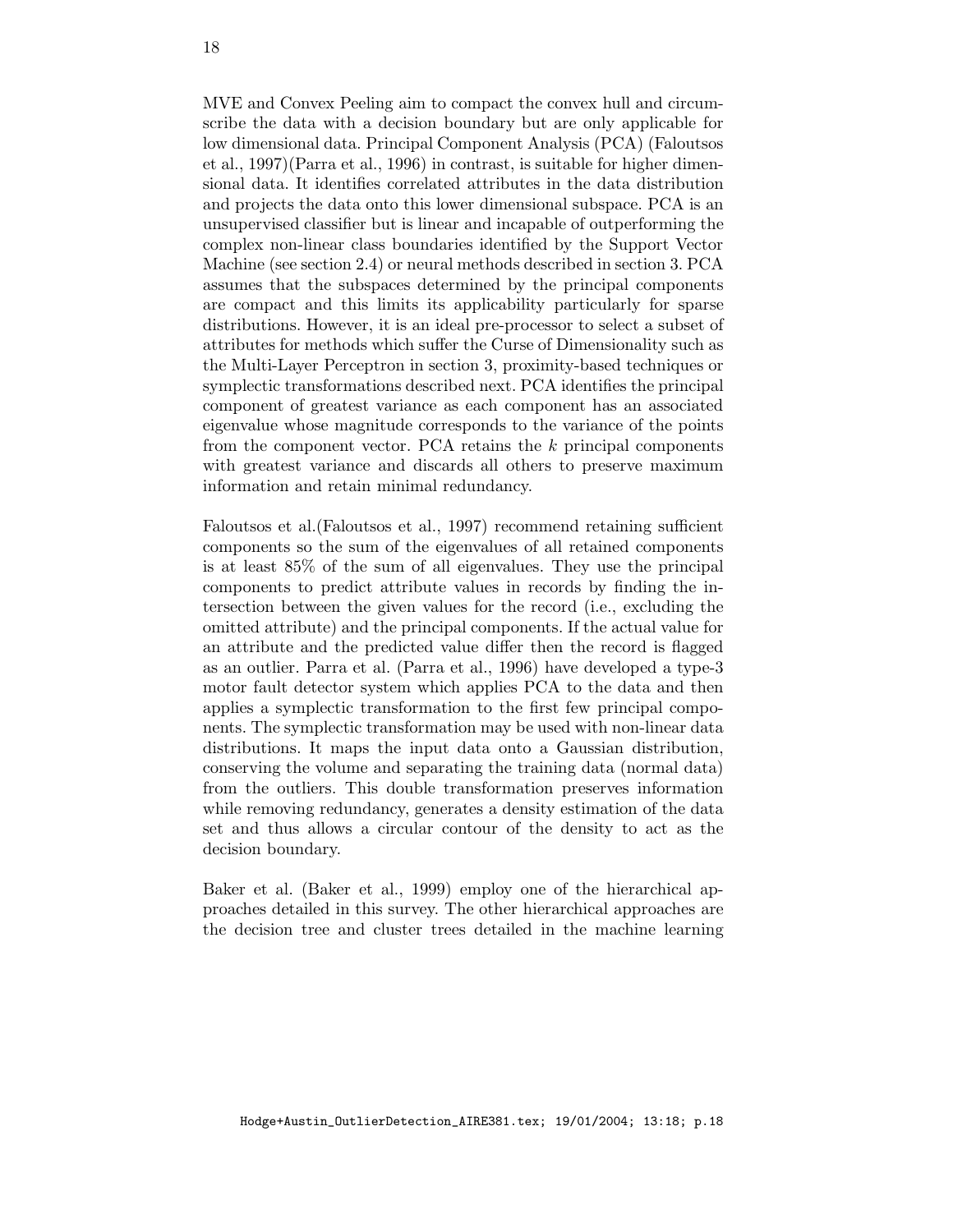section. Baker uses a parametric model-based approach for novelty detection in a news story monitor. A hierarchy allows the domain knowledge to be represented at various levels of abstraction so points can be compared for novelty at a fine-grained or less specific level. The hierarchical statistical algorithm induces a topic hierarchy from the word distributions of news stories using Expectation Maximisation (EM) to estimate the parameter settings followed by Deterministic Annealing (DA). DA constructs the hierarchy via maximum likelihood and information theory using a divisive clustering approach to split nodes into sub-nodes, starting from a single cluster, and build the hierarchy top-down. DA stochastically determines the node to split. The system detects novelty when new nodes are added to the hierarchy that represent documents that do not belong to any of the existing event clusters so new events are effectively described by their position in the hierarchy. When EM is used in conjunction with DA it avoids some of the initialisation dependence of EM but at the cost of computational efficiency. DA can avoid local minima which EM is susceptible to but it may produce sub-optimal results.

#### 2.3. Non-Parametric Methods

Many Statistical methods described in this section have data-specific parameters ranging from the  $k$  values of k-NN and k-means to distance thresholds for the proximity-based approaches to complex model parameters. Other techniques such as those based around convex hulls and regression and the PCA approaches assume the data follows a specific model. These all require a priori data knowledge. Such information is often not available or is expensive to compute. Many data sets simply do not follow one specific distribution model and are often randomly distributed. Hence, these approaches may be applicable for an outlier detector where all data is accumulated beforehand and may be pre-processed to determine parameter settings or for data where the distribution model is known. Non-parametric approaches, in contrast are more flexible and autonomous.

Dasgupta & Forrest (Dasgupta and Forrest, 1996) introduce a nonparametric approach for novelty detection in machinery operation. The authors recognise novelty which contrasts to the other type 3 approaches we describe such as k-means (Nairac et al., 1999) or the ART neural approach (Caudell and Newman, 1993) in section 3 which recognise or classify the normal data space. The machinery operation produces a time-series of real-valued machinery measurements which Dasgupta & Forrest map onto binary vectors using quantisation (binning). The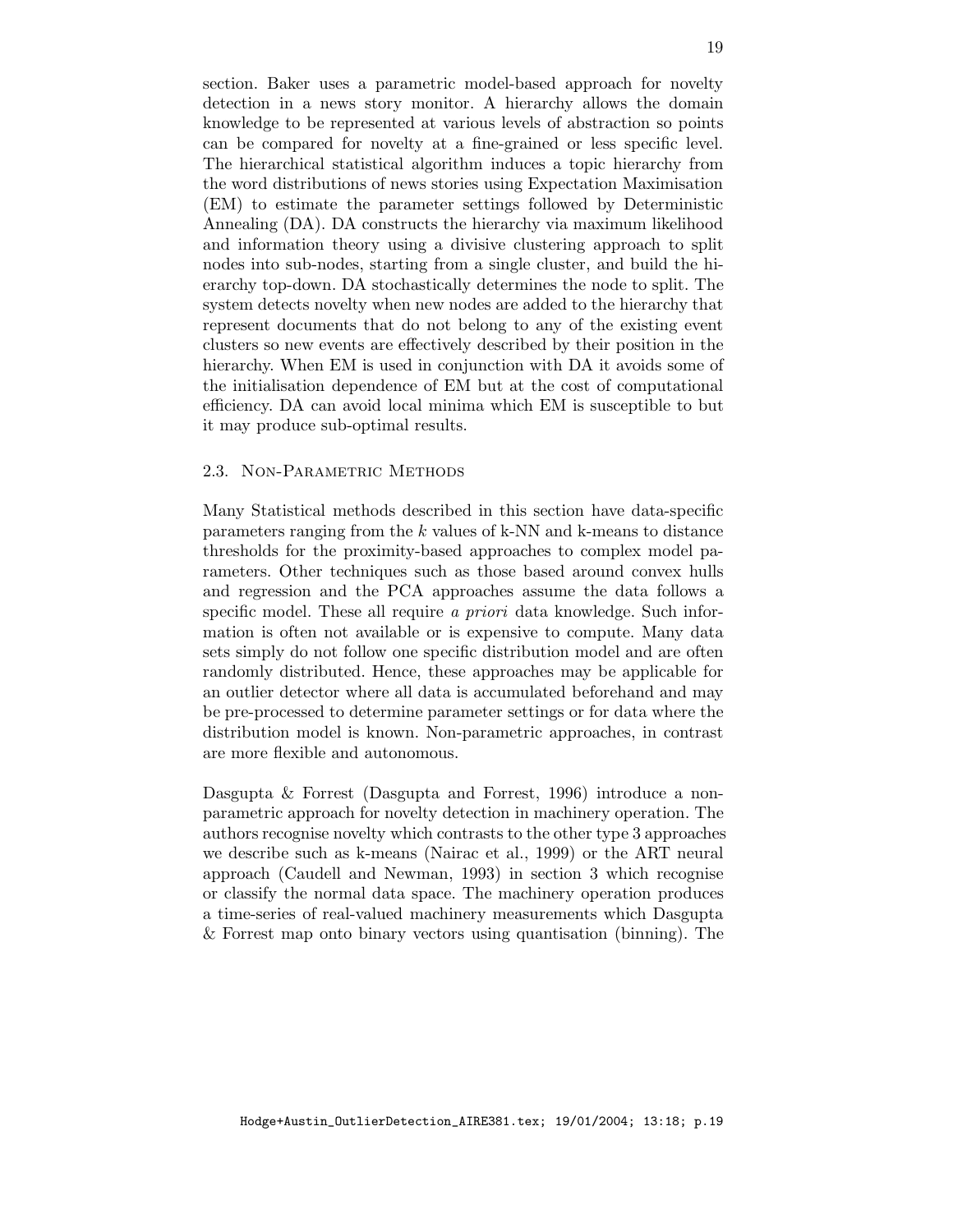binary vector (string) effectively represents an encoding of the last  $n$ real-values from the time series. As the machinery is constantly monitored, new strings (binary vector windows) are generated to represent the current operating characteristics. Dasgupta & Forrest use a set of detectors where all detectors fail to match any strings defining normality (where two strings match if they are identical in a fixed number of contiguous positions  $(r)$ ). If any detectors match a new string (a new time window of operating characteristics) then a novelty has been detected. The value of r affects the performance of the algorithm and the value must be selected carefully by empirical testing which inevitably slows processing. Each individual recogniser represents a subsection of the input distribution and compares the input. Dasgupta & Forrest's approach would effectively model figure 5 by failing to match any point within the normal boundary but would match any point from outside.

#### 2.4. SEMI-PARAMETRIC METHODS

Semi-parametric methods apply local kernel models rather than a single global distribution model. They aim to combine the speed and complexity growth advantage of parametric methods with the model flexibility of non-parametric methods. Kernel-based methods estimate the density distribution of the input space and identify outliers as lying in regions of low density. Tarassenko & Roberts (Roberts and Tarassenko, 1995) and Bishop (Bishop, 1994) use Gaussian Mixture Models to learn a model of normal data by incrementally learning new exemplars. The GMM is represented by equation 7

$$
p(\mathbf{t}|\mathbf{x}) = \sum_{j=1}^{M} \alpha_j(\mathbf{x}) \phi_j(\mathbf{t}|\mathbf{x})
$$
\n(7)

where M is the number of kernels  $(\phi)$ ,  $\alpha_i(\mathbf{x})$  the mixing coefficients, x the input vector and t the target vector. Tarassenko & Roberts classify EEG signatures to detect abnormal signals which represent medical conditions such as epilepsy. In both approaches, each mixture represents a kernel whose width is autonomously determined by the spread of the data. In Bishop's approach the number of mixture models is determined using cross-validation. Tarassenko & Roberts' technique adds new mixture models incrementally. If the mixture that best represents the new exemplar is above a threshold distance, then the algorithm adds a new mixture. This distance threshold is determined autonomously during system training. Once training is completed, the final distance threshold represents the novelty threshold for new items to compare against. A Gaussian probability density function is defined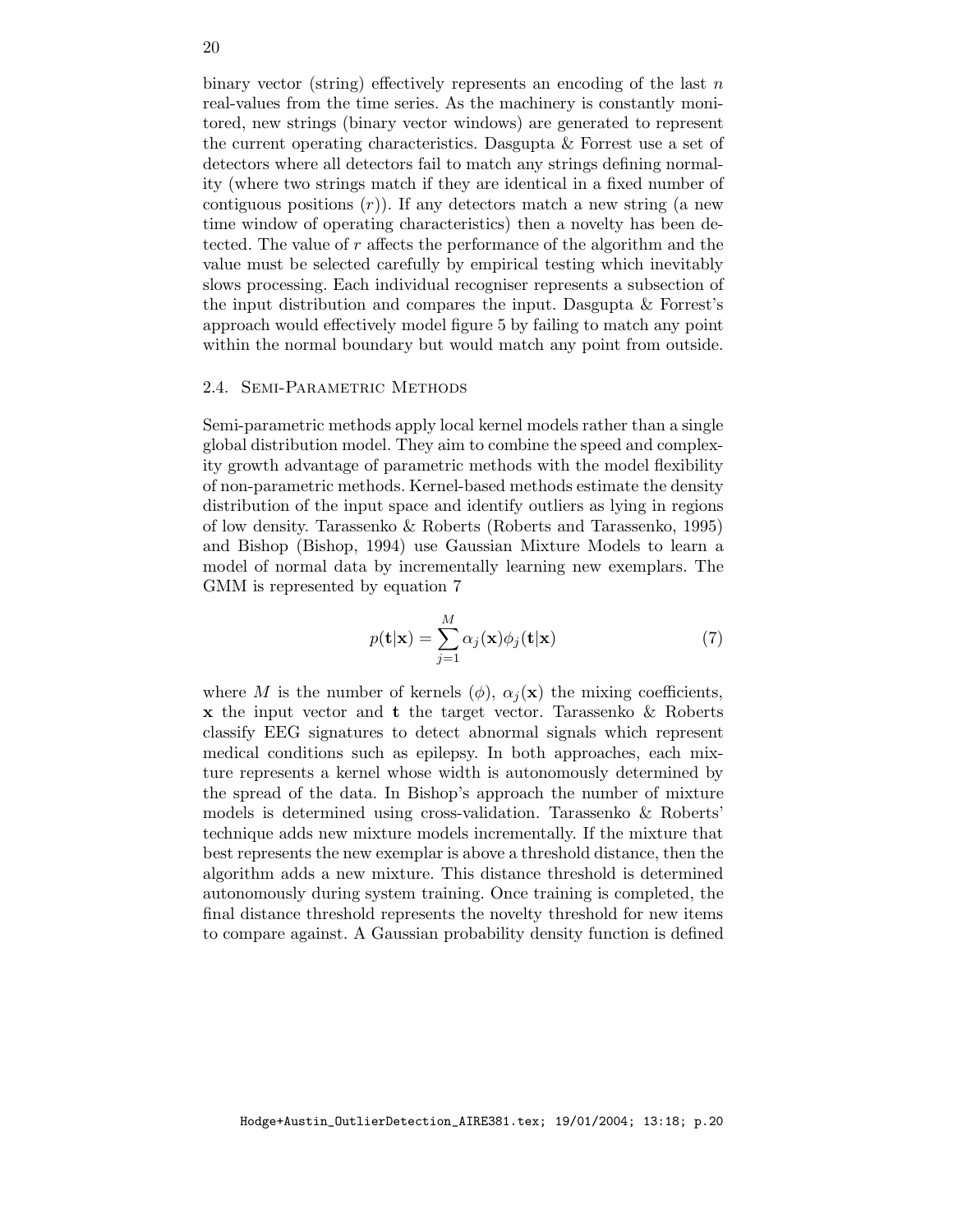by equation 8,

$$
\phi_j(\mathbf{t}|\mathbf{x}) = \frac{1}{(2\pi)^{\frac{d}{2}} \sigma_j^d(\mathbf{x})} exp\{-\frac{||\mathbf{t} - \mu_j(\mathbf{x})||^2}{2\sigma_j^2(\mathbf{x})}\}\tag{8}
$$

where d is the dimensionality of the input space,  $\sigma$  is the smoothing parameter,  $\mu_j(\mathbf{x})$  represents the centre of the jth kernel and  $\sigma_j^2$  $j^2(\mathbf{x})$  is the variance (width). This growing approach is somewhat analogous to growing neural networks in section 3 as it adds a new mixture where it is not modelling the data distribution well.

Roberts (Roberts, 1998) introduced Extreme Value Theory which uses a Gaussian mixture model to represent the data distribution for outlier detection as outliers (extreme values) occur in the tails of the distributions as points V, W, X, Y and Z in figure 2 are extreme values. Least Squares regression described earlier compares the outliers against the correlation of the data distribution whereas EVT compares them against a model of the distribution. EVT again uses EM to estimate the algorithm's parameter set. EVT examines the distribution tails and estimates the probability that a given instance is an extreme value in the distribution model given by equation 9

$$
P(extreme_x) = exp\{-exp(-\frac{\mathbf{x}_m - \mu_m}{\sigma_m})\}\tag{9}
$$

The approach is more principled than the proximity-based thresholding techniques discussed previously where a point is an outlier if it exceeds a threshold distance from the normal class as the EVT threshold is set using a heuristic approach. EVT is ideal for novelty recognition where abnormal samples are difficult or costly to obtain such as rare medical cases or expensive machinery malfunctions. It is also not limited to previously seen classes and is suitable for all three types of outlier detection. A classifier, such as the multi-layer Perceptron (section 3.1) or decision trees (section 4), would attempt to place a new exemplar from a previously unseen class in one of the classes it has previously learned and would fail to detect the novelty.

The regression techniques and PCA are linear models which are too simple for many practical applications. Tax & Duin (Tax et al., 1999) and DeCoste & Levine (DeCoste and Levine, 2000) use Support Vector Machines (SVMs) for type 2 classification which use linear models to implement complex class boundaries. They project the input data onto higher dimensional kernels using a kernel function in an attempt to find a hyper-plane that separates normal and abnormal data. Such a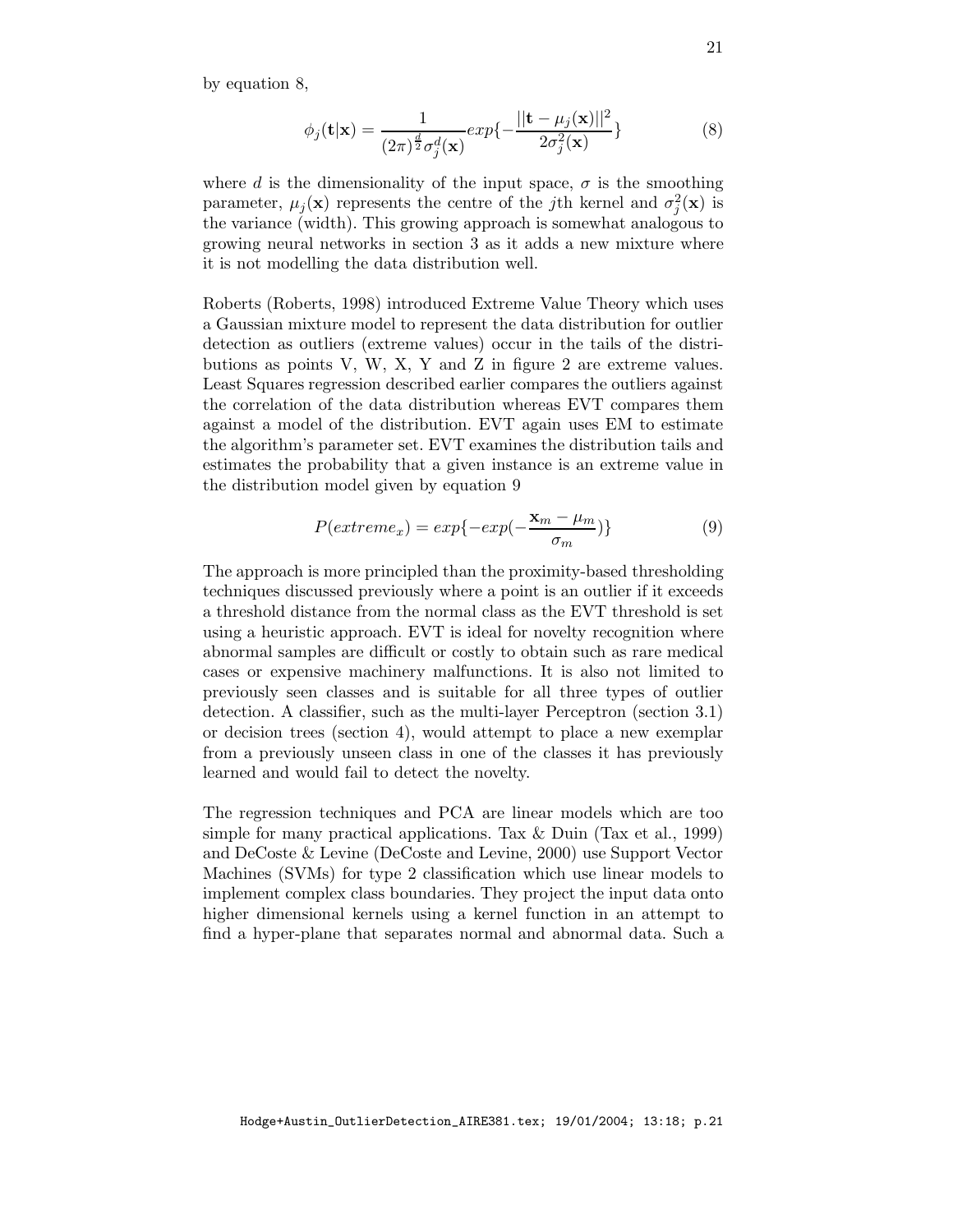class-defining hyper-plane may not be evident at the lower dimensions. The kernel functions range from linear dot product, polynomial nonlinear used by DeCoste & Levine, a sigmoid kernel function which is equivalent to a Multi-Layer Perceptron see section 3.1 with no hidden layers and a Gaussian function as in equation 8 used in Tax & Duin which is equivalent to a radial basis function neural network described in section 3.1. Support vectors functions are positive in the dense regions of the data distribution and negative in the sparsest regions of the distribution where the outliers lie. A support vector function is defined by equation 10

$$
SV = sign(\sum_{j=1}^{n} \alpha_j L_j K(\mathbf{x}_j, \mathbf{z}) + b)
$$
\n(10)

where K is the Kernel function,  $sign$  is a function returning  $+1$  if the data is positive and  $-1$  if the data is negative,  $L_i$  is the class label, b is the bias, **z** the test input and  $x_i$  the trained input. The data points that define the class boundary of normality are the support vectors. Only this small set of support vectors need be stored often less than 10% of the training set so a large data set can effectively be stored using a small number of exemplars.

Tax & Duin (Tax et al., 1999) use support vector novelty detection for machine condition monitoring and medical classification. SVMs can induce a classifier from a poorly balanced data set where the abnormal/normal exemplars are disproportional which is particularly true in medical domains where abnormal or in some case normal data is difficult and costly to obtain. However, SVMs are computationally complex to determine so heuristics have been devised to prevent this (DeCoste and Levine, 2000). DeCoste & Levine adapt the conventional SVM for space instrument event detection by adapting the feature weights and the cost of false positives as their data set is predominantly negative with few positive instances of an event available for training.

#### 3. Neural Networks

Neural network approaches are generally non-parametric and modelbased, they generalise well to unseen patterns and are capable of learning complex class boundaries. After training the neural network forms a classifier. However, the entire data set has to be traversed numerous times to allow the network to settle and model the data correctly. They also require both training and testing to fine tune the network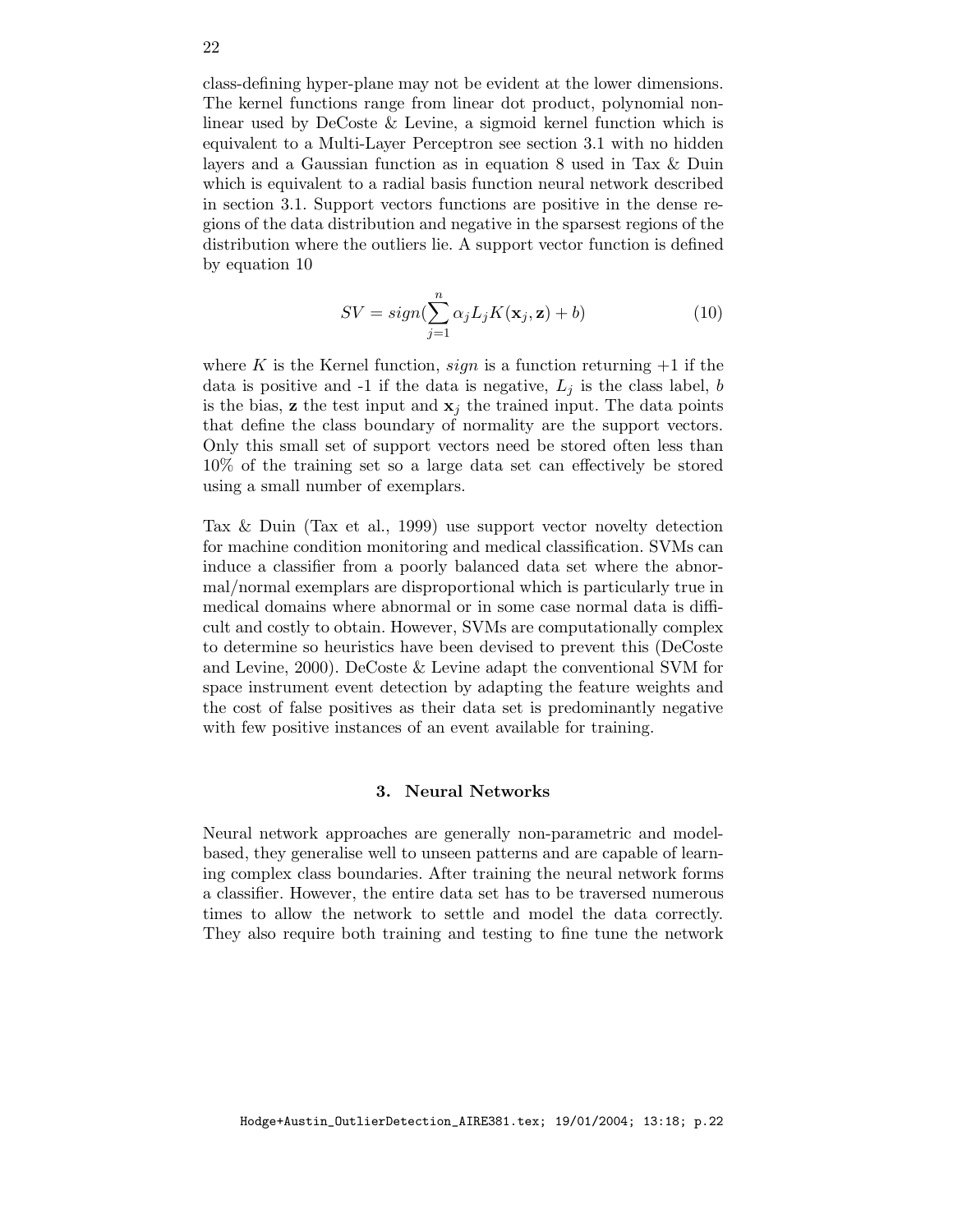and determine threshold settings before they are ready for the classification of new data. Many neural networks are susceptible to the Curse of Dimensionality though less so than the statistical techniques. The neural networks attempt to fit a surface over the data and there must be sufficient data density to discern the surface. Most neural networks automatically reduce the input features to focus on the key attributes. But nevertheless, they still benefit from feature selection or lower dimensionality data projections.

# 3.1. Supervised Neural Methods

Supervised neural networks use the classification of the data to drive the learning process. The neural network uses the class to adjust the weights and thresholds to ensure the network can correctly classify the input. The input data is effectively modelled by the whole network with each point distributed across all nodes and the output representing the classification. For example, the data in figure 4 is represented by the weights and connections of the entire network.

Some supervised neural networks such as the Multi-Layer Perceptron interpolate well but perform poorly for extrapolation so cannot classify unseen instances outside the bounds of the training set. Nairac (Nairac et al., 1999) and Bishop (Bishop, 1994) both exploit this for identifying novelties. Nairac identifies novelties in time-series data for fault diagnosis in vibration signatures of aircraft engines and Bishop monitors processes such as oil pipeline flows. The MLP is a feed forward network. Bishop and Nairac use a MLP with a single hidden layer. This allows the network to detect arbitrarily complex class boundaries. The nodes in the first layer define convex hulls analogous to the convex hull statistical methods discussed in the previous section. These then form the inputs for the second layer units which combine hulls to form complex classes. Bishop notes that the non-linearity offered by the MLP classifier provides a performance improvement compared to a linear technique. It is trained by minimising the square error between the actual value and the MLP output value given by equation 11

$$
Error = \sum_{j=1}^{m} \int [y_j(\mathbf{x}; \mathbf{w}) - \langle t_j | \mathbf{x} \rangle]^2 p(\mathbf{x}) d\mathbf{x}
$$

$$
+ \sum_{j=1}^{m} \int {\langle t_j^2 | \mathbf{x} \rangle - \langle t_j | \mathbf{x} \rangle^2} p(\mathbf{x}) d\mathbf{x}
$$
(11)

from (Bishop, 1994) where  $t_j$  is the target class,  $y_j$  is the actual class,  $p(x)$  is the unconditional probability density which may be estimated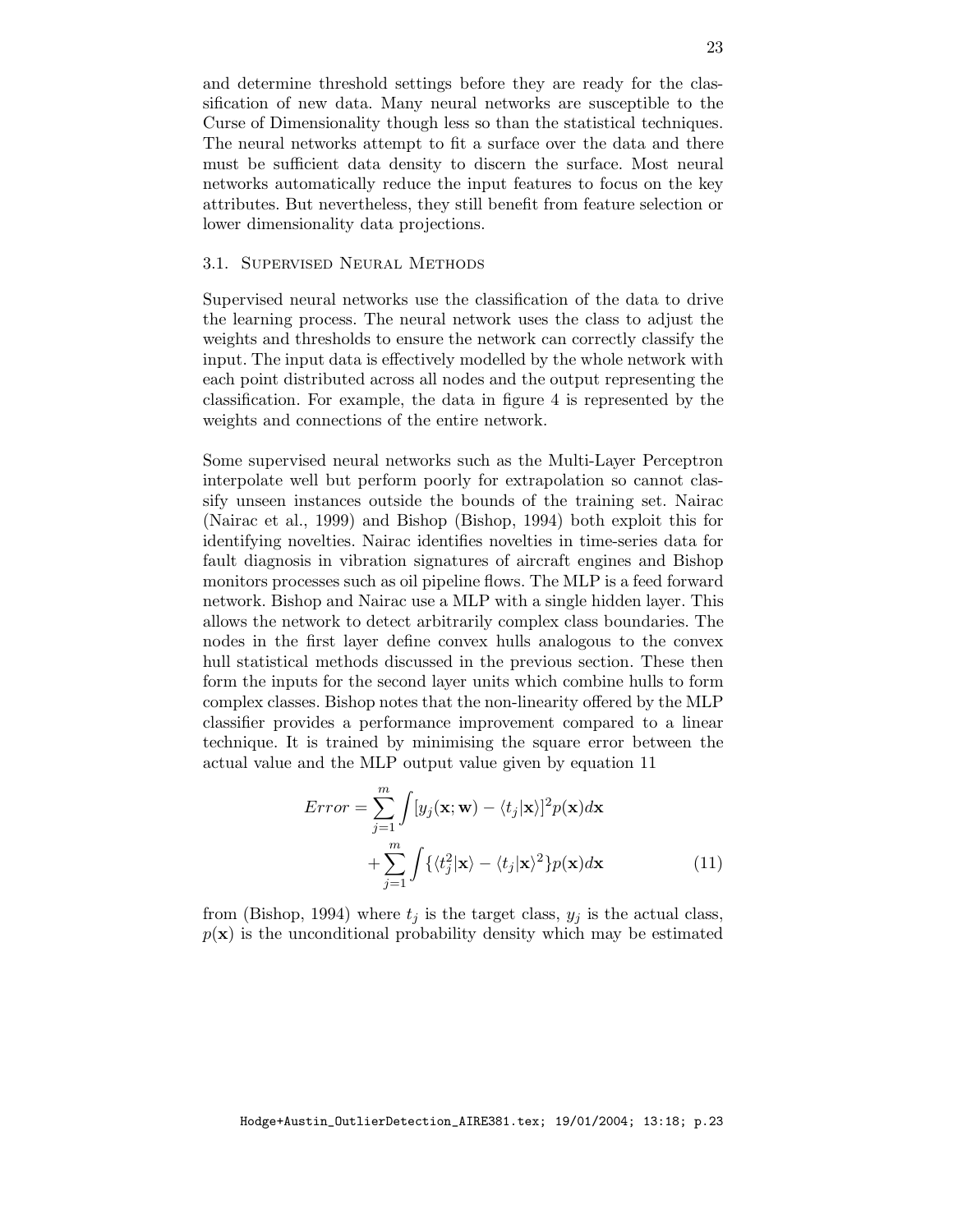by, for example, Parzen Windows (Bishop, 1994) (discussed in section 5) and  $y_i(\mathbf{x}; \mathbf{w})$  is the function mapping. Provided the function mapping is flexible, if the network has sufficient hidden units, then the minimum occurs when  $y_j(\mathbf{x}; \mathbf{w}) = p(t_j | \mathbf{x})$ . The outputs of the network are the regression of the target data conditioned with the input vector. The aim is thus to approximate the regression by minimising the sum-ofsquares error using a finite training set. The approximation is highest where the density of  $p(x)$  is highest as this is where the error function penalises the network mapping if it differs from the regression. Where the density is low there is little penalisation. Bishop assumes that the MLP 'knows' the full scope of normality after training so the density  $p(x)$  is high, the network is interpolating and confidence is high (where confidence is given by equation 12)

$$
\sigma_y(\mathbf{x}) = \{p(\mathbf{x})\}^{\frac{1}{2}} \tag{12}
$$

If a new input lies outside the trained distribution where the density  $p(x)$  is low and the network is extrapolating, the MLP will not recognise it and the confidence is low. Nairac uses the MLP to predict the expected next value based on the previous  $n$  values. This assumes that the next value is dependent only on the previous  $n$  values and ignores extraneous factors. If the actual value differs markedly from the predicted value then the system alerts the human monitoring it.

Japkowicz (Japkowicz et al., 1995) uses an auto-associative neural network for type 3 novelty recognition. The auto associator network is also a feed-forward Perceptron-based network which uses supervised learning. Auto associators decrease the number of hidden nodes during network training to induce a bottleneck. The bottleneck reduces redundancies by focusing on the key attributes while maintaining and separating the essential input information and is analogous to Principal Component Analysis. Japkowicz trains the auto-associator with normal data only. After training, the output nodes recreate the new exemplars applied to the network as inputs. The network will successfully recreate normal data but will generate a high re-creation error for novel data. Japkowicz counts the number of outputs different from the input. If this value exceeds a pre-specified threshold then the input is recognised as novel. Japkowicz sets the threshold at a level that minimises both false positive and false negative classifications. Taylor and Addison (Taylor and Addison, 2000) demonstrated that auto-associative neural networks were more accurate than SOMs or Parzen windows for novelty detection. However, auto-associators suffer slow training as with the MLP and have various data-specific parameters which must be set through empirical testing and refinement.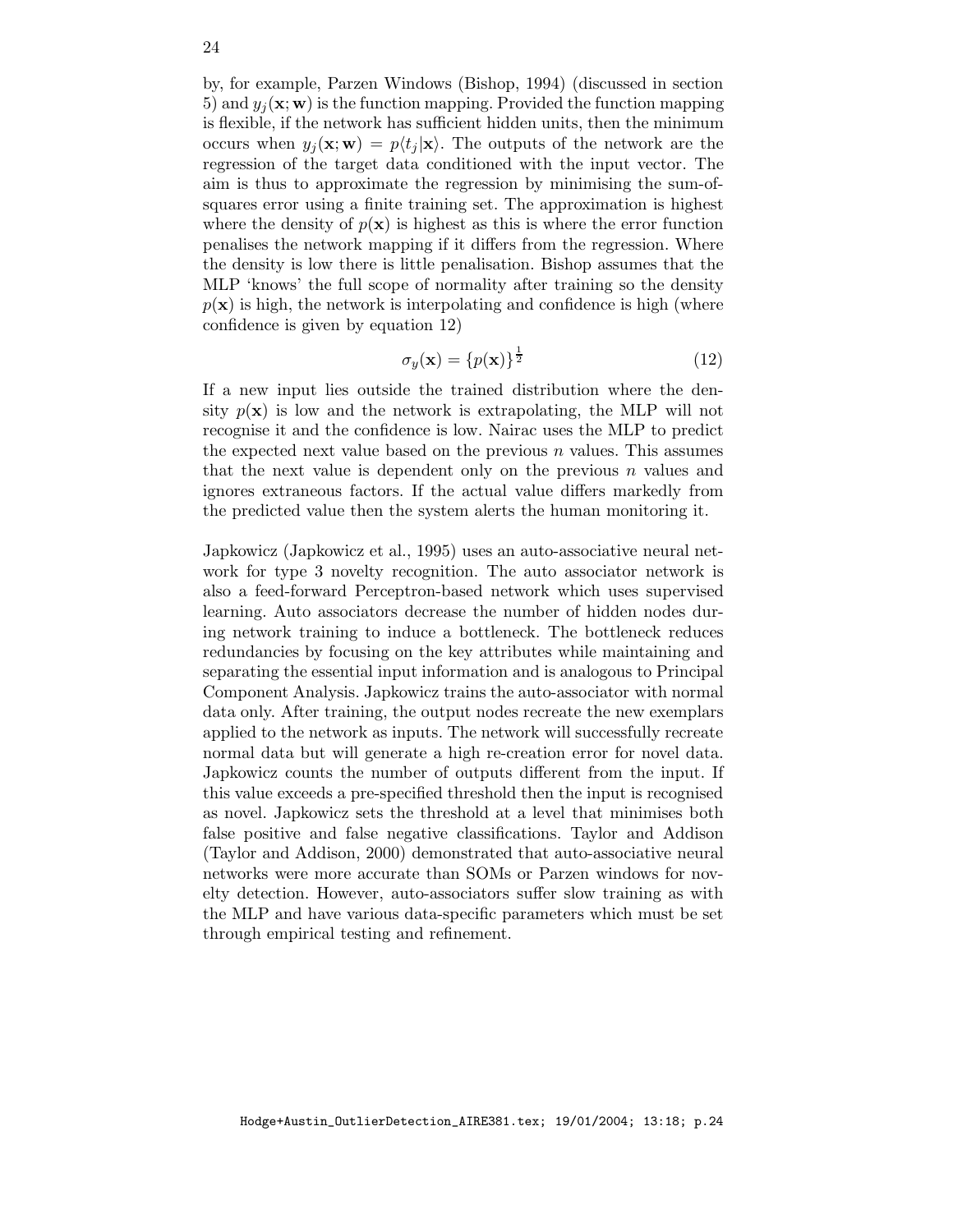Hopfield networks are also auto-associative and perform supervised learning. However, all node weights are  $+1$  or  $-1$  and it is fully connected with no bottleneck. Hopfield Nets are computationally efficient and their performance is evident when a large number of patterns is stored and the input vectors are high dimensional. Crook & Hayes (Crook and Hayes, 1995) use a Hopfield Network for type 3 novelty detection in mobile robots. The authors train the Hopfield network with preclassified normal exemplars. The input pattern is applied to all nodes simultaneously unlike the MLP where the input ripples through the layers of the network. The output is fed back into the network as input to all nodes. Retrieval from a Hopfield network requires several network cycles while node weights update and to allow the network to settle and converge towards the "best compromise solution" (Beale and Jackson, 1990). However, the energy calculation requires only the calculation of the sum of the weights see equation 13

$$
Energy = -\frac{1}{2} \sum_{i=1}^{N} \sum_{j=1}^{N} \mathbf{x}_i \mathbf{x}_j \mathbf{w}_{ij}
$$
(13)

where  $N$  is the number of neurons and thus has a fixed execution time regardless of the number of input patterns stored providing a computationally efficient retrieval mechanism. If the energy is above a threshold value calculated from the distribution model and the number of patterns stored then Crook & Hayes classify the input as novel. During empirical testing, the Hopfield network trained faster than Marsland's HSOM but the HSOM discerned finer-grained image details than the Hopfield network.

The MLP uses hyper-planes to classify the data. In contrast, the supervised Radial Basis Function (RBF) neural network in Bishop (Bishop, 1994) and Brotherton et al. (Brotherton et al., 1998) uses hyper-ellipsoids defined by equation 14 for k dimensional inputs.

$$
s_k = \sum_{j=1}^{m} \mathbf{w}_{jk} \phi(||\mathbf{x} - \mathbf{y}_j||)
$$
 (14)

where  $w_{jk}$  is the weight from the kernel to the output,  $\phi$  is a Gaussian function (see equation 8) and  $\|\ldots\|$  the Euclidean distance. RBF is a linear combination of basis functions similar to a Gaussian Mixture model and guaranteed to produce a solution as hyper-ellipsoids guarantee linear separability (Bishop, 1995). Training the network is much faster than an MLP and requires two stages: the first stage clusters the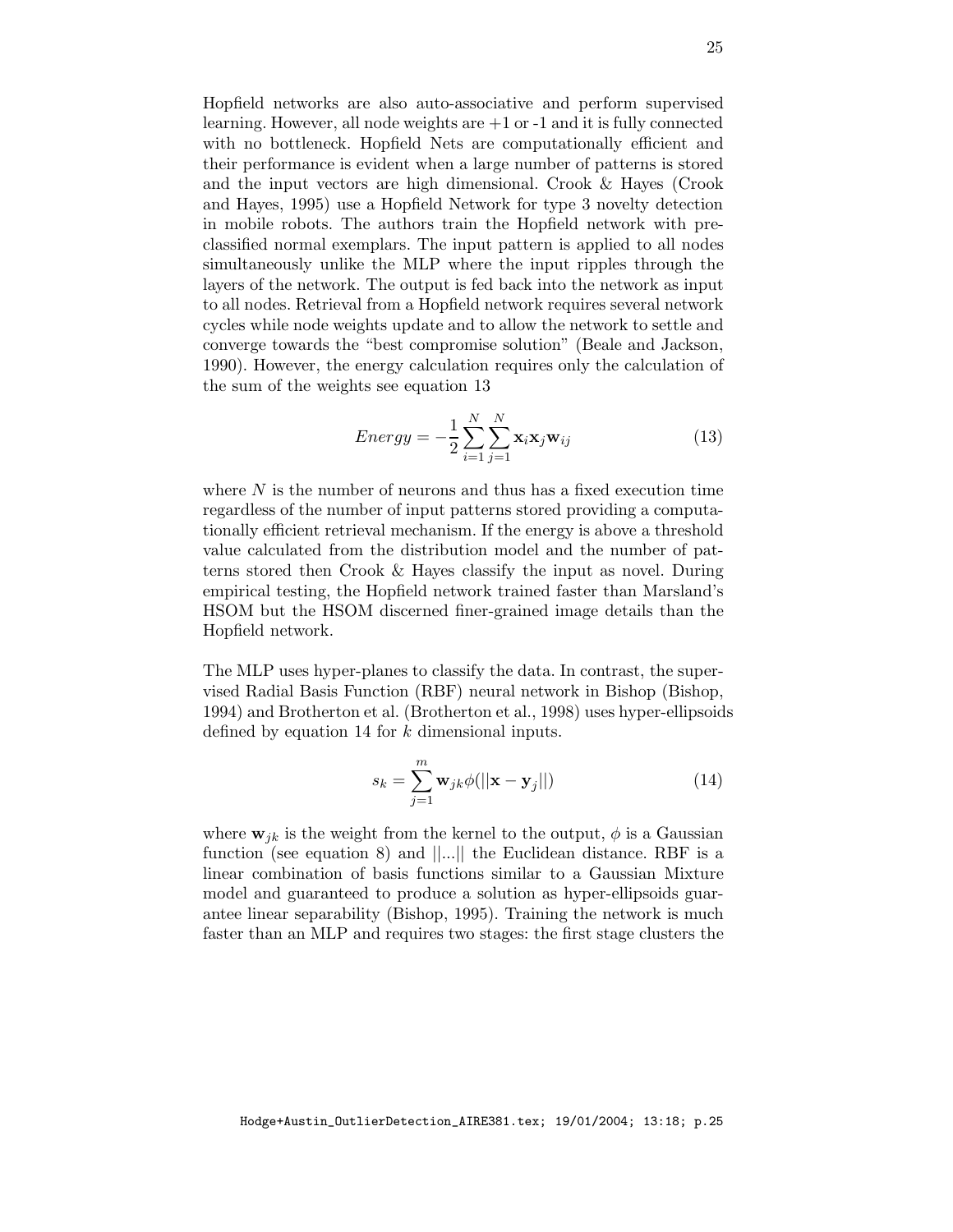input data into the hidden layer nodes using vector quantisation. The RBF derives the radius of the kernel from the data as with the Gaussian mixture model approach (see equation 8) using the kernel centre and variance. The second training stage weights the hidden node outputs using least mean squares weighting to produce the required output classification from the network.

Brotherton (Brotherton et al., 1998) revises the network topology and vector quantisation so there is a group of hidden nodes exclusively assigned for each class with a separate vector quantisation metric for each class. This means that the groups of hidden nodes represent distinct categories unlike a conventional RBF where weight combinations of all hidden nodes represent the categories. The output from each group of nodes corresponds to the probability that the input vector belongs to the class represented by the group. Brotherton uses the adapted RBF for type 3 novelty recognition in electromagnetic data or machine vibration analysis. Brotherton's adaptation creates an incremental RBF. New nodes can be added to represent new classes just as new mixtures are added to Roberts and Tarassenko's (Roberts and Tarassenko, 1995) adaptive mixture model or new category nodes are added to evolutionary neural networks.

# 3.2. Unsupervised Neural Methods

Supervised networks require a pre-classified data set to permit learning. If this pre-classification is unavailable then an unsupervised neural network is desirable. Unsupervised neural networks contain nodes which compete to represent portions of the data set. As with Perceptron-based neural networks, decision trees or k-means, they require a training data set to allow the network to learn. They autonomously cluster the input vectors through node placement to allow the underlying data distribution to be modelled and the normal/abnormal classes differentiated. They assume that related vectors have common feature values and rely on identifying these features and their values to topologically model the data distribution.

Self Organising Maps, Kohonen (Kohonen, 1995) are competitive, unsupervised neural networks. SOMs perform vector quantisation and non-linear mapping to project the data distribution onto a lower dimensional grid network whose topology needs to be pre-specified by the user. Each node in the grid has an associated weight vector analogous to the mean vector representing each cluster in a k-means system. The network learns by iteratively reading each input from the training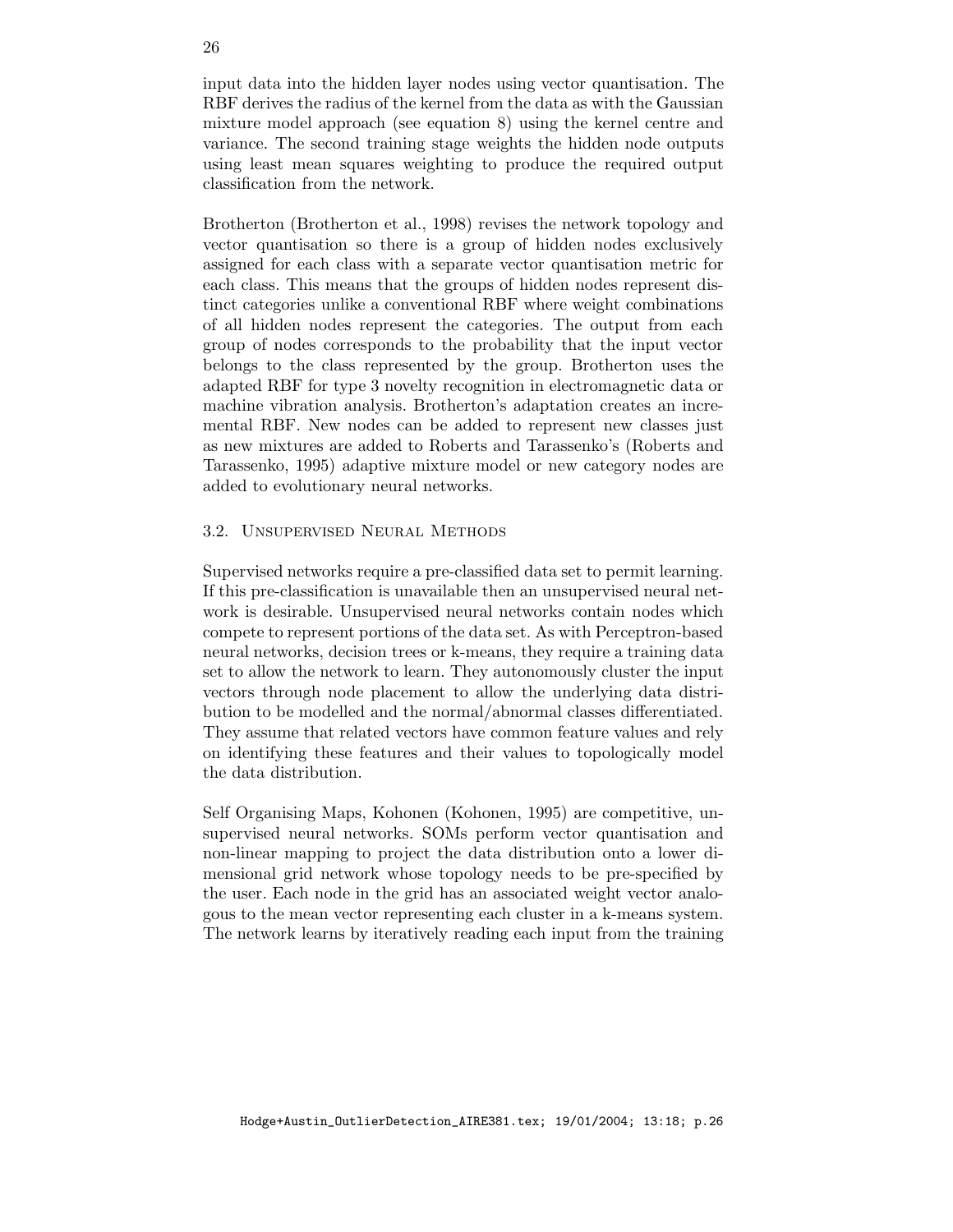data set, finding the best matching unit, updating the winner's weight vector to reflect the new match like k-means. However, the SOM also updates the neighbouring nodes around the winner unlike k-means. This clusters the network into regions of similarity. The radius of the local neighbourhood shrinks during training in the standard SOM and training terminates when the radius of the neighbourhood reaches its minimum permissible value. Conversely, Ypma (Ypma and Duin, 1997) enlarges the final neighbourhood to increase the SOMs "stiffness" by providing broader nodes to prevent over fitting. After training, the network has evolved to represent the normal class. In figure 5, the SOM nodes would model the normal class, distributed according to the probability density of the data distribution.

During novelty recognition, the unseen exemplar forms the input to the network and the SOM algorithm determines the best matching unit. In Saunders & Gero (Saunders and Gero, 2001a) and Vesanto (Vesanto et al., 1998), if the vector distance or quantisation error between the best matching unit (bmu) and new exemplar exceeds some pre-specified threshold  $(d)$  then the exemplar is classified as novel. Equation 15 gives the minimum vector distance for the bmu and compares this to the threshold.

$$
min(\sum_{i=0}^{n-1} (\mathbf{x}_i(t) - \mathbf{w}_{ij}(t))^2) > d
$$
\n(15)

For example, if the SOM nodes modelled figure 5 (the normal class from figure 2), the points V, W, X, Y and Z from figure 2 would all be distant from their respective best matching units and would exceed d so V, W, X, Y and Z would be identified as novel. This is analogous to a kmeans approach (section 2.1); the SOM equates to a k-means clustering with k equivalent to the number of SOM nodes. However, SOMs use a user-specified global distance threshold whereas k-means autonomously determines the boundary during training allowing local setting of the radius of normality as defined by each cluster. This distance match can be over simplistic and requires the selection of a suitable distance threshold so other approaches examine the response of all nodes in the grid. Himberg (Himberg et al., 2001) look at the quantisation error from the input to all nodes, given by equation 16

$$
g(\mathbf{x}, \mathbf{m}_i) = \frac{1}{1 + (\frac{||\mathbf{x} - \mathbf{m}_i||}{a})^2}
$$
(16)

where  $\alpha$  is the average distance between each training data and its bmu  $\mathbf{m}_i$ . The scaling factor compares the distance between **x** and its bmu  $m_i$  against the overall average accuracy of the map nodes during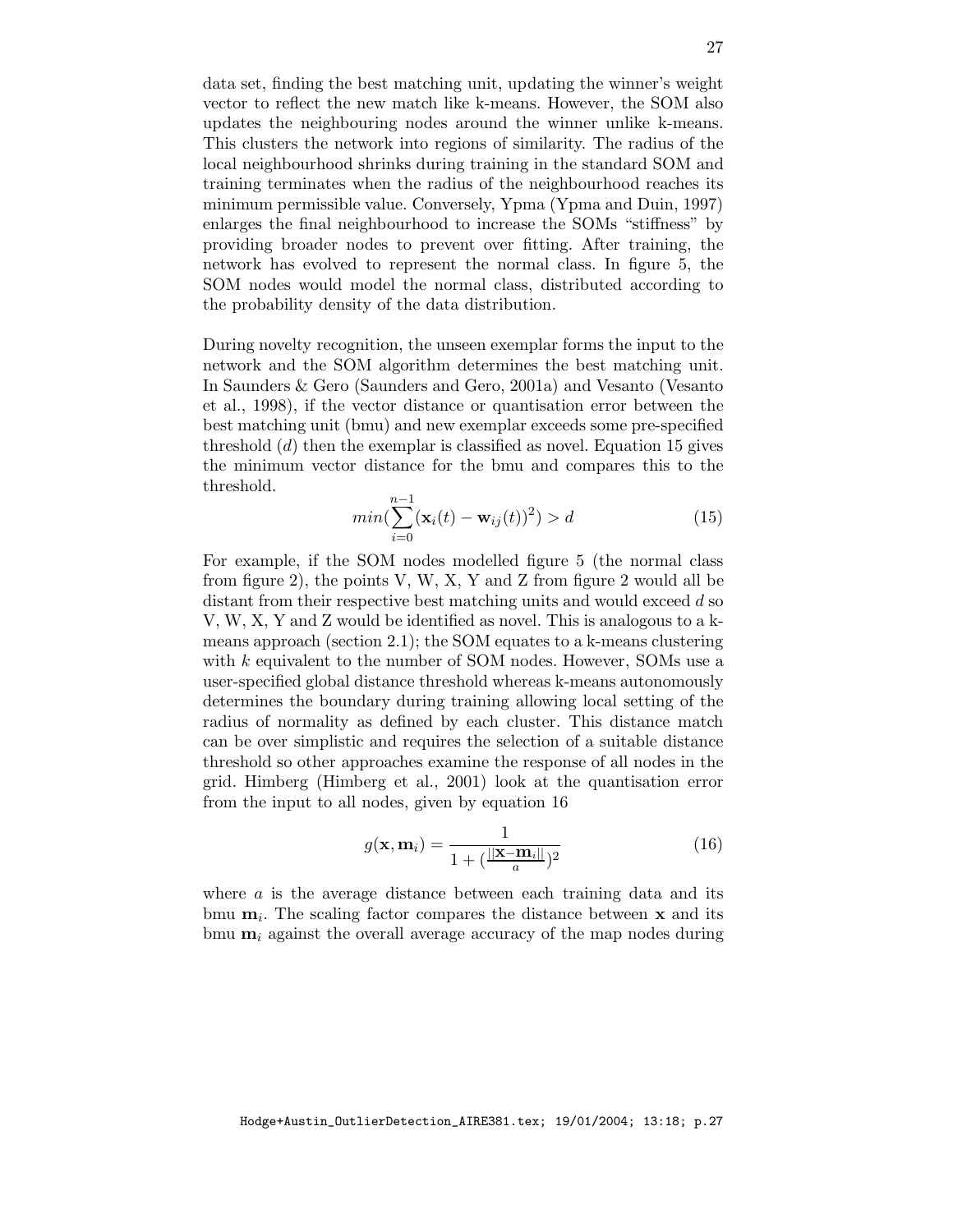training. Ypma (Ypma and Duin, 1997) uses a further advancement for mechanical fault detection. They recommend an approach unifying normalised distance measure for 2 and 3 nearest neighbours rather than a single nearest neighbour of Saunders & Gero and Vesanto and normalised mean-square error of mapping.

Saunders & Gero (Saunders and Gero, 2001b) and Marsland's (Marsland, 2001) systems use an extended SOM, the Habituating SOMs (HSOMs) where every node is connected to an output neuron through habituating synapses which perform inverse Hebbian learning by reducing their connection strength through frequency of activation. The SOM forms a novelty detector where the novelty of the input is proportional to the strength of the output thus simplifying novelty detection compared to a conventional SOM as the output node indicates novelty, there is no requirement for identifying best matching units or complex quantisation error calculations. The HSOM requires minimal computational resources and is capable of operating and performing novelty detection embedded in a robot (Marsland, 2001). It also trains quickly and accurately. However, HSOMs are susceptible to saturation where any input will produce a low strength output as the HSOM cannot add new nodes and the number of classes (groups of inputs mapping to particular nodes) in the input distribution is equal to or greater than the number of nodes. If the number of classes is known in advance, then a suitable number of nodes can be pre-selected but for many outlier detection problems, particularly on-line learning problems, this information may not be available

Evolutionary neural network growth is analogous to Tarassenko and Roberts (Roberts and Tarassenko, 1995) approach of adding new Gaussian mixtures when a new datum does not fit any of the existing mixtures. Marsland (Marsland, 2001) introduces the Grow When Required (GWR) evolutionary neural network for type 3 novel feature detection in a mobile inspection robot (robot neotaxis). It is suited to on-line learning and novelty recognition as the network can adapt and accurately model a dynamic data distribution. The growing neural network connects the best matching node and the second best match and adds new nodes when the response of the best matching node for an input vector is below some threshold value. The GWR network grows rapidly during the first phase of training but once all inputs have been processed (assuming a static training set), then the number of nodes stabilises and the network accurately represents the data distribution. As with the SOM, the GWR would learn the normal class in figure 5 and the points V, W, X, Y and Z from figure 2 would all then be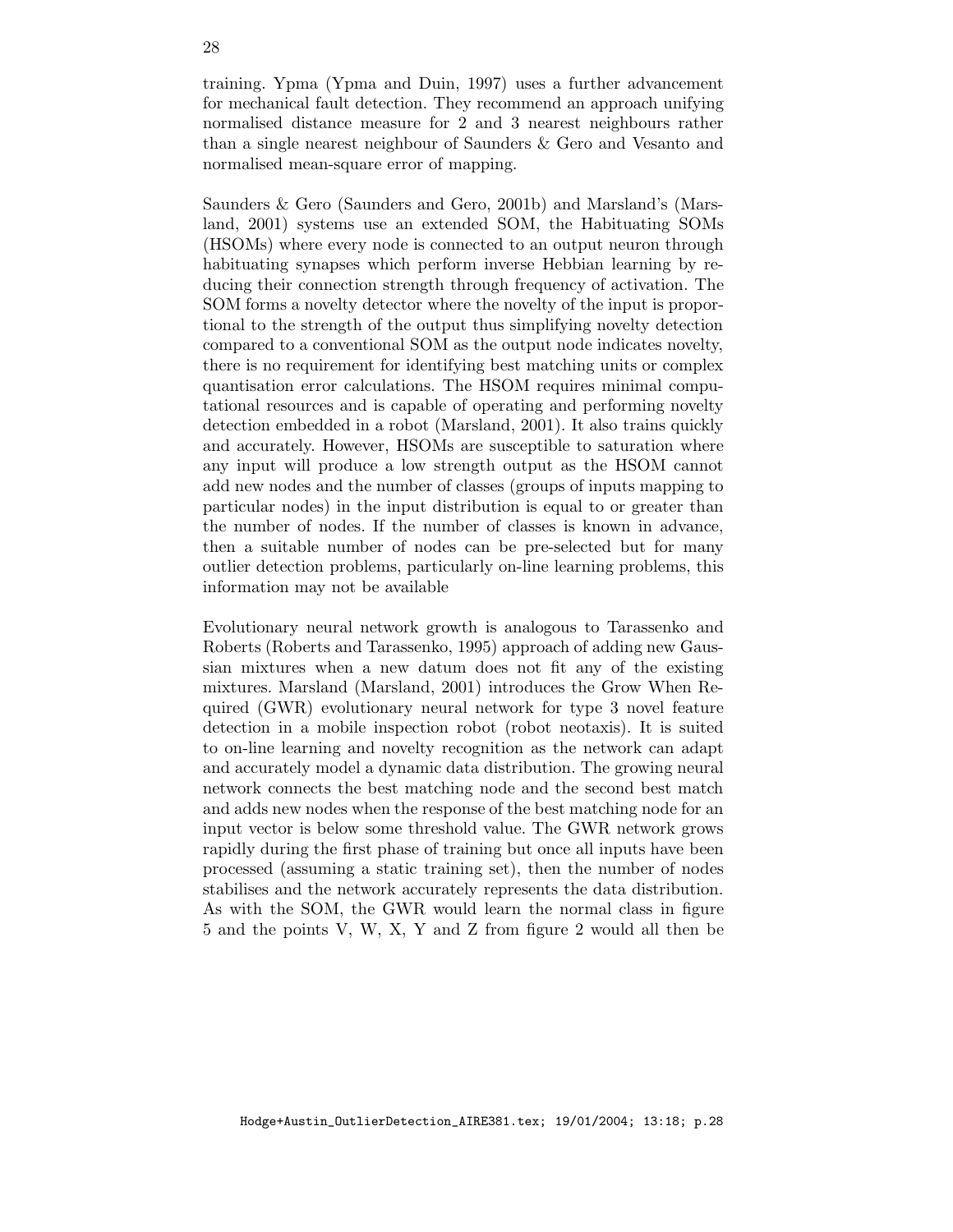distant from their respective best matching units which are all within the normal class.

Caudell & Newman (Caudell and Newman, 1993) introduce a type 3 recogniser for time-series monitoring based on the Adaptive Resonance Theory (ART) (Carpenter and Grossberg, 1987) incremental unsupervised neural network. The network is plastic while learning, then stable while classifying but can return to plasticity to learn again making them ideal for time-series monitoring. The ART network trains by taking a new instance vector as input, matching this against the classes currently covered by the network and if the new data does not match an existing class given by equation 17

$$
\frac{\sum_{i=1}^{n} \mathbf{w}_{ij}(t)\mathbf{x}_i}{\sum_{i=1}^{n} \mathbf{x}_i} > \rho
$$
\n(17)

where *n* is the input dimensionality and  $\rho$  is a user-specified parameter (vigilance threshold) then it creates a new class by adding a new node within the network to accommodate it. Caudell & Newman monitor the current ART classes and when the network adds a new class this indicates a change in the time series. GWR grows similarly but GWR is topology preserving with neighbourhoods of node representing similar inputs whereas ART simply aims to cover the entire input space uniformly. By only adding a new node if the existing mapping is insufficient and leaving the network unchanged otherwise, the ART network does not suffer from over-fitting which is a problem for MLPs and decision trees. The training phase also requires only a single pass through the input vectors unlike the previously described neural networks which require repeated presentation of the input vectors to train. During empirical evaluation, Marsland (Marsland, 2001) noted that the performance of the ART network was extremely disappointing for robot neotaxis. The ART network is not robust and thus susceptible to noise. If the vigilance parameter is set too high the network becomes too sensitive and adds new classes too often.

#### 4. Machine Learning

Much outlier detection has only focused on continuous real-valued data attributes there has been little focus on categorical data. Most statistical and neural approaches require cardinal or at the least ordinal data to allow vector distances to be calculated and have no mechanism for processing categorical data with no implicit ordering. John (John,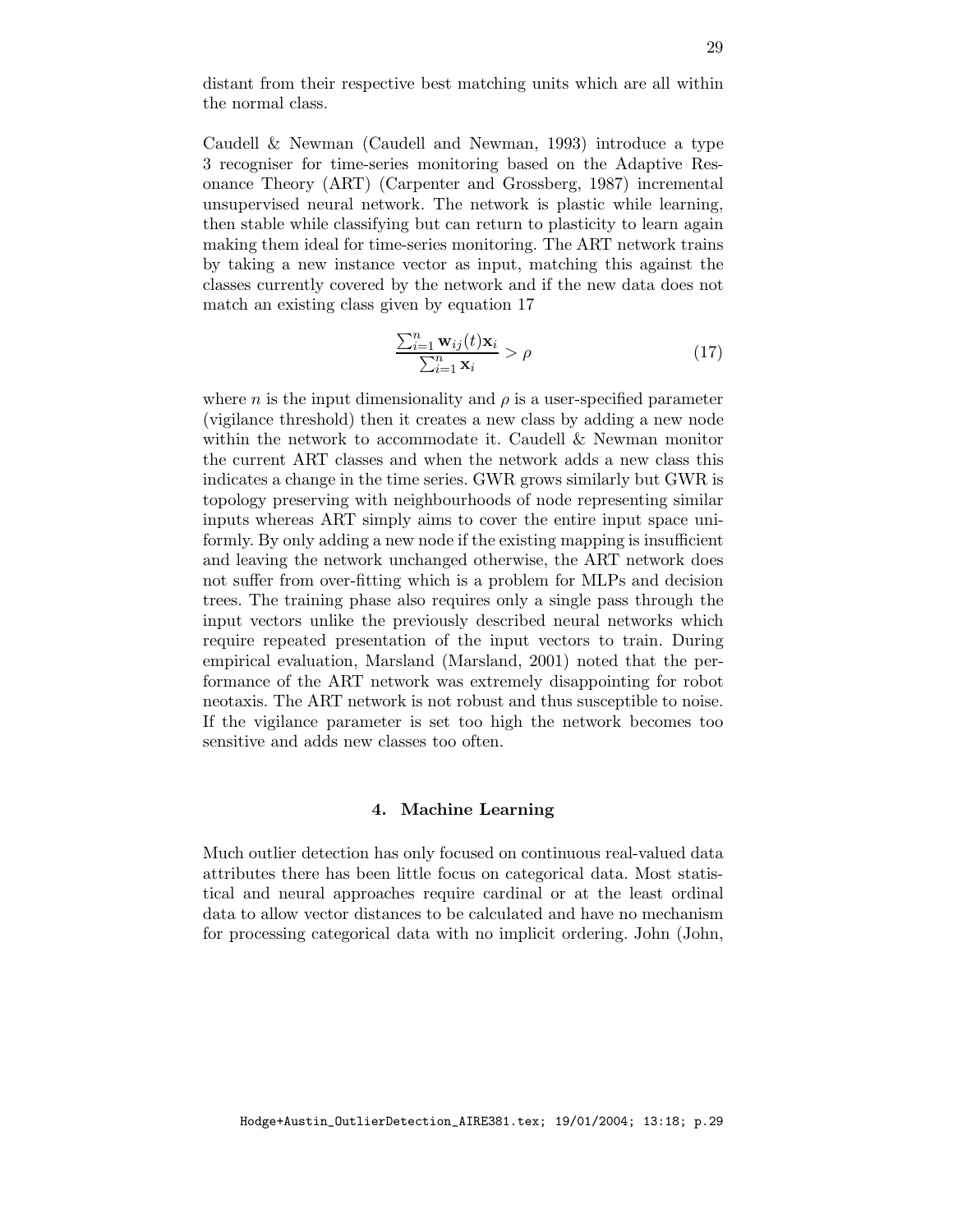1995) and Skalak & Rissland (Skalak and Rissland, 1990) use a C4.5 decision tree to detect outliers in categorical data and thus identify errors and unexpected entries in databases. Decision trees do not require any prior knowledge of the data unlike many statistical methods or neural methods that require parameters or distribution models derived from the data set. Conversely, decision trees have simple class boundaries compared with the complex class boundaries yielded by neural or SVM approaches. Decision trees are robust, do not suffer the Curse of Dimensionality as they focus on the salient attributes, and work well on noisy data. C4.5 is scalable and can accommodate large data sets and high dimensional data with acceptable running times as they only require a single training phase. C4.5 is suited to type 2 classifier systems but not to novelty recognisers which require algorithms such as k-means which can define a boundary of normality and recognise whether new data lies inside or outside the boundary. However, decision trees are dependent on the coverage of the training data as with many classifiers. They are also susceptible to over fitting where they do not generalise well to completely novel instances which is also a problem for many neural network methods. There are two solutions to over-fitting: pre-selection of records or pruning.

Skalak & Rissland (Skalak and Rissland, 1990) pre-select cases using the taxonomy from a case-based retrieval algorithm to pinpoint the "most-on-point-cases" and exclude outliers. They then train a decision tree with this pre-selected subset of normal cases. Many authors recommend pruning superfluous nodes to improve the generalisation capabilities and prevent over-fitting. John (John, 1995) exploits this tactic and uses repeated pruning and retraining of the decision tree to derive the optimal tree representation until no further pruning is possible. The pruned nodes represent the outliers in the database and are systematically removed until only the majority of normal points are left.

Arning (Arning et al., 1996) also uses pruning but in a set-based machinelearning approach. It processes categorical data and can identify outliers where there are errors in any combination of variables. Arning identifies the subset of the data to discard that produces the greatest reduction in complexity relative to the amount of data discarded. He examines the data as a sequence and uses a set-based dissimilarity function to determine how dissimilar the new exemplar is compared to the set of exemplars already examined. A large dissimilarity indicates a potential outlier. The algorithm can run in linear time though this relies on prior knowledge of the data but even without prior knowledge,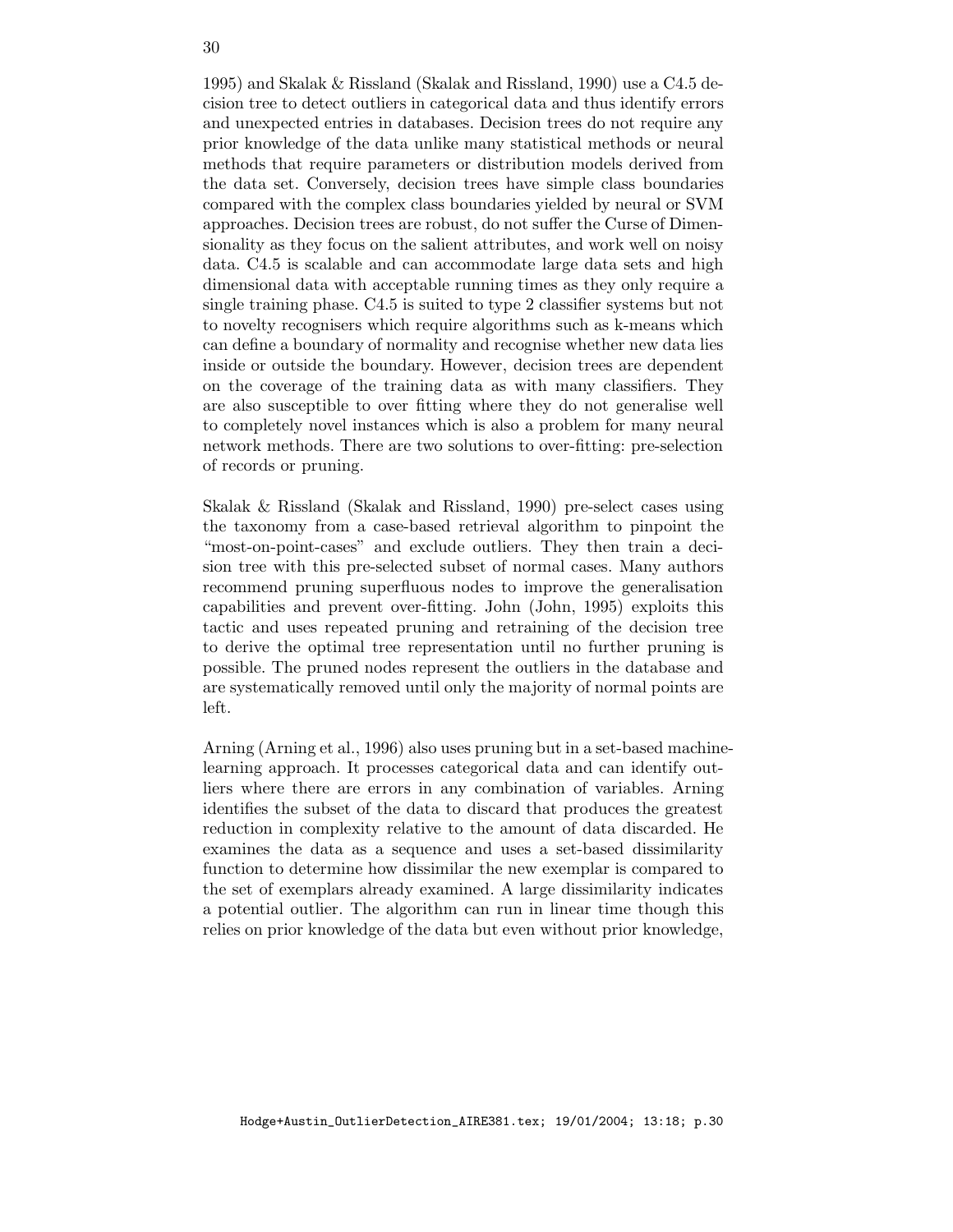it is still feasible to process large data mining data sets with the approach. However, even the authors note that it is not possible to have a universally applicable dissimilarity function as the function accuracy is data dependent. This pruning is analogous to the statistical techniques (see section 2.2) of convex peeling or Torr and Murray's approach of shedding points and re-fitting the regression line to the remaining data.

Another machine learning technique exploited for outlier detection is rule-based systems which are very similar to decision trees as they both test a series of conditions(antecedents) before producing a conclusion (class). In fact rules may be generated directly from the paths in the decision tree. Rule-based systems are more flexible and incremental than decision trees as new rules may be added or rules amended without disturbing the existing rules. A decision tree may require the generation of a complete new tree. Fawcett & Provost (Fawcett and Provost, 1999) describe their DC-1 activity monitoring system for detecting fraudulent activity or news story monitoring. The rule-based module may be either a classifier learning classification rules from both normal and abnormal training data or a recogniser trained on normal data only and learning rules to pinpoint changes that identify fraudulent activity. The learned rules create profiling monitors for each rule modelling the behaviour of a single entity, such as a phone account. When the activity of the entity deviates from the expected, the output from the profiling monitor reflects this. All profiling monitors relating to a single entity feed into a detector which combines the inputs and generates an alarm if the deviation exceeds a threshold. This approach detects deviations in sequences compared to Nairac's time-series approach which uses one-step ahead prediction to compare the expected next value in a sequence with the actual value measured. There is no prediction in activity monitoring all comparisons use actual measured values.

Lane & Brodley (Lane and Brodley, 1997b)(Lane and Brodley, 1997a) introduced a similar approach for activity monitoring using similaritybased matching. The system stores and records the activities of users on a computer system as sequences. The system uses similarity-based matching to compare command sequences issued by users against the stored sequences. Due to the asynchronous nature of human-computer interaction, a new fraudulent command sequence is unlikely to exactly match a previously stored sequence. The matching metric must allow for the interpolation of gaps and non-matching sub-sequences reflecting, for example, the user collecting an incoming e-mail. Lane & Brodley take their cue from Michalski's (Dietterich and Michalski, 1985) sequential data modelling techniques and generate a validity analysis for each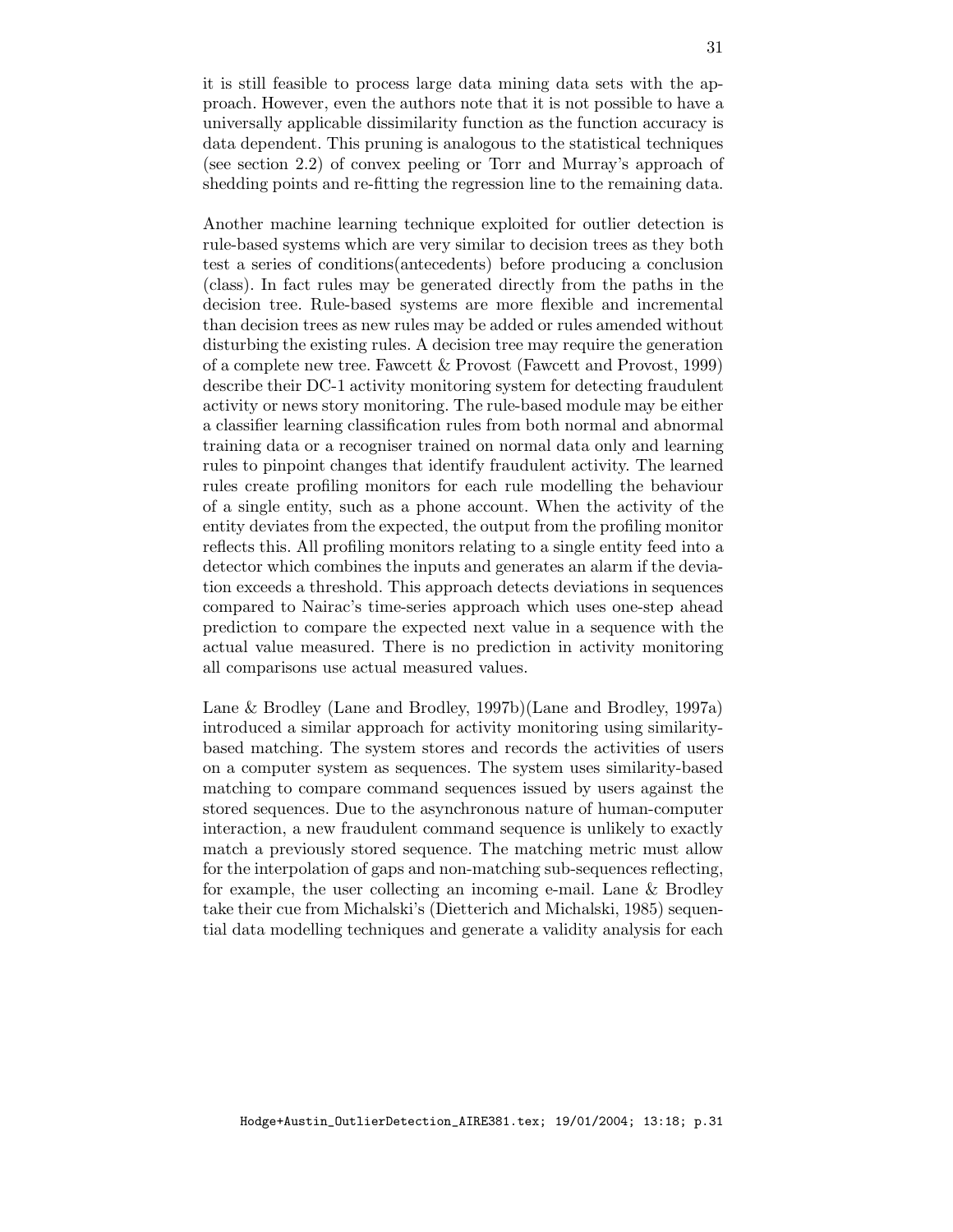step in the command sequence entered. They incorporate adjacency into their similarity metric. If the similarity value is between a lower and upper bound threshold then the current sequence up to and including the current command is not anomalous

Data mining algorithms such as BIRCH (Zhang et al., 1996) and DB-SCAN (Ester and Xu, 1996) are robust and as such tolerant to outliers but were specifically optimised for clustering large data sets. They are based around tree structured indices and cluster hierarchies. Both techniques are capable of identifying outliers but cannot provide a degree of novelty score. BIRCH (Zhang et al., 1996) uses local clustering and data compression and has  $O(n)$  running time. BIRCH can operate incrementally, clustering data as and when it becomes available. However, it is limited to numerical data and is dependent on the order of presentation of the data set. It uses a specialised balanced tree structure called a CF-Tree which is designed for large, high dimensional data sets and induces a good quality clustering from only a single pass through the data set which can optionally be improved by further passes. It can only store a limited number of records in each tree node and this can lead to an artificial cluster topology.

DBSCAN (Ester and Xu, 1996) is density-based with O(n log n) running time and generates an  $R^*$ -tree to cluster the data and identify the k nearest neighbours. It can identify clusters of arbitrary shape like the Gaussian Mixture model described earlier. DBSCAN has two userspecified parameters which determine the density of the data in the tree but it autonomously determines the number of clusters unlike for example the k-means algorithm. One parameter, the number of neighbours is generally set to 4 but the other parameter (the neighbourhood distance) requires O(n log n) time to calculate. The pre-initialisation step for DBSCAN calculates the distance between a point and its fourth nearest neighbours, plots the distance graph and then requires the user to find a valley in the distance plot. The user must identify where the valley begins from the graph profile and set the parameter accordingly.

# 5. Hybrid Systems

The most recent development in outlier detection technology is hybrid systems. The hybrid systems discussed in this section incorporate algorithms from at least two of the preceding sections (statistical, neural or machine learning methods). Hybridisation is used variously to overcome deficiencies with one particular classification algorithm, to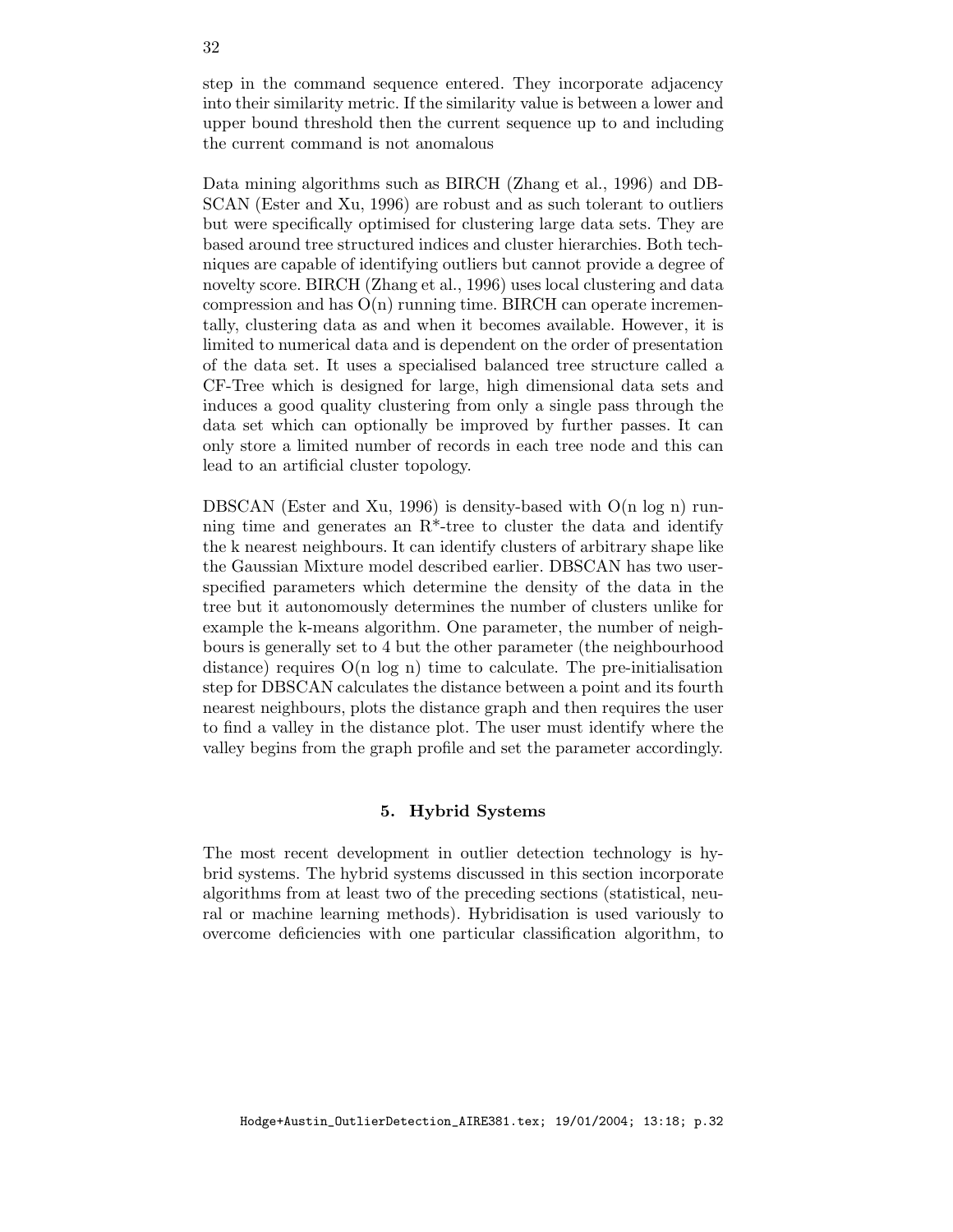exploit the advantages of multiple approaches while overcoming their weaknesses or using a meta-classifier to reconcile the outputs from multiple classifiers to handle all situations. We describe approaches where an additional algorithm is incorporated to overcome weaknesses with the primary algorithm next.

The MLP described in section 3 interpolates well but cannot extrapolate to unseen instances. Therefore, Bishop (Bishop, 1994) augments his MLP with a Parzen window novelty recogniser. The MLP classifies new items similar to those already seen with high confidence. The Parzen window provides an estimate of the probability density to induce a confidence estimate. Any completely novel instances will lie in a low density and the MLP prediction confidence will be low. Parzen windows are kernel-based algorithms which use various kernel functions to represent the data. Bishop uses one Gaussian kernel (as defined by equation 8) per input vector with the kernel centred on the attribute values of the vector. The Parzen window method can provide a hard boundary for outlier detection by classifying new exemplar as normal if they belong to a kernel and an outlier otherwise. It can also provide a soft boundary by calculating the probability that the new exemplar belongs to a Gaussian kernel. Nairac et al. (Nairac et al., 1999) similarly incorporate a k-means module with the MLP module in an aircraft engine fault diagnosis system. The k-means module partitions the data and models graph shape normality. It can detect anomalies in the overall vibration shape of new signatures and the MLP detects transitions within the vibration graphs through one-step ahead prediction described in section 3.

Smyth (Smyth, 1994) stabilises the output from an MLP to monitor space probe data for fault detection using a Hidden Markov Model (HMM) as the MLP is susceptible to rapid prediction changes many of which are extraneous. The approach uses time-series data, a snapshot of the space probe transmitted periodically with equal intervals between transmissions. The feed-forward MLP trained using back propagation aims to model the probe and predicts the next state of the probe. However, the MLP has a tendency to switch between states at an artificially high rate so Smyth uses a HMM to correlate the state estimations and smooth the outputs producing a predictor with high accuracy. Hollmen & Tresp (Hollmen and Tresp, 1999) incorporate hierarchical HMMs with EM which helps determine the parameters for time series analysis in the task of cell-phone fraud detection. The authors use the HMM to predict one-step ahead values for a fraud variable in the time series given the current and previous states of a user's account and the EM

33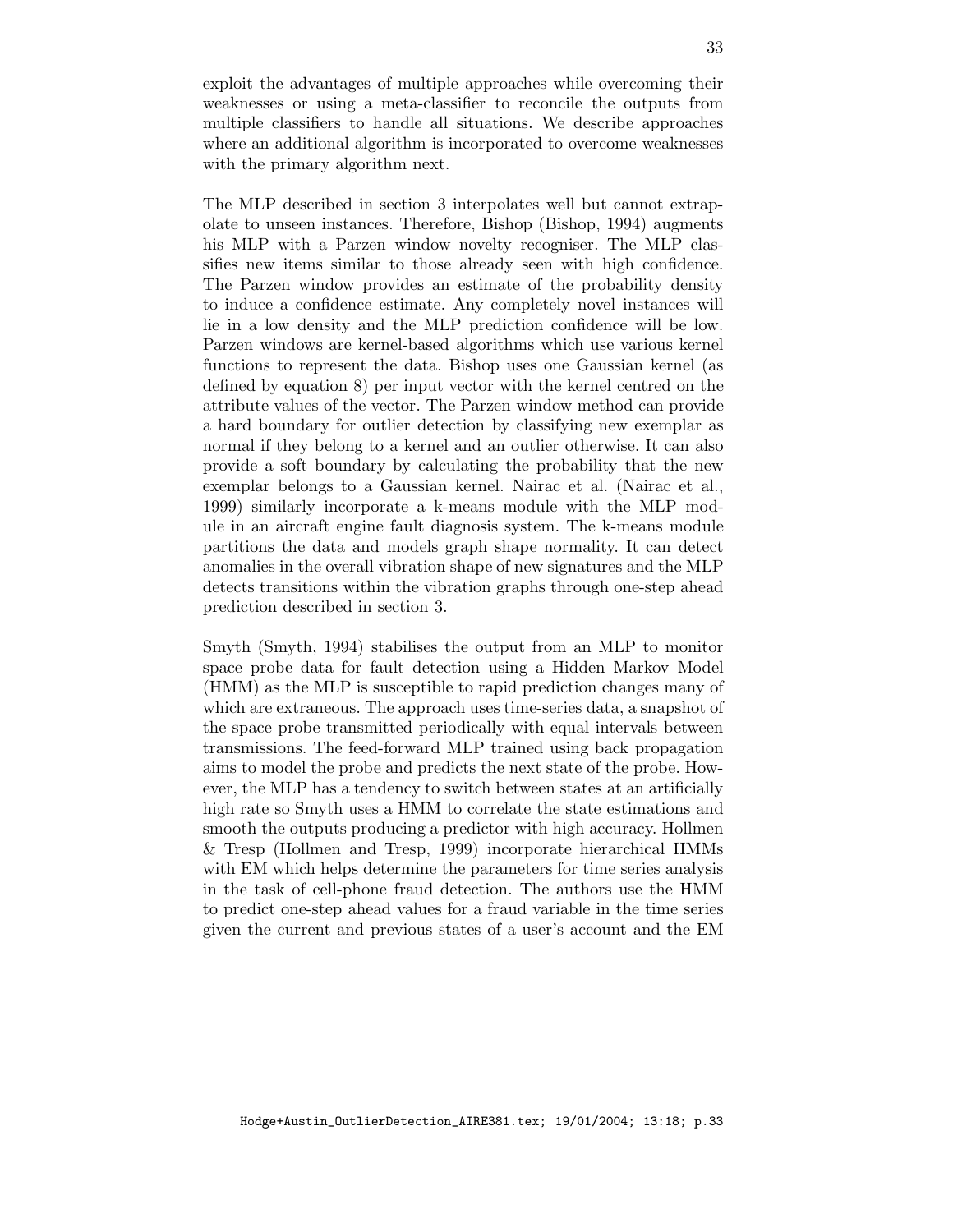algorithm is used to provide optimal parameter settings for the HMM to enable accurate one-step ahead prediction.

Hickinbotham & Austin (Hickinbotham and Austin, 2000) introduced a strain gauge fault detection system to detect gauges which are not reading correctly. The system assimilates Gaussian Basis Function Networks (GBFN) and Principal Components. The technique produces a Frequency of Occurrence Matrix (FOOM) from data taken from aircraft strain gauges operating under normal conditions. The FOOM represents the normal conditions expected during a flight with readings weighted according to their likelihood of occurrence. The approach extracts two unlikeliness features and two Principal Components from the FOOM and feeds them into a series of GBFN, each trained with different parameter settings. The system selects the GBFN with highest classification accuracy for the data and uses this to classify new FOOMs by thresholding for novelty. A high novelty reading indicates a strain gauge error. Hollier & Austin (Hollier and Austin, 2002) have incorporated a further component into the strain gauge system to detect another form of strain gauge error not covered by the previous approach. They incorporate auxiliary data comprising a vector of accelerations encountered during a flight. Hollier & Austin find the maximally correlated components between the FOOM and the mean and first principal component of the auxiliary data. By establishing a relationship between the auxiliary data and normal FOOMs, they can detect corrupted FOOMs when the relationship breaks down.

Authors are beginning to examine the possibilities of ensemble classifiers where a number of different classification algorithms are used and the results from each classifier amalgamated using a suitable metric. From the preceding discussion, it is apparent that all classifiers have differing strengths and weaknesses so a combined approach can exploit the strengths of each classifier while mitigating their weaknesses.

The JAM system (Java agents for meta-learning) being developed at Columbia University (Stolfo et al., 1997) incorporates five machinelearning techniques into a single modular architecture. JAM uses metalearning to assimilate the results from the various modules and produce a single system output. JAM modules are based on the ID3 decision tree (Quinlan, 1986), its successors CART (Breiman et al., 1984) and C4.5 (Quinlan, 1993), Ripper (a rule based learner (Cohen, 1995)) and a naive Bayes classifier. In experiments, Prodromidis and Stolfo (Prodromidis and Stolfo, 1998) demonstrated that these classifiers were complimentary, each performing well on some data sets and compara-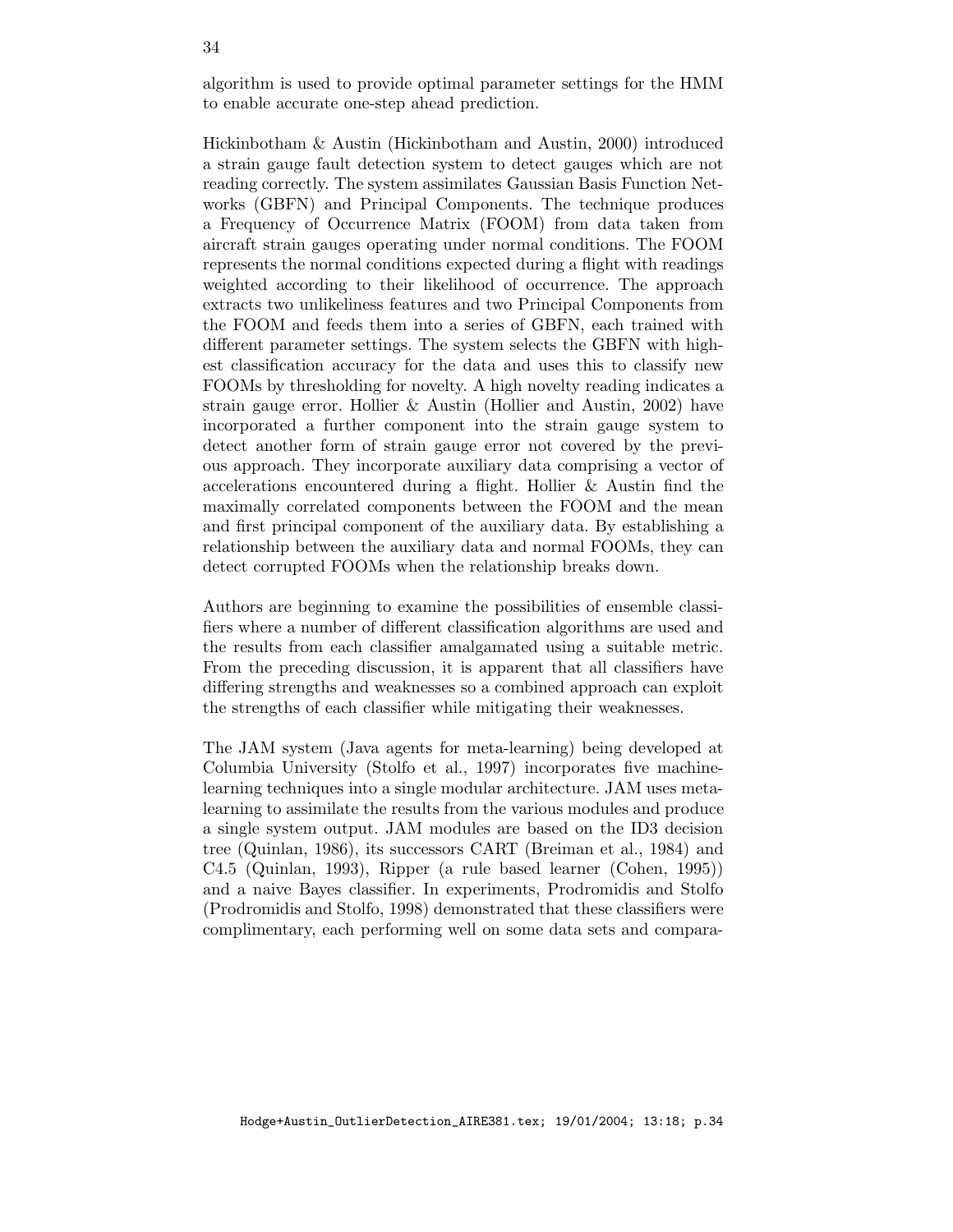tively poorly on other data sets. By identifying which approaches excel on which data sets and under which conditions the meta-learner can assess the degree of accuracy and confidence for the outputs from the various classifiers and select the appropriate technique for the data. Ensemble classifiers also permit sub-division of the training data with individual classifier modules trained on subsets of the data. By using multiple data models, JAM mitigates for any loss of accuracy in any one model due to data subdivision. It allows parallel training and classification with each module classifying a new instance in parallel and the meta-learner metric assimilating the results.

Brodley and Friedl (Brodley and Friedl, 1996) also use an ensemble approach for identifying misclassified instances in a training set of pixels from satellite images of land where each pixel needs to be classified as for example, grassland, woodland etc. They use three classifiers: a decision tree, a nearest neighbour and a linear machine. The system combines the outputs from the three classifiers using consensus voting. Consensus voting is a more conservative approach than the widely used majority voting. In consensus voting, the system only eliminates an instance from the data set if all three classifiers identify it as an outlier whereas a majority voting system eliminates an instance if the majority of classifiers identify it as an outlier. Consensus voting favours false negatives over false positives with respect to identifying outliers. The three classifiers each use a different distribution model so if all three agree that a point is an outlier then the user can be confident about the decision.

Combining multiple classifiers must be done judiciously. An ensemble should obey Occam's Razor, it should be as simple as possible with minimal redundancy, as superfluous modules waste resources, increase complexity and slow processing. Paradoxically, identifying the best combination of classifiers is a combinatorial problem.

#### 6. Conclusions

There is no single universally applicable or generic outlier detection approach. From the previous descriptions, authors have applied a wide variety of techniques covering the full gamut of statistical, neural and machine learning techniques. We have tried to provide a broad sample of current techniques but obviously, we are unable to describe all approaches in a single paper. We hope to have provided the reader with a feel of the diversity and multiplicity of techniques available.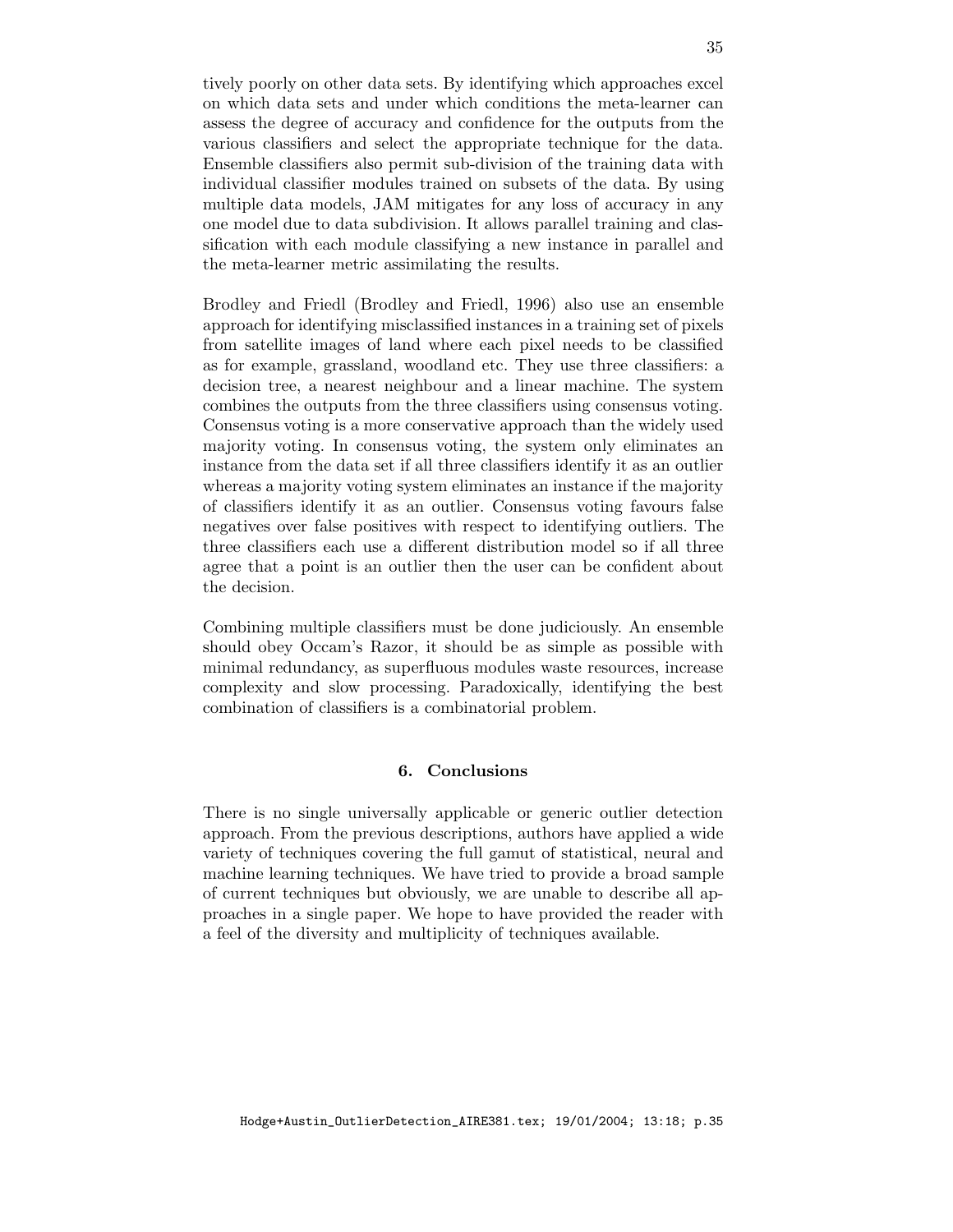In outlier detection, the developer should select an algorithm that is suitable for their data set in terms of the correct distribution model, the correct attribute types, the scalability, the speed, any incremental capabilities to allow new exemplars to be stored and the modelling accuracy. The developer should also consider which of the three fundamental approaches is suitable for their problem, a clustering approach, a classification approach or a novelty approach. This will depend on: the data type, whether the data is pre-labelled, the ground truth of the labelling (i.e., whether any novel records will be mislabelled as normal), how they wish to detect outliers and how they wish to handle them.

How the developers wish to handle outliers is very important, whether they wish to expunge them from future processing in a diagnostic clustering or a recognition system or retain them with an appropriate label in a accommodating clustering or a classification system. Developers should also consider whether they wish to simply classify a new exemplar as an outlier or not or whether they wish to apply a scale of "outlierness" such as a percentage probability that the particular point is an outlier. The developer should carefully consider any pre-processing they will perform on the data such as feature extraction or prototyping to reduce the storage overhead of the data. Alternatively they can select an approach such as k-means or support vector machines that store only a minimal data set which effectively covers the data distribution through a small subset of seminal exemplars. Francis et al. (Francis et al., 1999) showed equivalent classification accuracy when the data set of a novelty detection system based on neural network approaches was pre-processed with feature extraction compared to the classification accuracy with that of the novelty detector trained using the full range of attributes. The authors used linear regression to combine multiple attributes into single dependent attributes.

# 7. Acknowledgement

We wish to thank the reviewers for their insightful comments that allowed us to improve this paper.

#### References

Aggarwal, C. C. and Yu, P. S.: 2001, 'Outlier Detection for High Dimensional Data'. In: *Proceedings of the ACM SIGMOD Conference 2001*.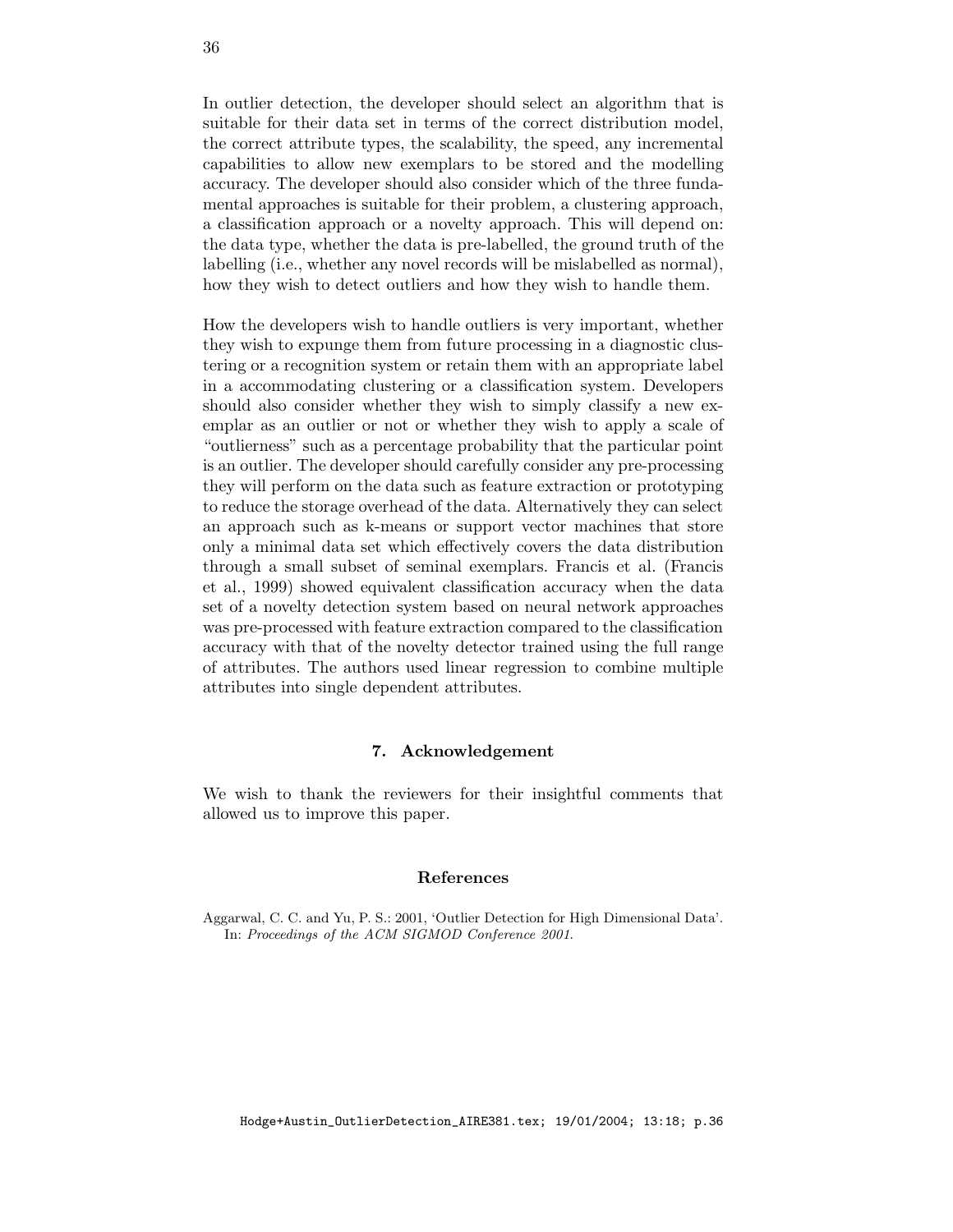- Aha, D. W. and Bankert, R. B.: 1994, 'Feature Selection for Case-Based Classification of Cloud Types: An Empirical Comparison'. In: *Proceedings of the AAAI-94 Workshop on Case-Based Reasoning*.
- Allan, J., Carbonell, J., Doddington, G., Yamron, J., and Yang, Y.: 1998, 'Topic detection and tracking pilot study: Final report'. In: *Proceedings of the DARPA Broadcast News Transcription and Understanding Workshop*.
- Arning, A., Agrawal, R., and Raghavan, P.: 1996, 'A Linear Method for Deviation Detection in Large Databases'. In: *Proceedings of the ACM SIGKDD International Conference on Knowledge Discovery and Data Mining*. pp. 164–169.
- Baker, L. D., Hofmann, T., McCallum, A. K., and Yang, Y.: 1999, 'A Hierarchical Probabilistic Model for Novelty Detection in Text'. In: *Unpublished manuscript. (Submitted to NIPS'99.)* .
- Barnett, V. and Lewis, T.: 1994, *Outliers in Statistical Data*. John Wiley & Sons., 3 edition.
- Beale, R. and Jackson, T.: 1990, *Neural Computing: An Introduction*. Bristol, U.K. and Philadelphia, PA: Institute of Physics Publishing.
- Bishop, C. M.: 1994, 'Novelty detection and Neural Network validation'. In: *Proceedings of the IEE Conference on Vision, Image and Signal Processing*. pp. 217–222.
- Bishop, C. M.: 1995, '*Neural Networks for Pattern Recognition*'. Oxford University Press.
- Blake, C. L. and Merz, C. J.: 1998,'UCI Repository of machine learning databases', http://www.ics.uci.edu/ mlearn/MLRepository.html, University of California, Irvine, Dept. of Information and Computer Sciences
- Bolton, R. J. and Hand, D. J.: 2001, 'Unsupervised Profiling Methods for Fraud Detection'. In: *Credit Scoring and Credit Control VII, Edinburgh, UK, 5-7 Sept*.
- Bradley, P. S., Fayyad, U. M., and Mangasarian, O. L.: 1999, 'Mathematical programming for data mining: formulations and challenges'. *INFORMS Journal on Computing* 11(3), 217–238.
- Breiman, L., Friedman, J., Olshen, R., and Stone, C.: 1984, *Classification and Regression Trees*. Belmont, CA: Wadsworth International Group.
- Brodley, C. E. and Friedl, M. A.: 1996, 'Identifying and eliminating mislabeled training instances'. In: *Proceedings of the 13th National Conference on Artificial Intelligence*. pp. 799–805, AAAI Press.
- Brotherton, T., Johnson, T., and Chadderdon, G.: 1998, 'Classification and Novelty Detection using Linear Models and a Class Dependent - Elliptical Bassi Function Neural Network '. In: *Proceedings of the International conference on neural networks*. Anchorage, Alaska.
- Byers, S. and Raftery, A. E.: 1998, 'Nearest Neighbor Clutter Removal for Estimating Features in Spatial Point Processes'. *Journal of the American Statistical Association* 93(442), 577–584.
- Carpenter, G. and Grossberg, S.: 1987, 'A Massively Parallel Architecture for a Self-Organizing Neural Pattern Recognition Machine'. *Computer Vision, Graphics, and Image Processing* 37, 54–115.
- Caudell, T. P. and Newman, D. S.: 1993, 'An Adaptive Resonance Architecture to Define Normality and Detect Novelties in Time Series and Databases'. In: *IEEE World Congress on Neural Networks, Portland, Oregon*. pp. 166–176.
- Cohen, W. W.: 1995, 'Fast Effective Rule Induction'. In: *International Conference on Machine Learning*. pp. 115–123.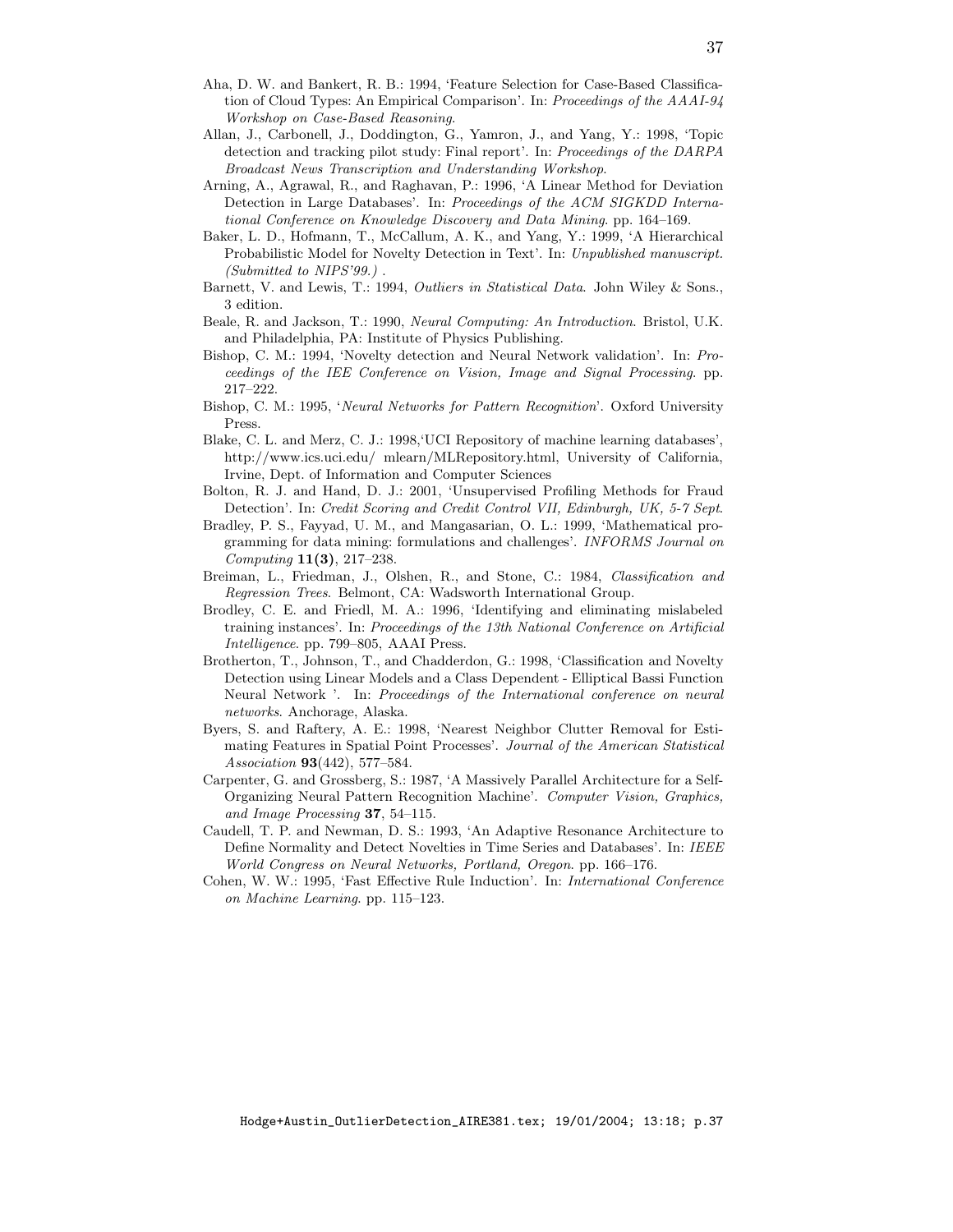- Crook, P. and Hayes, G.: 1995, 'A Robot Implementation of a Biologically Inspired Method for Novelty Detection'. In: *Proceedings of TIMR-2001, Towards Intelligent Mobile Robots*. Manchester.
- Dasgupta, D. and Forrest, S.: 1996, 'Novelty Detection in Time Series Data Using Ideas from Immunology'. In: *Proceedings of the Fifth International Conference on Intelligent Systems*.
- Datta, P. and Kibler, D.: 1995, 'Learning prototypical concept descriptions'. In: *Proceedings of the 12th International Conference on Machine Learning*. pp. 158– 166, Morgan Kaufmann.
- DeCoste, D. and Levine, M. B.: 2000, 'Automated Event Detection in Space Instruments: A Case Study Using IPEX-2 Data and Support Vector Machines'. In: *Proceedings of the SPIE Conference on Astronomical Telescopes and Space Instrumentation*.
- Dietterich, T. G. and Michalski, R. S.: 1986, 'Learning to Predict Sequences. In: Michalski, Carbonell & Mitchell (Eds), *Machine Learning: An Artificial Intelligence Approach*San Mateo, CA: Morgan Kaufmann
- Ester, M., Kriegel, H-P., and Xu, X.: 1996, 'A Density-Based Algorithm for Discovering Clusters in Large Spatial Databases with Noise'. In: *Proceedings of the Second International Conference on Knowledge Discovery and Data Mining, Portland, Oregon*, pp. 226–231. AAAI Press.
- Faloutsos, C., Korn, F., Labrinidis A., Kotidis Y., Kaplunovich A., and Perkovic D.: 1997, 'Quantifiable Data Mining Using Principal Component Analysis'. Technical Report CS-TR-3754, Institute for Systems Research, University of Maryland, College Park, MD.
- Fawcett, T. and Provost, F. J.: 1999, 'Activity Monitoring: Noticing Interesting Changes in Behavior'. In: *Proceedings of the 5th ACM SIGKDD International Conference on Knowledge Discovery and Data Mining*. pp. 53–62.
- Francis, J., Addison, D., Wermter, S., and MacIntyre, J.: 1999, 'Effectiveness of Feature Extraction in Neural Network Architectures for Novelty Detection'. In: *Proceedings of the ICANN Conference*.
- Grubbs, F. E.: 1969, 'Procedures for detecting outlying observations in samples'. *Technometrics* 11, 1–21.
- Hickinbotham, S. and Austin, J.: 2000, 'Novelty Detection in Airframe Strain Data'. In: *Proceedings of 15th International Conference on Pattern Recognition*. Barcelona, pp. 536–539.
- Himberg, J., Jussi, A., Alhoniemi, E., Vesanto, J., and Simula, O.: 2001, *Pattern Recognition in Soft Computing Paradigm*, Chapt. The Self-Organizing Map as a Tool in Knowledge Engineering, pp. 38–65, Soft Computing. World Scientific Publishing.
- Hollier, G. and Austin, J.: 2002, 'Novelty Detection for Strain-Gauge Degradation Using Maximally Correlated Components'. In: *Proceedings of the European Symposium on Artificial Neural Networks, ESANN'2002*. Bruges, pp. 257–262.
- Hollmen, J. and Tresp, V.: 1999, 'Call-based Fraud Detection in Mobile Communication Networks using a Hierarchical Regime-Switching Model'. In: *Advances in Neural Information Processing Systems- Proceedings of the 1998 Conference (NIPS'11)*. pp. 889–895, MIT Press.
- Japkowicz, N., Myers, C., and Gluck M. A.: 1995, 'A Novelty Detection Approach to Classification'. In: *Proceedings of the 14th International Conference on Artificial Intelligence (IJCAI-95)*. pp. 518–523.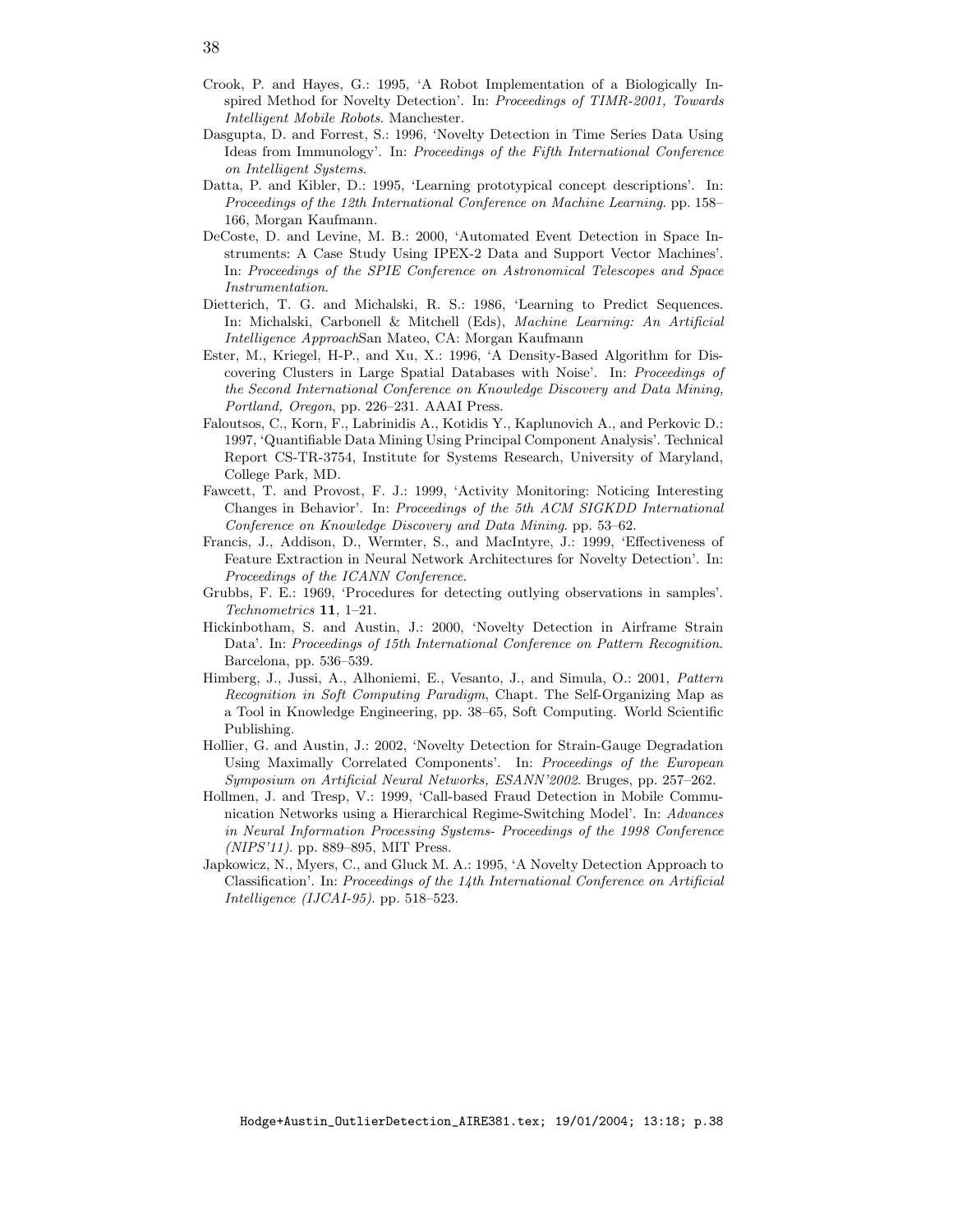- John, G. H.: 1995, 'Robust Decision Trees: Removing Outliers from Databases'. In: *Proceedings of the First International Conference on Knowledge Discovery and Data Mining*. Menlo Park, CA, pp. 174–179, AAAI Press.
- Knorr, E. M. and Ng, R. T.: 1998, 'Algorithms for Mining Distance-Based Outliers in Large Datasets '. In: *Proceedings of the VLDB Conference*. New York, USA, pp. 392–403.
- Kohonen, T.: 1997, '*Self-Organizing Maps*' volume 2. Springer-Verlag, Heidelberg.
- Lane, T. and Brodley, C. E.: 1997a, 'Applications of Machine Learning to Anomaly Detection'. In: R. A. Adey, G. Rzevski, and R. Teti (Eds.): *Applications of Artificial Intelligence in Engineering X11*. Southampton, UK, pp. 113–14, Comput. Mech. Publications.
- Lane, T. and Brodley, C. E.: 1997b, 'Sequence matching and learning in anomaly detection for computer security'. In: *AAAI Workshop: AI Approaches to Fraud Detection and Risk Management*. pp. 43–49, AAAI Press.
- Laurikkala, J., Juhola, M., and Kentala, E.: 2000, 'Informal Identification of Outliers in Medical Data'. In: *Fifth International Workshop on Intelligent Data Analysis in Medicine and Pharmacology IDAMAP-2000 Berlin, 22 August. Organized as a workshop of the 14th European Conference on Artificial Intelligence ECAI-2000*.
- Marsland, S.: 2001, 'On-Line Novelty Detection Through Self-Organisation, with Application to Inspection Robotics'. Ph.D. thesis, Faculty of Science and Engineering, University of Manchester, UK.
- Nairac, A., Townsend, N., Carr, R., King, S., Cowley, P., and Tarassenko, L.: 1999, 'A system for the analysis of jet system vibration data'. *Integrated ComputerAided Engineering* 6(1), 53 – 65.
- Ng, R. T. and Han, J.: 1994, 'Efficient and Effective Clustering Methods for Spatial Data Mining'. In: *Proceedings of the 20th International Conference on Very Large Data Bases, September 12–15, 1994, Santiago, Chile*. pp. 144–155, Morgan Kaufmann Publishers.
- Parra, L., Deco, G., and Miesbach S.: 1996, 'Statistical Independence and Novelty Detection with Information Preserving Nonlinear Maps'. *Neural Computation* 8(2), 260–269.
- Prodromidis, A. L. and Stolfo, S. J.: 1998, 'Mining Databases with Different Schemas: Integrating Incompatible Classifiers'. In: *Proceedings of the ACM SIGKDD International Conference on Knowledge Discovery and Data Mining*. pp. 314–318.
- Quinlan, J. R.: 1986, 'Induction of Decision Trees'. *Machine Learning* 1(1), 81–106.
- Quinlan, J. R.: 1993, *C4.5: Programs for Machine Learning*. Morgan Kaufmann.
- Ramaswamy, S., Rastogi, R., and Shim, K.: 2000, 'Efficient Algorithms for Mining Outliers from Large Data Sets'. In: *Proceedings of the ACM SIGMOD Conference on Management of Data*. Dallas, TX, pp.427–438.
- Roberts, S. and Tarassenko, L.: 1995, 'A probabilistic resource allocating network for novelty detection'. *Neural Computation* 6, 270–284.
- Roberts, S. J.: 1998, 'Novelty Detection Using Extreme Value Statistics'. *IEE Proceedings on Vision, Image and Signal Processing* 146(3), 124–129.
- Rousseeuw, P. and Leroy, A.: 1996, *Robust Regression and Outlier Detection*. John Wiley & Sons., 3 edition.
- Saunders, R. and Gero, J. S.: 2001a, 'A Curious Design Agent: A Computational Model of Novelty-Seeking Behaviour in Design'. In: *Proceedings of the Sixth Conference on Computer Aided Architectural Design Research in Asia (CAADRIA 2001)*. Sydney.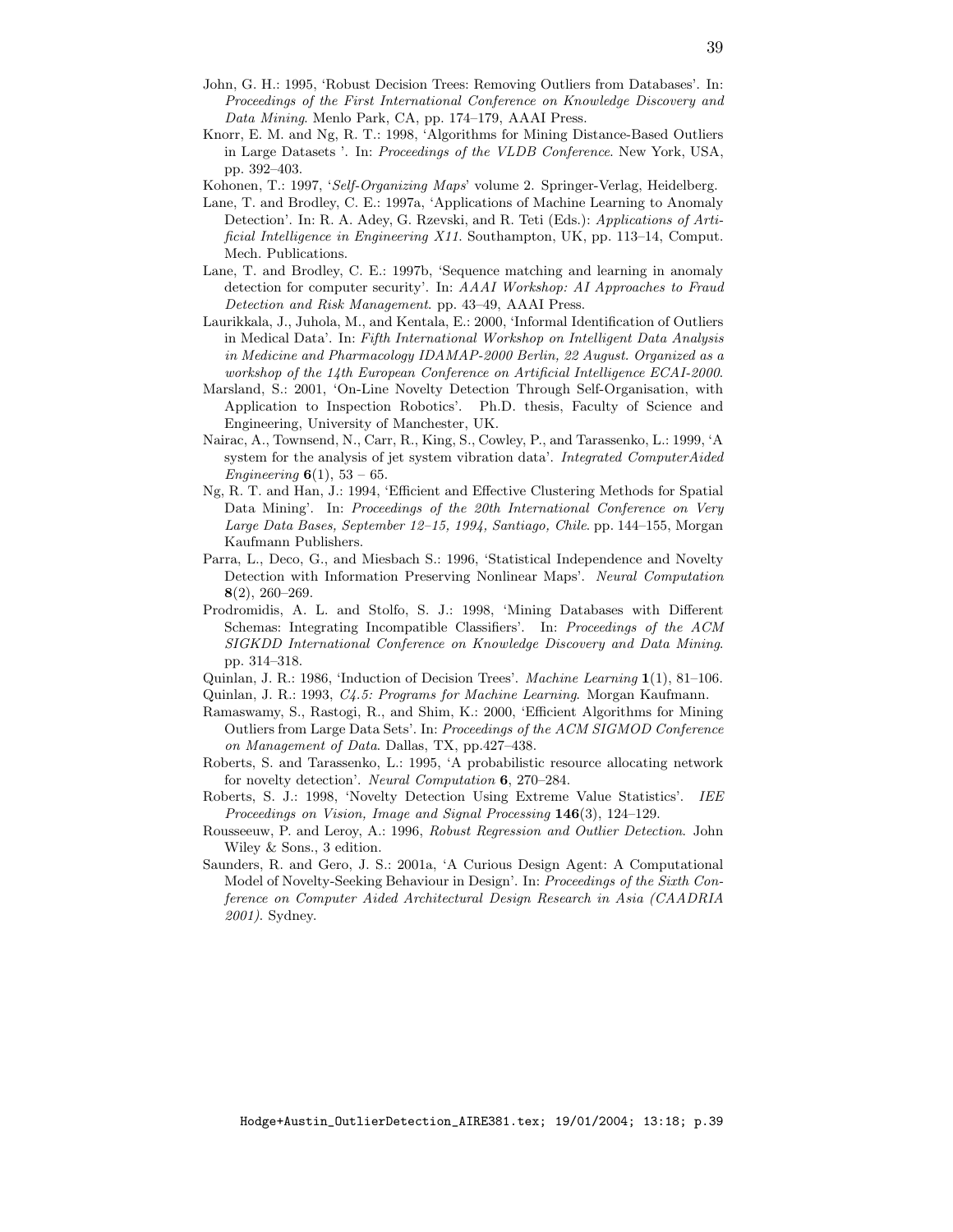- Saunders, R. and Gero, J. S.: 2001b, 'Designing for Interest and Novelty: Motivating Design Agents'. In: *Proceedings of CAAD Futures 2001*. Eindhoven.
- Shekhar, S., Lu, C., and Zhang, P.: 2001, 'Detecting Graph-Based Spatial Outliers: Algorithms and Applications'. In: *Proceedings of the Seventh ACM SIGKDD International Conference on Knowledge Discovery and Data Mining*.
- Skalak, D. B.: 1994, 'Prototype and feature selection by sampling and random mutation hill climbing algorithms'. In: *Machine Learning: Proceedings of the Eleventh International Conference*. pp. 293–301.
- Skalak, D. B. and Rissland, E. L.: 1990, 'Inductive Learning in a Mixed Paradigm Setting'. In: *Proceedings of the Eighth National Conference on Artificial Intelligence, Boston, MA*. pp. 840–847.
- Smyth, P.: 1994, 'Markov Monitoring with Unknown States'. *IEEE Journal on Selected Areas in Communications, special issue on intelligent signal processing for communications* 12(9), 1600–1612.
- Stolfo, S. J., Prodromidis, A. L., Tselepis, S., Lee, W., Fan, D. W., and Chan, P. K.: 1997, 'JAM: Java Agents for Meta-Learning over Distributed Databases'. In: *Proceedings of the ACM SIGKDD International Conference on Knowledge Discovery and Data Mining*. pp. 74–81.
- Tang, J., Chen, Z., Fu, A. W.-C., and Cheung, D.: 2002, 'A Robust Outlier Detection Scheme for Large Data Sets'. *Submitted* .
- Tax, D. M. J., Ypma, A., and Duin, R. P. W.: 1999, 'Support Vector Data Description Applied to Machine Vibration Analysis'. In: *Proceedings of ASCI'99, Heijen, Netherlands*.
- Taylor, O. and Addison, D.: 2000, 'Novelty Detection Using Neural Network Technology'. In: *Proceedings of the COMADEN conference*.
- Torr, P. H. S. and Murray, D. W.: 1993, 'Outlier Detection and Motion Segmentation'. In: *Proceedings of SPIE*.
- Vesanto, J., Himberg, J., Siponen, M., and Simula, O.: 1998, 'Enhancing SOM Based Data Visualization'. In: *Proceedings of the 5th International Conference on Soft Computing and Information/Intelligent Systems. Methodologies for the Conception, Design and Application of Soft Computing*, Vol. 1. Singapore: World Scientific, pp. 64–67.
- Wettschereck, D.: 1994, 'A study of distance-based machine learning algorithms'. Ph.D. thesis, Department of Computer Science, Oregon State University, Corvallis.
- Ypma, A. and Duin, R. P. W.: 1997, 'Novelty Detection Using Self-Organizing Maps'. In: N. Kasabov, R. Kozma, K. Ko, R. O'Shea, G. Coghill, and T. Gedeon (Eds.): *Progress in Connectionist-Based Information Systems*, Vol. 2. London, pp. 1322– 1325, Springer.
- Zhang, T., Ramakrishnan, R., and Livny, M.: 1996, 'BIRCH: An Efficient Data Clustering Method for Very Large Databases'. In: H. V. Jagadish and I. S. Mumick (Eds.): *Proceedings of the 1996 ACM SIGMOD International Conference on Management of Data, Montreal, Quebec, Canada, June 4-6, 1996*. pp. 103–114, ACM Press.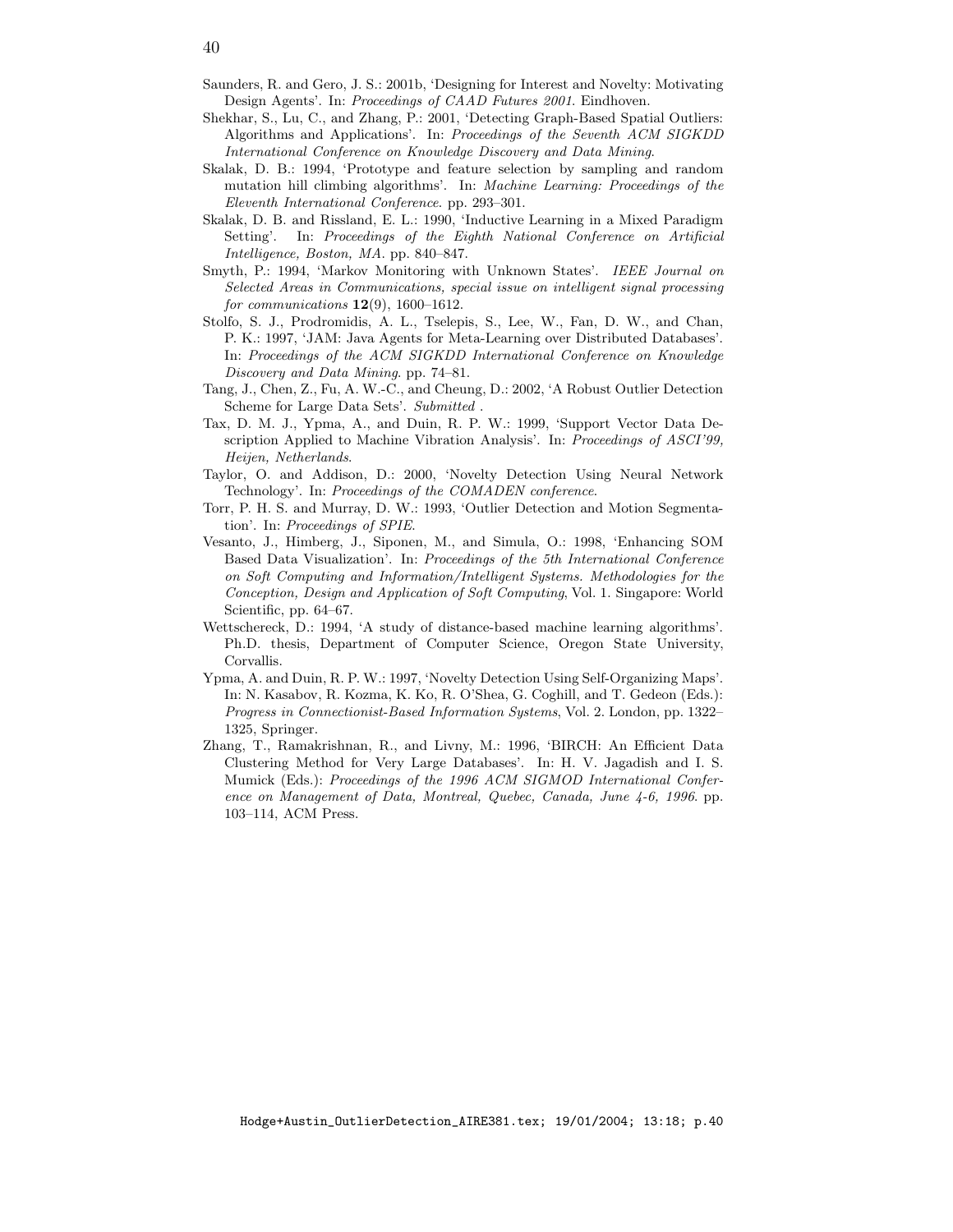

*Figure 1.* Shows a box plot of the y-axis values for the data in figure 2 with the lower extreme, the lower quartile, median, upper quartile and upper extreme from the normal data and the three outliers V, Y and Z plotted. The points X and W from figure 2 are not outliers with respect to the y-axis values.



*Figure 2.* Shows a Data Distribution with 5 Outliers (V, W, X, Y and Z). The data is adapted from the Wine data set (Blake and Merz, 98).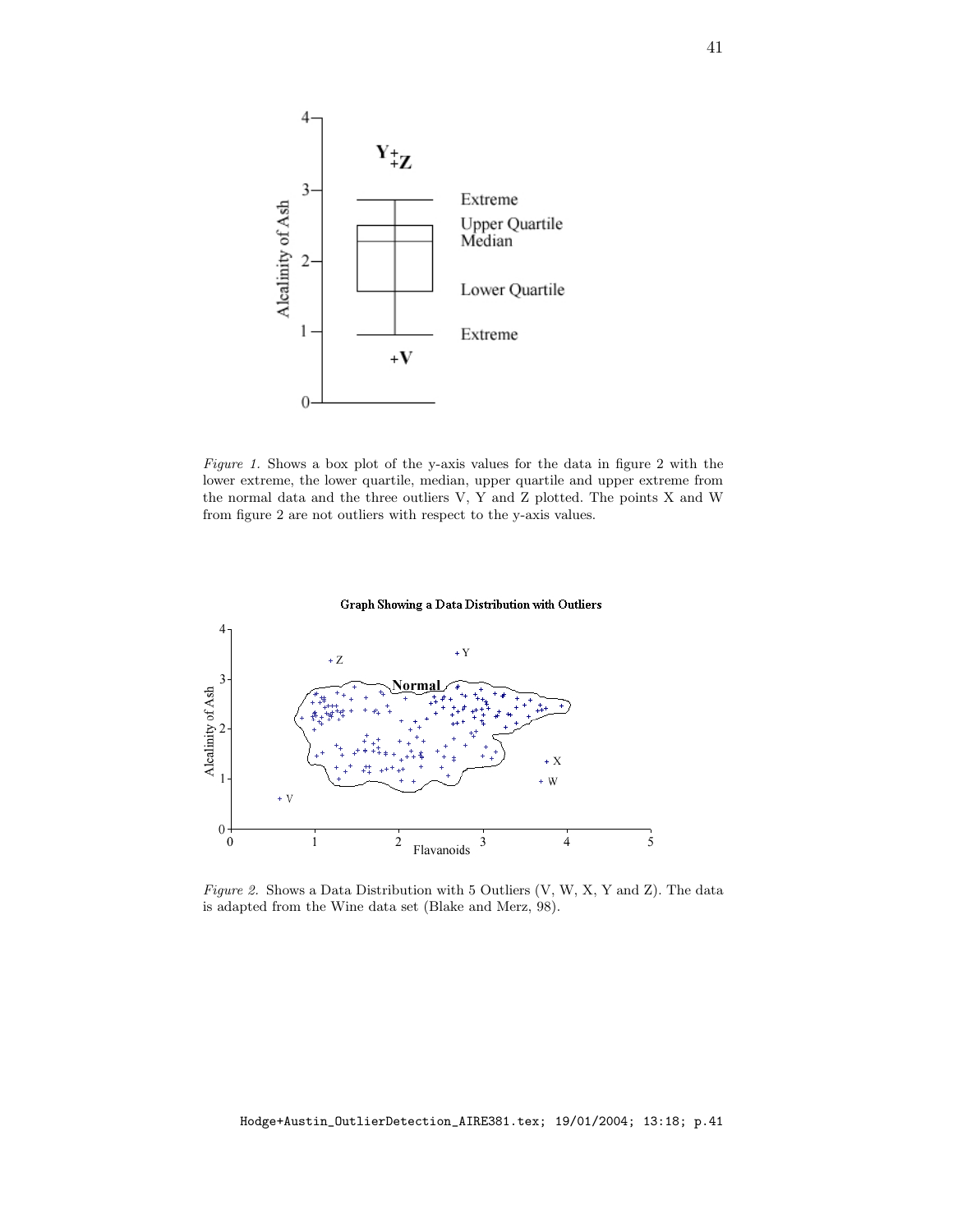

*Figure 3.* Shows a Data Distribution Classified by Type 1 - Outlier Clustering. The data is adapted from the Wine data set (Blake and Merz, 98).



*Figure 4.* Shows a Data Distribution Classified by Type 2 - Outlier Classification. The data is adapted from the Wine data set (Blake and Merz, 98).